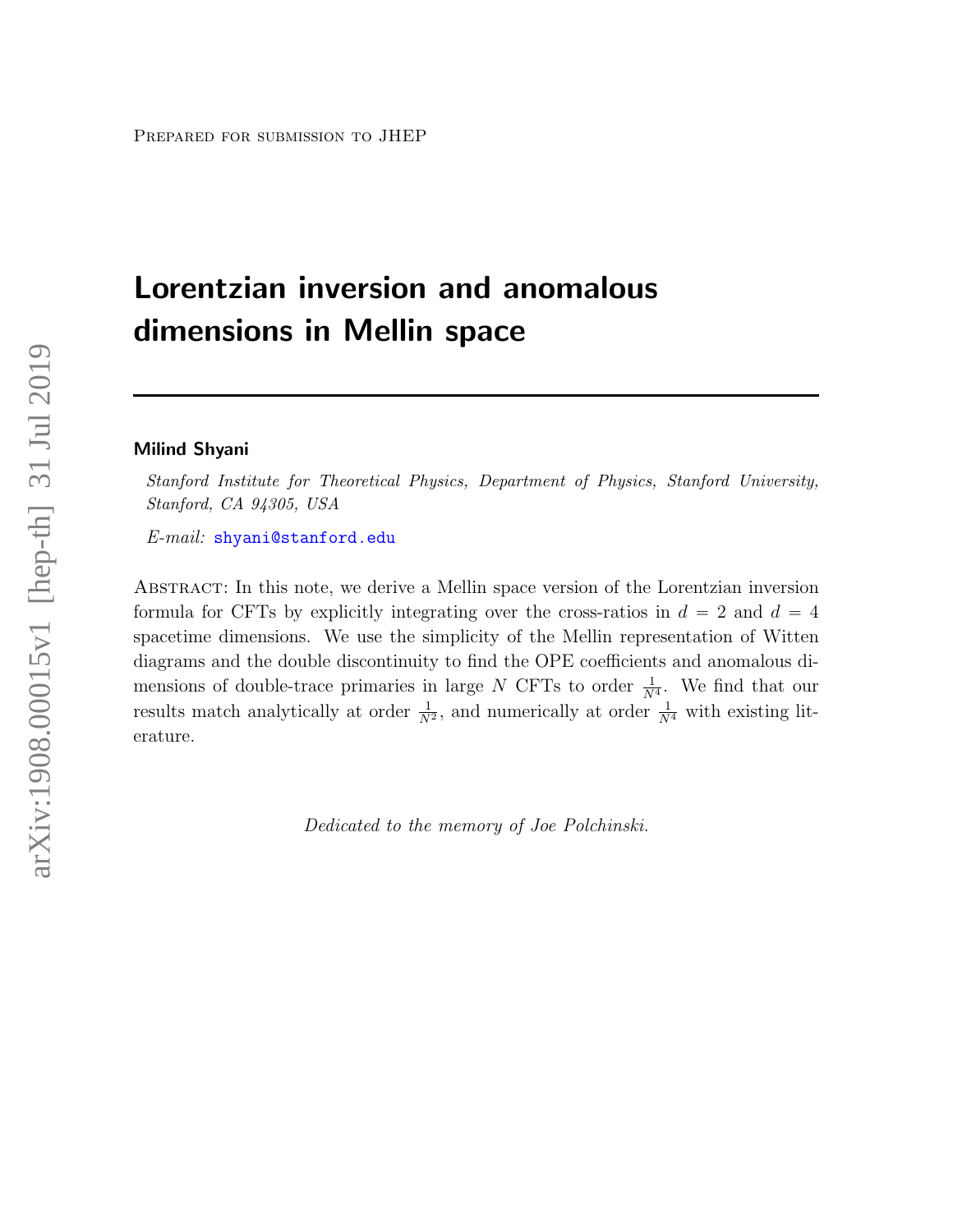# Contents

| $\mathbf{1}$    | Introduction<br>Lorentzian inversion in Mellin space |                                                                       | 1         |  |
|-----------------|------------------------------------------------------|-----------------------------------------------------------------------|-----------|--|
| $2^{\circ}$     |                                                      |                                                                       | 3         |  |
|                 | 2.1                                                  | Basics of Mellin space                                                | 6         |  |
|                 |                                                      | 2.2 A Mellin inversion formula                                        | 8         |  |
|                 |                                                      | 2.3 Convergence in Mellin space                                       | 10        |  |
| $3\phantom{.0}$ | Witten diagrams and anomalous dimensions             |                                                                       | 11        |  |
|                 | 3.1                                                  | Contact diagram                                                       | 12        |  |
|                 |                                                      | 3.2 Exchange diagram                                                  | 14        |  |
|                 |                                                      | 3.2.1 Anomalous dimensions $\frac{1}{N^2} \gamma_{0,I}^{(1)}$         | 18        |  |
|                 |                                                      | 3.3 Bubble diagram                                                    | <b>20</b> |  |
|                 |                                                      | 3.3.1 Anomalous dimensions $\frac{1}{N^4} \gamma_{0,J}^{(2)}$         | 22        |  |
|                 |                                                      | 3.4 Results for $d = 4$                                               | 23        |  |
|                 |                                                      | 4 The flat space limit of the inversion formula and future directions | 24        |  |
|                 | A Normalisation of Witten diagrams                   |                                                                       | 26        |  |
| $\bf{B}$        |                                                      | Anomalous dimensions via collinear blocks                             | 28        |  |

# <span id="page-1-0"></span>1 Introduction

One of the recent breakthroughs in the bootstrap program  $\left[1, 2\right]$  for conformal field theories in spacetime dimensions  $d > 2$  has been the discovery of the Lorentzian inversion formula by Caron-Huot [\[3,](#page-31-1) [4\]](#page-31-2). The inversion formula provides an analytic formula for the OPE coefficients in terms of the double-discontinuity (dDisc) of the four-point function  $\mathcal{G}(z,\bar{z})$ . In theories with a small parameter, like the Wilson-Fisher theory or a large N CFT, dDisc $|\mathcal{G}(z,\bar{z})|$  is easier to calculate than the four-point function  $\mathcal{G}(z,\bar{z})$ itself. This feature in addition to the analyticity of the inversion formula provides a new powerful tool in the bootstrap program. Since its recent discovery, the inversion formula has already given several new insights about conformal field theories [\[5](#page-31-3)[–10\]](#page-31-4).

Another important progress has been the recent approach to conformal bootstrap in Mellin space [\[11–](#page-31-5)[13\]](#page-31-6). This new revival, along with the well known simplicity of the Mellin representation of Witten diagrams [\[14–](#page-31-7)[22\]](#page-32-0) motivated us to look for an inversion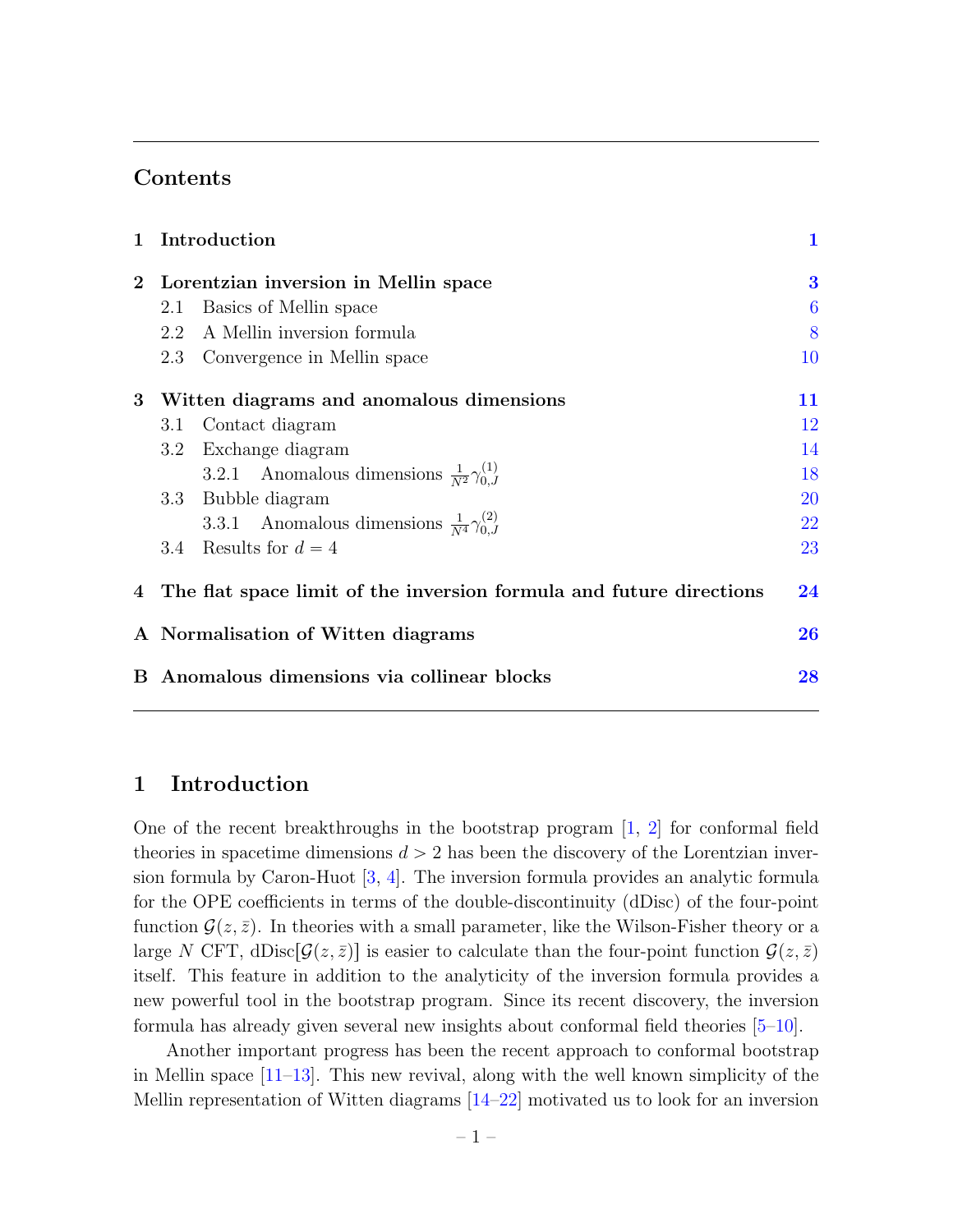formula in Mellin space. One of the first simplifications in Mellin space is the apparent ease of taking the double-discontinuity of  $\mathcal{G}(z,\bar{z})$ . The dDisc<sub>t</sub> produces zeros that exactly cancel the double-trace t-channel poles of the gamma functions present in the Mellin measure. This feature has also been noticed in the work by Cardona [\[23\]](#page-32-1), where the inversion formula has been considered in the collinear approximation to obtain interesting results.

In this note however, we do not work in any limit and explicitly integrate out the cross ratios to obtain what we call the Mellin inversion formula in  $d = 2$  (equation [2.26\)](#page-9-0) and in  $d = 4$  (equation [2.28\)](#page-9-1). Exchanging the order of integration over the cross ratios  $(z, \bar{z})$  and the Mellin variables  $(s, t)$  requires some care, and indeed we find that the naive inversion kernel in Mellin space blows up for several values of  $s$  and  $t$ . This problem is surmountable, precisely due to the analyticity of the inversion formula. We show in section [2.3,](#page-10-0) how a beautiful identity involving the hypergeometric function  ${}_{3}F_2$ at unit argument from  $[24]$ <sup>[1](#page-2-0)</sup> helps in analytically continuing our results to all values of s and t.

The problem of solving the bootstrap equations for large  $N$  theories isn't new. Starting with the seminal work of [\[25\]](#page-32-3), there has been significant progress in understanding the structure of large  $N$  theories  $[26-31]$  $[26-31]$  via the conformal bootstrap. In recent years, several new methods have been found (some of which use the inversion formula) to obtain the OPE coefficients and anomalous dimensions in large N theories [\[32](#page-32-6)[–39\]](#page-33-0). The aim of this work is to provide a new perspective of obtaining such results using the power of the inversion formula and the simplicity of the Mellin space representation of AdS correlators. The Mellin inversion formulas [\(2.26\)](#page-9-0) and [\(2.28\)](#page-9-1), provide the OPE coefficients in terms of the Mellin amplitude. We use the Mellin amplitudes of Witten diagrams to calculate the OPE coefficients and anomalous dimensions of leading-twist double-trace primaries. We find that our results match perfectly with those in the literature [\[32,](#page-32-6) [33,](#page-32-7) [40,](#page-33-1) [41\]](#page-33-2).

We start with the contact Witten diagram in a scalar bulk theory with quartic vertices in section [3.1.](#page-12-0) The Mellin amplitude is just a constant and we find that the Mellin inversion formula gives a vanishing result. This seems obviously wrong, but we argue why this isn't unexpected due to the invalidity of the inversion formula for low enough spins. We discuss the region of convergence of the Mellin inversion formula for Witten diagrams in section [2.3](#page-10-0) and show that the contact Witten diagram lies outside this region.

We then study the exchange Witten diagram in the bulk scalar theory with cubic vertices in section [3.2.](#page-14-0) We find that the inversion formula has poles corresponding to

<span id="page-2-0"></span><sup>1</sup>We thank Raghu Mahajan for pointing out this paper to us.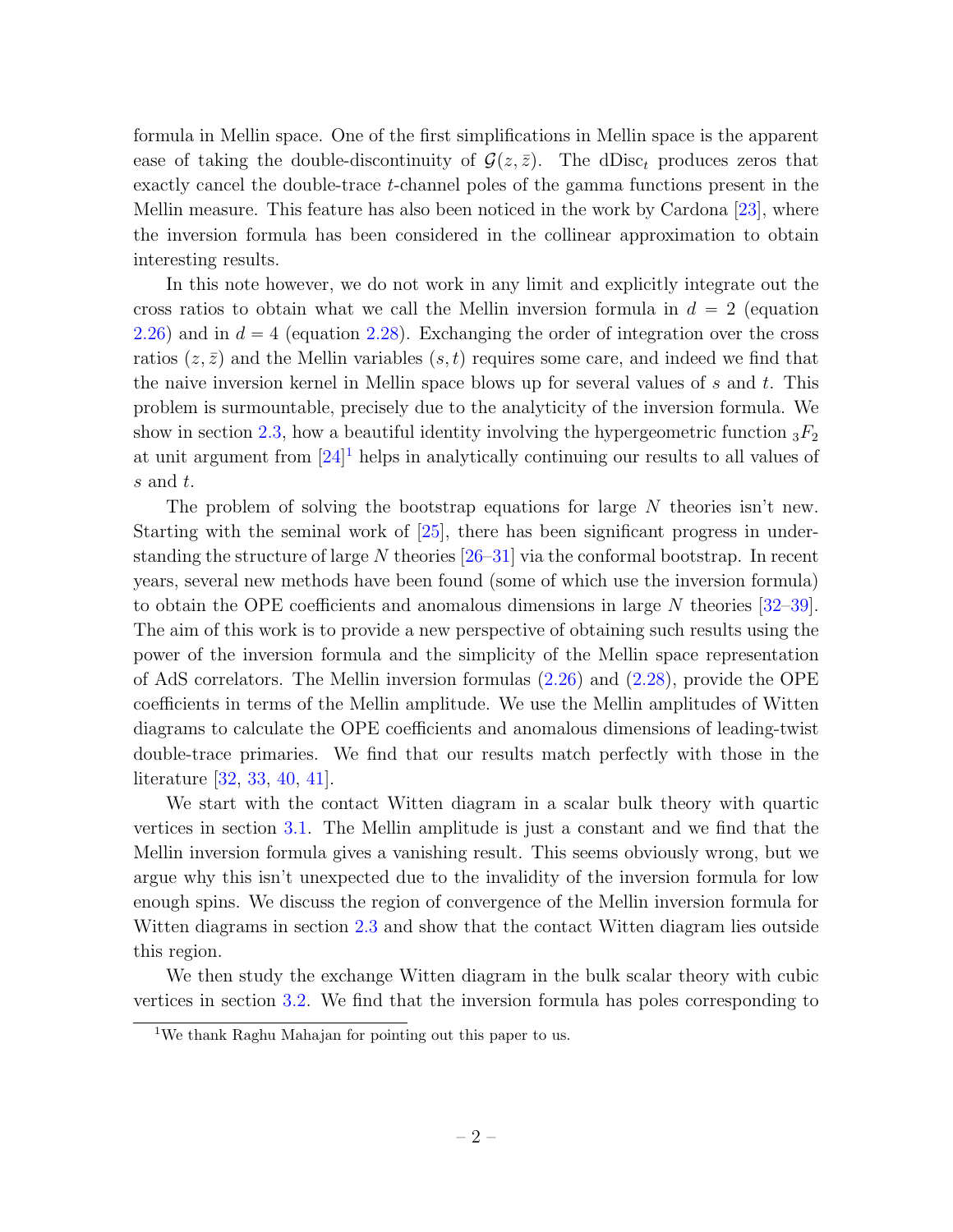the double-trace primaries

<span id="page-3-1"></span>
$$
\Delta = \Delta_1 + \Delta_2 + J + 2n, \quad \Delta = \Delta_3 + \Delta_4 + J + 2n, \qquad n = 0, 1, 2, \dots \tag{1.1}
$$

The residue of the inversion formula at these poles provide the OPE coefficients and anomalous dimensions of the double-trace primaries at  $O(1/N^2)$ . This result has also been found recently by Liu et al. [\[33\]](#page-32-7) and we find that our results match exactly.

Finally, we study the bubble diagram in the the bulk scalar theory with quartic vertices in section [3.3.](#page-20-0) We again find that the inversion formula has poles at locations given in [\(1.1\)](#page-3-1) corresponding to the double-trace primaries. The residue at these poles provide the OPE coefficients and anomalous dimensions of the double-trace primaries at  $O(1/N<sup>4</sup>)$ . As far as we know, results at this order have been only calculated recently, starting with the work of Aharony et al. [\[32\]](#page-32-6) for special values of the operator scaling dimensions. We find that our results match numerically and extend their results to arbitrary values of the scaling dimensions. We also find that our results match analytically for large J.

Another interesting reason to study the inversion formula in Mellin space is the ease of taking the flat space limit of AdS. It has now been well established following the seminal work of Penedones [\[14,](#page-31-7) [17,](#page-31-8) [42\]](#page-33-3), that in the large  $(s, t)$  limit the Mellin amplitude  $A(s,t)$  can be expressed as a flat space scattering amplitude  $\mathcal{T}(s,t)$ . Understanding this limit might provide a helpful prescription of connecting the CFT inversion formula with the flat space QFT Froissart-Gribov formula. The flat space limit has also been understood in position space  $[43, 44]$  $[43, 44]$ , but the simplicity of Mellin space correlators even with stringy corrections [\[21,](#page-32-8) [45,](#page-33-6) [46\]](#page-33-7), might make the flat space limit via Mellin space more transparent. We end this note in section [4](#page-24-0) with discussions about the flat space limit of our formula and future directions. The appendices include details about the normalisation of exchange diagrams, and calculations about analytically matching our results at order  $\frac{1}{N^2}$  with those in the literature.

# <span id="page-3-0"></span>2 Lorentzian inversion in Mellin space

Consider the four-point function of external scalars  $\phi_i$  with conformal dimension  $\Delta_i$ ,

$$
G(x_i) = \langle \phi_1(x_1)\phi_2(x_2)\phi_3(x_3)\phi_4(x_4) \rangle.
$$

Using conformal symmetry we can rewrite this as

$$
G(x_i) = \frac{1}{|x_{12}|^{\Delta_1 + \Delta_2} |x_{34}|^{\Delta_3 + \Delta_4}} \left(\frac{x_{14}^2}{x_{24}^2}\right)^a \left(\frac{x_{14}^2}{x_{13}^2}\right)^b \mathcal{G}(u, v),
$$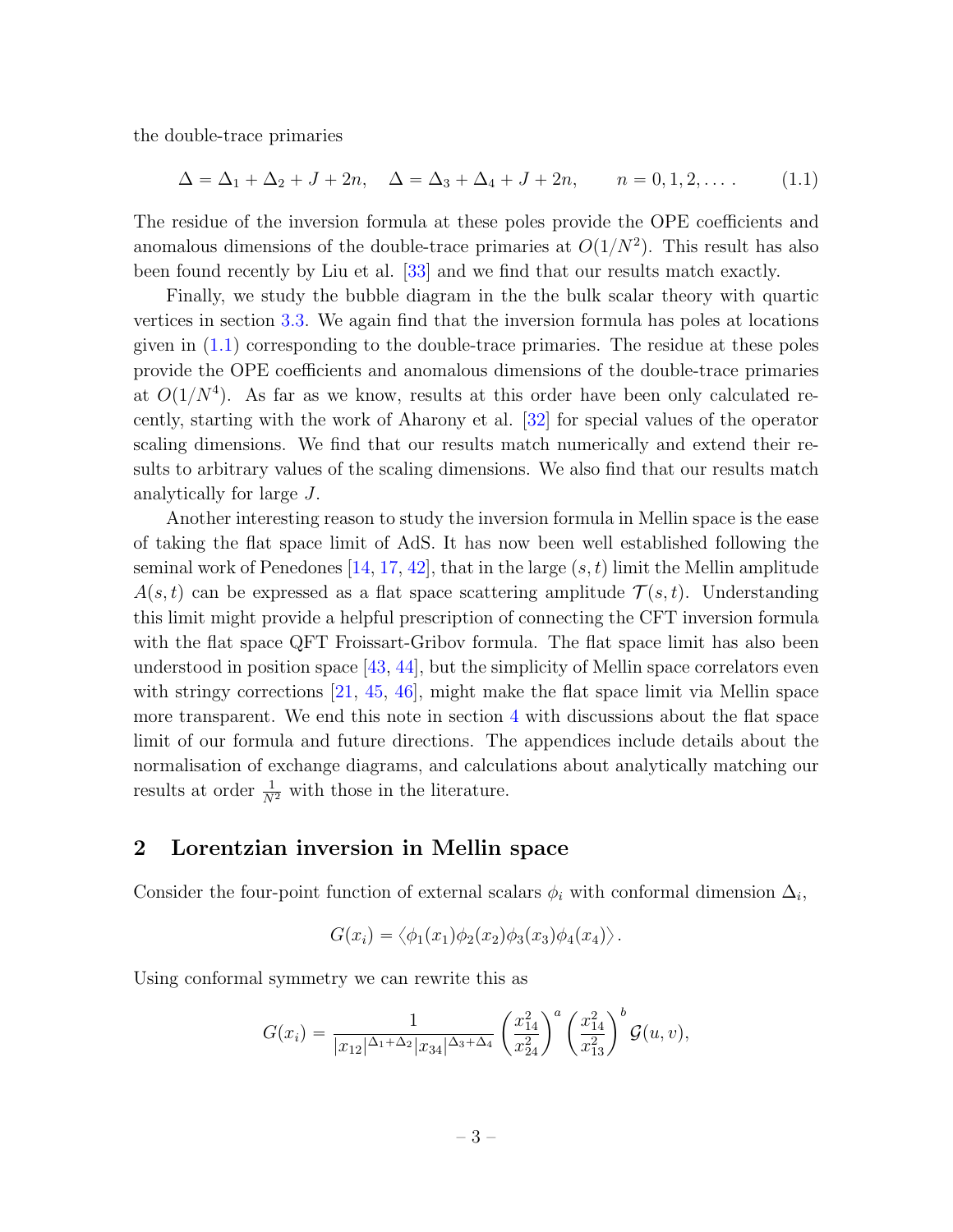where  $u$  and  $v$  are the conformal cross ratios,

$$
u = z\bar{z} = \frac{x_{12}^2 x_{34}^2}{x_{13}^2 x_{24}^2}, \quad v = (1 - z)(1 - \bar{z}) = \frac{x_{14}^2 x_{23}^2}{x_{13}^2 x_{24}^2},\tag{2.1}
$$

and

$$
a = \frac{1}{2} (\Delta_2 - \Delta_1), \quad b = \frac{1}{2} (\Delta_3 - \Delta_4).
$$

We will call  $\mathcal{G}(u, v)$  the stripped four-point function, and it can be expanded in terms of conformal blocks,

$$
\mathcal{G}(u,v) = \sum_{\Delta,J} a_{\Delta,J} g_{\Delta,J}(u,v) \,. \tag{2.2}
$$

The closed form expressions of conformal blocks are only known in even spacetime dimensions. In this note we work in  $d = 2$  and  $d = 4$  spacetime dimensions. The blocks are given in terms of the hypergeometric functions,

$$
g_{\Delta,J}^{4d} = \frac{z\bar{z}}{\bar{z} - z} (k_{\Delta-J-2}(z)k_{\Delta+J}(\bar{z}) - k_{\Delta+J}(z)k_{\Delta-J-2}(\bar{z})),
$$
  
\n
$$
g_{\Delta,J}^{2d} = \frac{1}{1 + \delta_{J,0}} (k_{\Delta-J}(z)k_{\Delta+J}(\bar{z}) + k_{\Delta+J}(z)k_{\Delta-J}(\bar{z})),
$$
  
\n
$$
k_{\beta}(z) = z^{\beta/2} {}_{2}F_{1} \left( \frac{\beta}{2} + a, \frac{\beta}{2} + b, \beta; z \right).
$$
\n(2.3)

The conformal blocks are completely fixed by conformal symmetry while the OPE coefficients  $a_{\Delta,J}$  contain the dynamical information of the theory. We will collectively refer to the OPE coefficients  $a_{\Delta,J}$  and the operator spectrum  $(\Delta, J)$  as the CFT data. The inversion formula presents an analytic function in  $J$  that encodes the  $s$ -channel CFT data via its residues and poles,

<span id="page-4-1"></span><span id="page-4-0"></span>
$$
c(\Delta, J) \sim \frac{a_{\tilde{\Delta},J}}{\tilde{\Delta} - \Delta},\tag{2.4}
$$

where  $\tilde{\Delta}$  is the dimension of a physical operator in the theory. It is given in terms of the  $t$  and  $u$ -channel data,

$$
c(\Delta, J) = c^{t}(\Delta, J) + (-1)^{J} c^{u}(\Delta, J), \qquad (2.5)
$$

where

$$
c^t(\Delta, J) = \frac{\kappa_{\Delta+J}}{4} \int_0^1 dz \int_0^1 d\bar{z} \,\mu(z, \bar{z}) \,g_{J+d-1,\Delta+1-d}(z, \bar{z}) \,\mathrm{dDisc}_t[\mathcal{G}(z, \bar{z})].\tag{2.6}
$$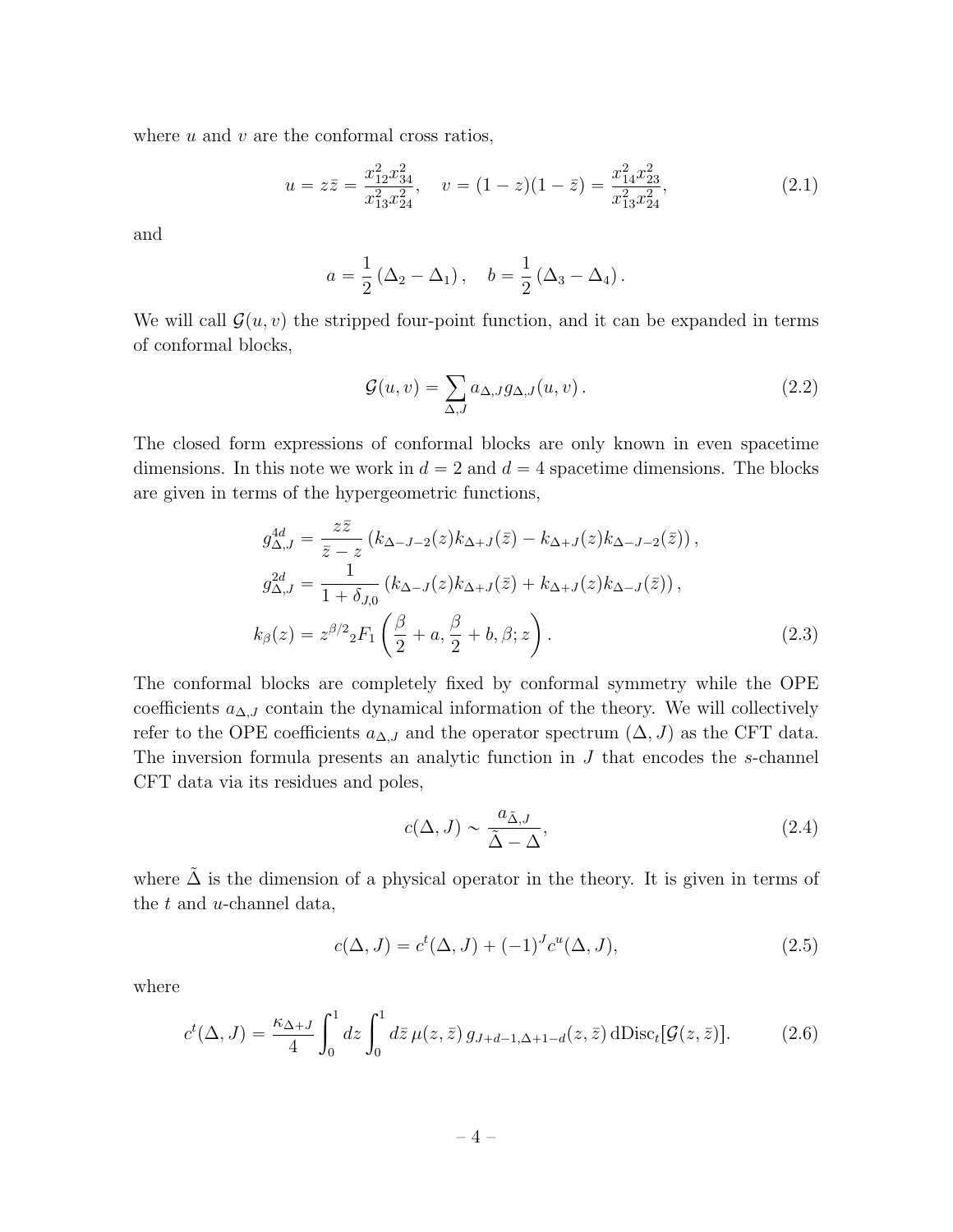$c^u(\Delta, J)$  is given by the same formula but with the integration ranging from  $-\infty$  to 0, and the dDisc<sub>u</sub> taken around  $z = \infty$ . The constant prefactor and the measure are given by,

$$
\kappa_{\Delta+J} = \frac{\Gamma\left(\frac{\Delta+J}{2} - a\right) \Gamma\left(\frac{\Delta+J}{2} + a\right) \Gamma\left(\frac{\Delta+J}{2} - b\right) \Gamma\left(\frac{\Delta+J}{2} + b\right)}{2\pi^2 \Gamma(\Delta+J-1) \Gamma(\Delta+J)},
$$
\n
$$
\mu(z,\bar{z}) = \left|\frac{z-\bar{z}}{z\bar{z}}\right|^{d-2} \frac{\left((1-z)(1-\bar{z})\right)^{a+b}}{(z\bar{z})^2}.
$$
\n(2.7)

The dDisc<sub>t</sub> of the stripped four-point function is defined as,

dDisc<sub>t</sub>[
$$
\mathcal{G}(z,\bar{z})
$$
] = cos( $\pi(a+b)$ ) $\mathcal{G}(z,\bar{z})$  -  $\frac{e^{i\pi(a+b)}}{2}\mathcal{G}(z,\bar{z})^{\circ}$  -  $\frac{e^{-i\pi(a+b)}}{2}\mathcal{G}(z,\bar{z})^{\circ}$ , (2.8)

where the circle arrows represent going around  $\overline{z} = 1$ . Equation [\(2.6\)](#page-4-0) is the famous Lorentzian inversion formula in  $d$  spacetime dimensions  $[3, 4]$  $[3, 4]$ .

One of the essential reasons behind the utility of the Lorentzian inversion formula is that it only requires the dDisc $[\mathcal{G}(z, \bar{z})]$  and not the entire four-point function  $\mathcal{G}(z, \bar{z})$ . It is well known that the double discontinuity  $dDisc_t[\mathcal{G}(z, \bar{z})]$  gets no contribution from operators that satisfy,

$$
\Delta = \Delta_2 + \Delta_3 + J + 2n, \qquad \Delta = \Delta_1 + \Delta_4 + J + 2n,\tag{2.9}
$$

a fact that we will also demonstrate in Mellin space. The important point to notice here is that these are precisely the operator dimensions of composite primary operators,

<span id="page-5-1"></span><span id="page-5-0"></span>
$$
[\phi_i \phi_j]_{n,J} \equiv \phi_i \nabla_{\mu_1} \nabla_{\mu_2} \dots \nabla_{\mu_J} (\nabla^2)^n \phi_j + \dots
$$
 (2.10)

The dots correspond to similar terms that are added to make it a conformal primary. Such primaries are present in all theories that are perturbatively close to generalised free fields. Thus the contribution of these primaries can be safely ignored while evaluating the dDisc<sub>t</sub>[ $\mathcal{G}(z,\bar{z})$ ] in such theories. The Wilson-Fisher theory or large N conformal field theories are the most prominent examples where the inversion formula can be put to immediate use. In a large N theory, the operators  $(2.10)$  are called the double-trace primaries.

The other important feature of the inversion formula is its analyticity in spin, J. This can be seen from [\(2.6\)](#page-4-0) by using the analytic properties of the conformal block and the fact that  $z, \bar{z}$  only range between 0 to 1. Similar arguments can be made for  $c^u(\Delta, J)$ .

In the following section [2.1,](#page-6-0) we review some basic facts about Mellin space. We then obtain the inversion formula in Mellin space by evaluating the  $z, \bar{z}$  integral in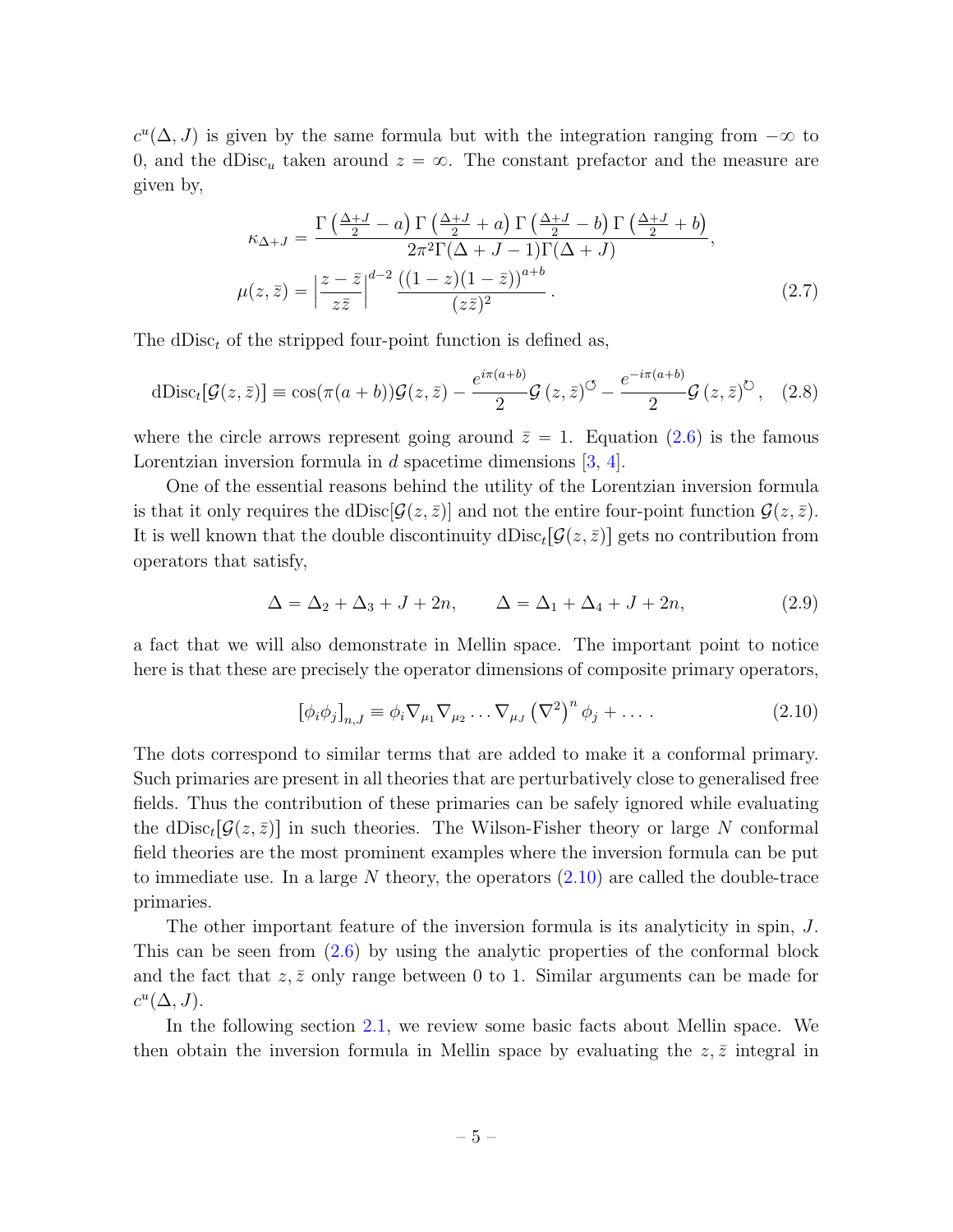section [2.2.](#page-8-0) We call  $(2.26)$  and  $(2.28)$  as the  $d = 2$  and  $d = 4$  Mellin inversion formula respectively. We end the section in [2.3](#page-10-0) with some important issues of convergence in Mellin space. Through out this note, we carry out the case of  $d = 2$  in detail. The calculations for  $d = 4$  are identical and we only state the final results.

#### <span id="page-6-0"></span>2.1 Basics of Mellin space

The Mellin transform of the connected  $n$ -point conformally invariant correlator is given by,

$$
\langle \phi_1(x_1)\phi_2(x_2)\dots\phi_n(x_n)\rangle = \frac{1}{(2\pi i)^{n(n-3)/2}}\int d\delta_{ij}A(\delta_{ij})\prod_{i
$$

where the  $\delta_{ij}$  satisfy the constraints  $\sum_{i \neq j} \delta_{ij} = \Delta_j$ . The integration contours run parallel to the imaginary axis and are placed on the real axis such that the poles from the gamma functions at  $\delta_{ij} = -2k$ , for non-negative integer k, lie on one side. There are  $\frac{n(n-1)}{2} - n$  free variables, which indeed are the number of independent conformal cross ratios of an *n*-point function. The stripped four-point function  $\mathcal{G}(z,\bar{z})$  is a conformally invariant four-point function, and can also be expressed in Mellin space as,

$$
\mathcal{G}(u,v) = \int \frac{dsdt}{(2\pi i)^2} u^{\frac{s}{2}} v^{\frac{t-\Delta_2-\Delta_3}{2}} \Gamma\left(\frac{\Delta_1+\Delta_4-t}{2}\right) \Gamma\left(\frac{\Delta_2+\Delta_3-t}{2}\right) \Upsilon(s,t) A(s,t), \qquad (2.12)
$$

$$
\Upsilon(s,t) \equiv \Gamma\left(\frac{\Delta_1+\Delta_2-s}{2}\right) \Gamma\left(\frac{\Delta_3+\Delta_4-s}{2}\right) \Gamma\left(\frac{s+t-\Delta_2-\Delta_4}{2}\right) \Gamma\left(\frac{s+t-\Delta_1-\Delta_3}{2}\right).
$$

We use the conventions of Rastelli and Zhou [47] throughout this paper. The six gamma functions correspond to the double-trace poles in s, t and 
$$
\hat{u} = \sum_i \Delta_i - s - t
$$
.  
The reason why we have excluded the gamma functions corresponding to the t-channel double-trace poles in defining  $\Upsilon(s, t)$  will become obvious in the next section.

A standard exercise to understand the structure of the Mellin amplitude  $A(s,t)$  is to expand the four-point function in conformal blocks, (say) the s-channel. For e.g. in the limit  $u \to 0, v \to 1$  for fixed  $\frac{v-1}{\sqrt{u}}$ , the left hand side of [\(2.12\)](#page-6-1) becomes,

<span id="page-6-1"></span>
$$
\mathcal{G}(u,v) \approx \sum_{\Delta,J} a_{\Delta,J} u^{\frac{\Delta}{2}} C_J^{\frac{d}{2}-1} \left(\frac{v-1}{2\sqrt{u}}\right),\tag{2.13}
$$

where  $C_J$  are the Gegenbauer polynomials,

<span id="page-6-2"></span>
$$
C_J^{\frac{d}{2}-1}(x) = \sum_{m=0}^{\lfloor J/2 \rfloor} c_m x^{J-2m},\tag{2.14}
$$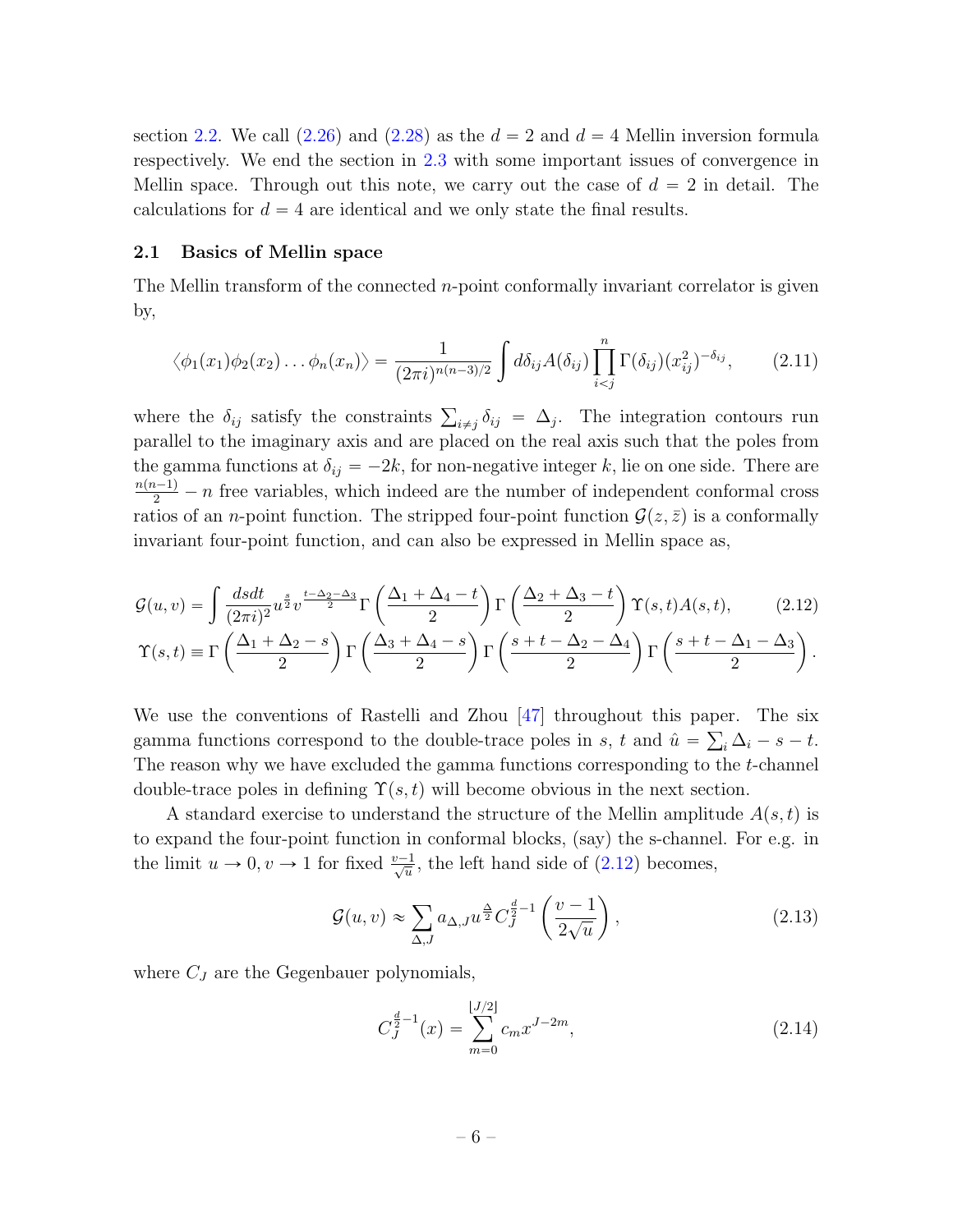for some coefficients  $c_m$  [\[48\]](#page-33-9). Comparing [\(2.12\)](#page-6-1) with [\(2.13\)](#page-6-2), we find that the Mellin amplitude should have poles at

<span id="page-7-1"></span>
$$
s = \Delta - J + 2m,\tag{2.15}
$$

with the appropriate residues to reproduce the OPE coefficient and the Gegenbauer coefficients  $c_m$ . We refer the reader to the original work of Costa et al. [\[15\]](#page-31-9) for more details where it is argued that<sup>[2](#page-7-0)</sup>,

$$
A(s,t) \sim \frac{a_{\Delta,J} Q_{J,m}(\Delta_2 + \Delta_3 - s - t)}{s - \Delta + J - 2m}, \qquad m = 0, 1, 2, \dots,
$$
 (2.16)

where  $\mathcal{Q}_{J,m}$  are related to what are known as the continuous Hahn polynomials [\[11,](#page-31-5) [32\]](#page-32-6). Equation  $(2.15)$  also suggests that the Mellin variables s and t are conjugate to the twist of the operators appearing in the s and t-channel expansion respectively.

The Mellin transform of the four point function thus has a simple pole structure – the Mellin amplitude  $A(s,t)$  contains simple poles corresponding to the physical operators of the theory, while the gamma functions in the measure contain poles that correspond to the double-trace primaries of the theory,

$$
\Delta = \Delta_i + \Delta_j + J + 2n. \tag{2.17}
$$

As discussed near [\(2.10\)](#page-5-0), apart from theories that are perturbatively close to generalised free fields, these operators do not exist in a generic interacting theory. These operators need to eventually cancel in the full crossing symmetric calculation of the four-point function. In fact, this constraint is at the heart of the Mellin-Polyakov bootstrap program  $[11-13]$ .

We will be interested in large  $N$  theories, where these operators are actual composite primaries present in the spectrum. In these theories, Mellin space representation is particularly useful since the information about the single-trace primaries encoded in the Mellin amplitude is nicely separated from the double-trace primaries encoded in the measure. This feature has been used to great advantage by Aharony et al. [\[32\]](#page-32-6) to calculate the anomalous dimensions in large N theories. We discuss this technique in appendix [B](#page-28-0) and use it to double check some of our results for the anomalous dimensions of the double-trace primaries.

<span id="page-7-0"></span><sup>&</sup>lt;sup>2</sup>Our conventions (Rastelli and Zhou [\[47\]](#page-33-8)) are different from those of Costa et al. [\[15\]](#page-31-9).  $t_{\text{there}} =$  $s_{\text{here}}, s_{\text{there}} = \Delta_2 + \Delta_3 - s_{\text{here}} - t_{\text{here}}.$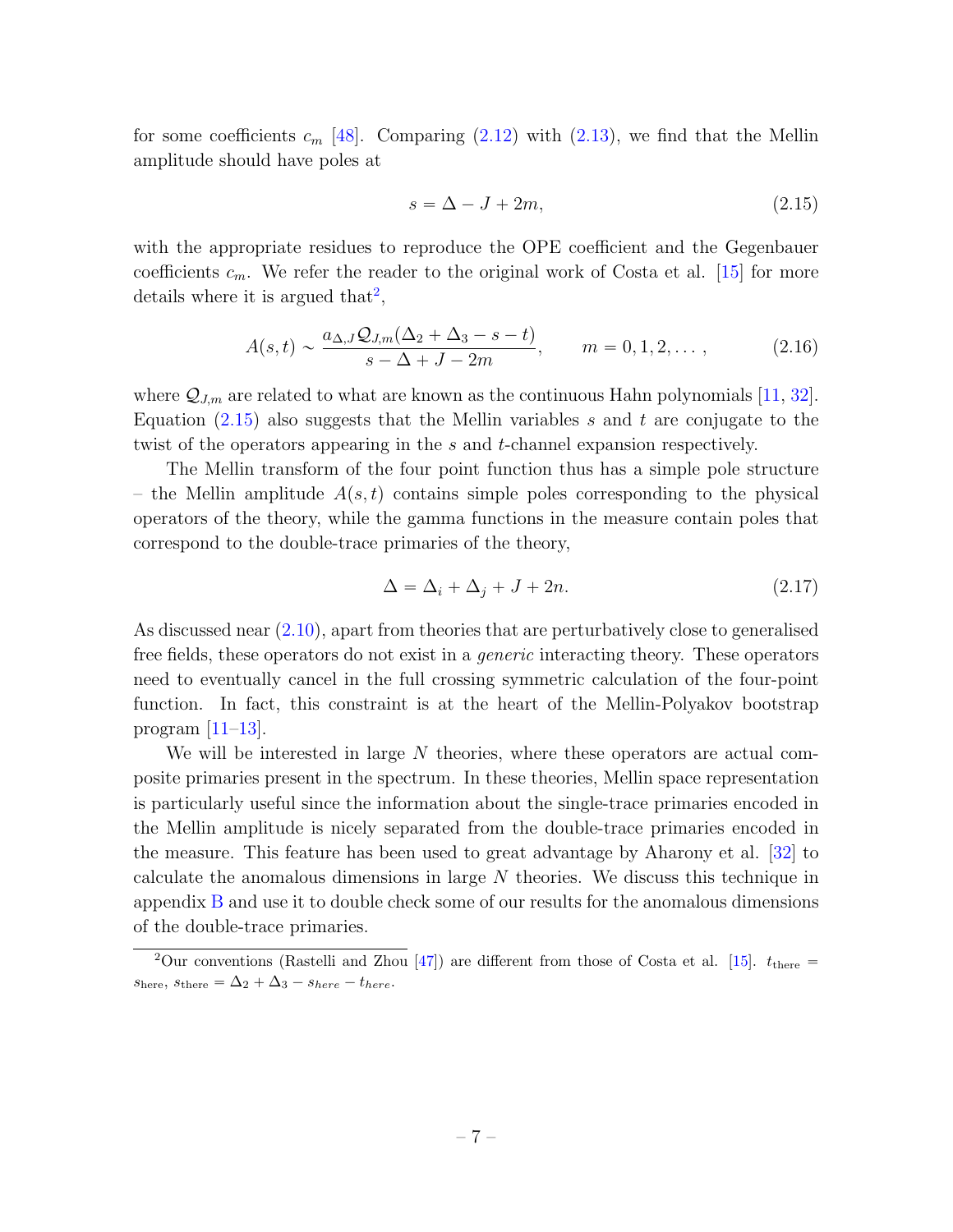#### <span id="page-8-0"></span>2.2 A Mellin inversion formula

The goal of this section is to express the inversion formula in Mellin space. In  $d = 2$ using the symmetry  $z \leftrightarrow \overline{z}$ , the inversion formula [\(2.6\)](#page-4-0) becomes,

$$
c^t(\Delta, J) = \frac{\kappa_{\Delta+J}}{2(1+\delta_{\Delta,1})} \int_0^1 \frac{dzd\bar{z}}{z^2 \bar{z}^2} \left( (1-z)(1-\bar{z}) \right)^{a+b} k_{J-\Delta+2}(z) k_{\Delta+J}(\bar{z}) d\text{Disc}[\mathcal{G}] \,. (2.18)
$$

Using the Mellin transform  $(2.12)$  of the four point function we obtain,

<span id="page-8-3"></span>
$$
c^{t}(\Delta, J) = \frac{\kappa_{\Delta+J}}{2(1+\delta_{\Delta,1})} \int_{0}^{1} \frac{dzd\bar{z}}{z^{2}\bar{z}^{2}} \int \frac{dsdt}{(2\pi i)^{2}} k_{J-\Delta+2}(z)k_{\Delta+J}(\bar{z})d\text{Disc}\left[(z\bar{z})^{\frac{s}{2}}((1-z)(1-\bar{z}))^{\frac{t-\Delta_{2}-\Delta_{3}}{2}}\right]
$$

$$
((1-z)(1-\bar{z}))^{a+b} \Gamma\left(\frac{\Delta_{1}+\Delta_{4}-t}{2}\right) \Gamma\left(\frac{\Delta_{2}+\Delta_{3}-t}{2}\right) \Upsilon(s,t)A(s,t)
$$

$$
= \frac{\kappa_{\Delta+J}}{(1+\delta_{\Delta,1})} \int \frac{dsdt}{(2\pi i)^{2}} \int_{0}^{1} \frac{dz}{z^{2-\frac{s}{2}}} k_{J-\Delta+2}(z)(1-z)^{\frac{t-\Delta_{1}-\Delta_{4}}{2}} \int_{0}^{1} \frac{d\bar{z}}{\bar{z}^{2-\frac{s}{2}}} k_{\Delta+J}(\bar{z})(1-\bar{z})^{\frac{t-\Delta_{1}-\Delta_{4}}{2}}
$$

$$
\times \frac{\pi^{2}\Upsilon(s,t)A(s,t)}{\Gamma\left(\frac{2+t-\Delta_{2}-\Delta_{3}}{2}\right)\Gamma\left(\frac{2+t-\Delta_{1}-\Delta_{4}}{2}\right)}.
$$
(2.19)

The crucial step between the two lines above is the disappearance of the  $t$ -channel poles The crucial step between the tv<br>due to  $\Gamma\left(\frac{\Delta_1+\Delta_4-t}{2}\right) \Gamma\left(\frac{\Delta_2+\Delta_3-t}{2}\right)$  $\frac{\Delta_3-t}{2}$ , and the dDisc<sub>t</sub>. The double discontinuity produces zeros

$$
\frac{\mathrm{dDisc}\left[\left(z\bar{z}\right)^{\frac{s}{2}}\left((1-z)(1-\bar{z})\right)^{\frac{t-\Delta_2-\Delta_3}{2}}\right]}{\left(z\bar{z}\right)^{\frac{s}{2}}\left((1-z)(1-\bar{z})\right)^{\frac{t-\Delta_2-\Delta_3}{2}}}=2\sin\left(\frac{\pi}{2}\left(t-\Delta_2-\Delta_3\right)\right)\sin\left(\frac{\pi}{2}\left(t-\Delta_1-\Delta_4\right)\right),\qquad(2.20)
$$

that exactly cancel the poles of the gamma functions  $\Gamma\left(\frac{\Delta_1+\Delta_4-t}{2}\right)$  $\Gamma\left(\frac{\Delta_2+\Delta_3-t}{2}\right)$ 2 . In the last line of [\(2.19\)](#page-8-1) we have rewritten the product of the sine and the gamma function using the identity,

<span id="page-8-1"></span>
$$
\Gamma(-x)\sin(\pi x) = -\frac{\pi}{\Gamma(1+x)}.\tag{2.21}
$$

The zeros of the gamma functions that got cancelled, would have precisely given rise to the double-trace operators of the theory

$$
t = \Delta_1 + \Delta_4 + 2m, \qquad t = \Delta_2 + \Delta_3 + 2m, \qquad m = 0, 1, 2 \dots \tag{2.22}
$$

The fact that these zeroes cancel in our formula, is just a neat representation of the well known fact mentioned near  $(2.9)$  – the inversion formula gets no contribution from the double-trace primaries. To proceed we need to evaluate the integral of the type,

<span id="page-8-2"></span>
$$
I = \int_0^1 dx k_h(x) x^{\alpha} (1 - x)^{\beta}.
$$
 (2.23)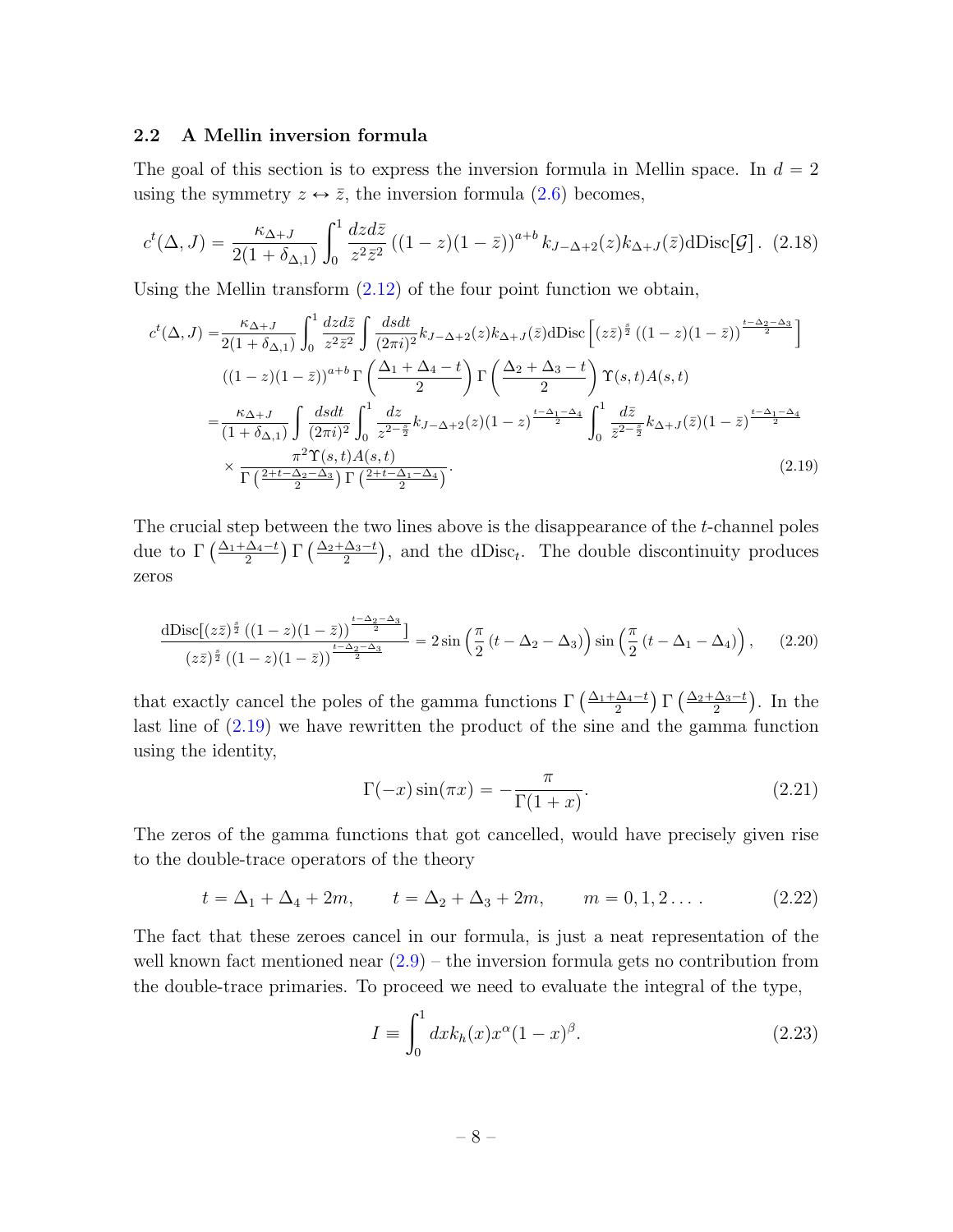Using the integral representation of  ${}_{3}F_{2}$  we can evaluate the above integral to be,

$$
I = \Gamma(\beta + 1)\Gamma(2h)\Gamma(h + \alpha + 1) \, {}_{3}\tilde{F}_{2}(a+h, b+h, h + \alpha + 1; 2h, h + \alpha + \beta + 2; 1),
$$
  

$$
{}_{3}\tilde{F}_{2}(a_{1}, a_{2}, a_{3}; b_{1}, b_{2}; z) = \frac{{}_{3}F_{2}(a_{1}, a_{2}, a_{3}; b_{1}, b_{2}; z)}{\Gamma(b_{1})\Gamma(b_{2})}.
$$
 (2.24)

A nice feature of the regularized hypergeometric functions  ${}_{3}\tilde{F}_{2}$  is that they have no poles for any finite values of their parameters  $a_i$  and  $b_i$ . The above representation of the  ${}_{3}F_2$  is valid only when, ˙

<span id="page-9-5"></span><span id="page-9-2"></span><span id="page-9-0"></span>
$$
\text{Re}(a+b-\beta) < 1, \qquad \text{Re}\left(\alpha + \frac{h}{2}\right) > -1, \qquad \text{Re}(\beta) > -1. \tag{2.25}
$$

These inequalities arise from the boundaries of the integral  $(2.23)$  near  $x = 0$  or  $x = 1$ , and seem quite restraining. Indeed, we find that some of the cases of our interest do violate them. We will show how to avoid this issue using the analyticity of our result in the following section. Using all of this in  $(2.18)$  we have for a CFT<sub>2</sub>,

$$
c^{t}(\Delta, J) = \frac{\pi^{2}\Gamma(2-\tau)\Gamma(\Delta+J)\kappa_{\Delta+J}}{(1+\delta_{\Delta,1})} \int \frac{dsdt}{(2\pi i)^{2}} \Gamma\left(\frac{s-\tau}{2}\right) \Gamma\left(\frac{s+\Delta+J-2}{2}\right) \frac{\Gamma\left(\frac{2+t-\Delta_{1}-\Delta_{4}}{2}\right)}{\Gamma\left(\frac{2+t-\Delta_{2}-\Delta_{3}}{2}\right)}
$$

$$
3\tilde{F}_{2}\left[\frac{\frac{2a+2-\tau}{2}}{\frac{s+t-\Delta_{1}-\Delta_{4}-\tau+2}{2}} \frac{s-\tau}{2-\tau}; 1\right] 3\tilde{F}_{2}\left[\frac{\frac{2a+\Delta+J}{2}}{\frac{s+t+\Delta+J-\Delta_{1}-\Delta_{4}}{2}} \frac{\Delta+J}{\Delta+J}; 1\right] \Upsilon(s,t)A(s,t), (2.26)
$$

where  $\tau = \Delta - J$ . Due to [\(2.25\)](#page-9-2) our result, for the moment, is valid only when

<span id="page-9-3"></span>
$$
\text{Re}(s) - \tau > 0, \quad \text{Re}(s) + \Delta + J > 2, \quad \Delta_1 + \Delta_4 - 2 < \text{Re}(t), \quad \Delta_2 + \Delta_3 - 2 < \text{Re}(t). \tag{2.27}
$$

Throughout this note we will only mention the t-channel contribution, since the  $u$ channel contribution can be obtained by a simple substitution  $\Delta_1 \leftrightarrow \Delta_2$ . The analysis for four dimensions is identical and we only state the final result,

$$
c^{t}(\Delta, J) = \pi^{2} \Gamma(4-\tau) \Gamma(\Delta+J) \kappa_{\Delta+J} \int \frac{dsdt}{(2\pi i)^{2}} \Gamma\left(\frac{J+s-\Delta}{2}\right) \Gamma\left(\frac{J+s+\Delta-4}{2}\right) \frac{\Gamma\left(\frac{t-\Delta_{1}-\Delta_{4}+4}{2}\right)}{\Gamma\left(\frac{t-\Delta_{2}-\Delta_{3}+2}{2}\right)}
$$

$$
\left\{3\tilde{F}_{2}\left[\frac{J-\Delta+2a+4}{J-\Delta+4}\frac{J+s-\Delta}{2}\frac{J-\Delta+2b+4}{2};1\right]3\tilde{F}_{2}\left[\frac{J+\Delta+2a}{J+\Delta}\frac{J+s+\Delta-4}{2}\frac{J+\Delta+2b}{2};1\right]
$$

$$
-3\tilde{F}_{2}\left[\frac{J-\Delta+2a+4}{J-\Delta+4}\frac{J+s-\Delta}{2}\frac{J-\Delta+2b+4}{2};1\right]3\tilde{F}_{2}\left[\frac{J+\Delta+2a}{2}\frac{J+s+t+\Delta-\Delta_{1}-\Delta_{4}-2}{2};1\right] \Gamma(s,t)A(s,t). \quad (2.28)
$$

Like before, our result for now, is only valid when

<span id="page-9-4"></span><span id="page-9-1"></span> $\text{Re}(s) - \tau > 0$ ,  $\text{Re}(s) + \Delta + J > 4$ ,  $\Delta_1 + \Delta_4 - 2 < \text{Re}(t)$ ,  $\Delta_2 + \Delta_3 - 2 < \text{Re}(t)$ . (2.29)

We refer to  $(2.26)$  and  $(2.28)$  as the Mellin inversion formula, and is the main result of our note. We use it in the following sections to obtain the CFT data in large N theories.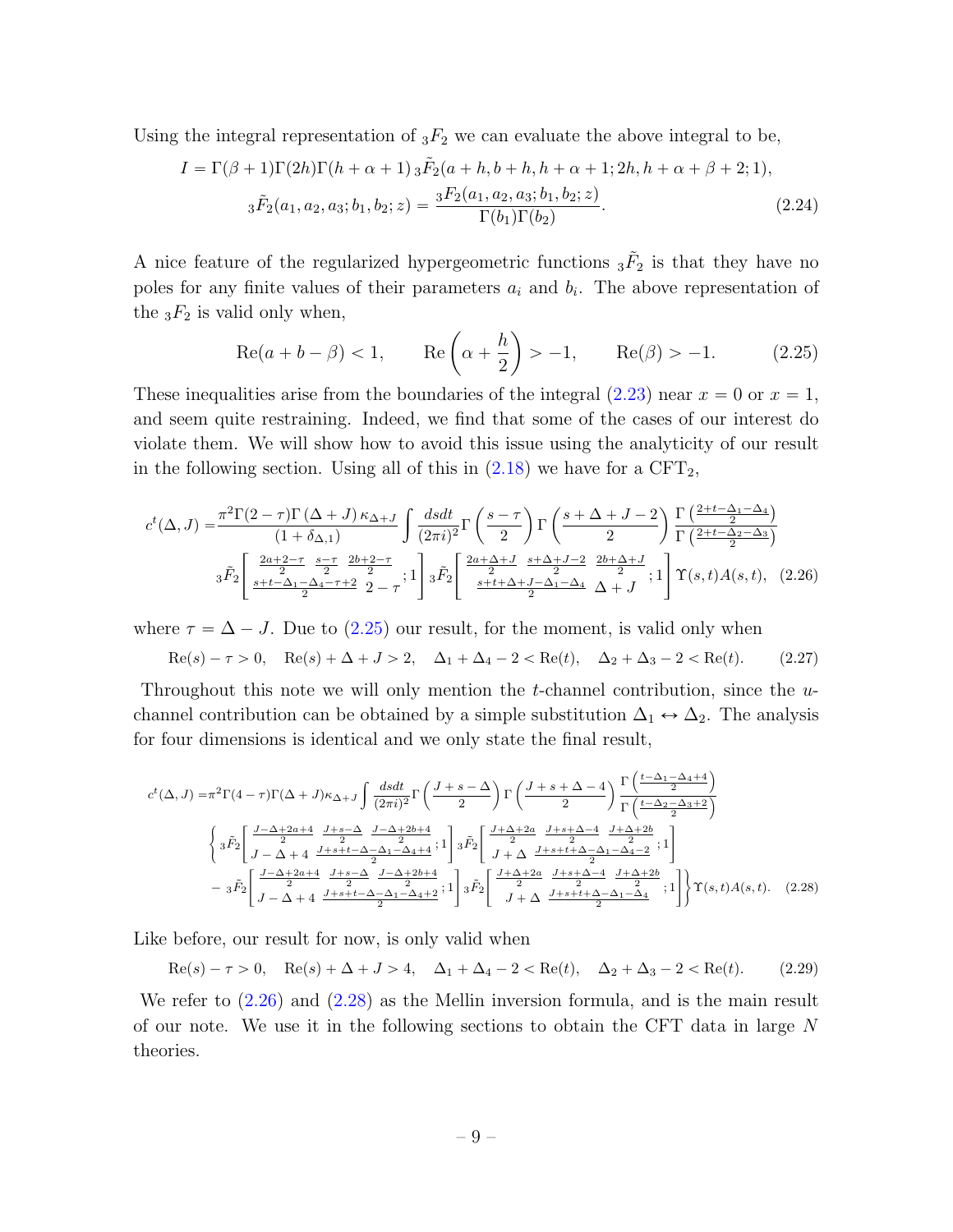#### <span id="page-10-0"></span>2.3 Convergence in Mellin space

There are a couple of interesting points that we would like to discuss before we put our formula to use. It is well known that the inversion formula only works when  $J > 1$ . This can be understood by looking at the Regge limit of  $(2.6) - z$ ,  $\overline{z} \rightarrow 0$  (after taking  $\bar{z}$  around 1 via the dDisc<sub>t</sub>), where the integrand could possibly diverge. The growth of the integrand in turn relies on the behavior of the dDisc of the four-point function in the Regge limit. This limit has now been well understood [\[49,](#page-33-10) [50\]](#page-33-11), and it can be shown that dDisc $[\mathcal{G}(z,\bar{z})]$  in any unitary CFT stays  $O(1)$  in the Regge limit. Using this fact and

$$
\lim_{\substack{z,\bar{z}\to 0\\z\sim\bar{z}}} g_{J+d-1,\Delta+1-d}(z,\bar{z}) = z^{J+d-1} + \dots, \quad \lim_{\substack{z,\bar{z}\to 0\\z\sim\bar{z}}} \mu(z,\bar{z}) = z^{-(d+2)},\tag{2.30}
$$

in  $(2.6)$ , it can be easily checked that  $J > 1$  for the integral to converge.

We are interested in inverting individual Witten diagrams. The Witten diagram corresponding to the exchange of an operator  $O_k$  with dimensions  $(\Delta_k, J_k)$  can be written as a linear combination of conformal blocks of dimension  $(\Delta_k, J_k)$  and its shadow  $(d - \Delta_k, J_k)$  [\[11,](#page-31-5) [15\]](#page-31-9). Since the individual conformal blocks in the Regge limit grow as  $z^{1-J_k}$  [\[51,](#page-33-12) [52\]](#page-33-13), the integral  $(2.6)$ 

$$
c^t(\Delta, J) \sim \int d^2 z \, z^{-(d+2)} z^{J+d-1} z^{1-J_k},\tag{2.31}
$$

converges only when,

<span id="page-10-1"></span>
$$
J > J_k. \tag{2.32}
$$

This will be important when we discuss the contact diagram in section [3.1.](#page-12-0) Note that in a large N sparse CFT, where the graviton is the highest spin particle,  $(2.32)$  would mean that the inversion formula works only when  $J > 2$  (and not  $J > 1$ ). This is an artifact of the large N expansion, and indeed at finite  $N, J > 1$  is sufficient [\[3,](#page-31-1) [4\]](#page-31-2).

The reader might be also concerned that the Mellin inversion formula apparently has more constraints than the usual Lorentzian inversion formula, namely the inequali-ties in [\(2.27\)](#page-9-3) and [\(2.29\)](#page-9-4). These inequalities come from the  $\bar{z} \to 1 \vee z \to 1 \vee z \to 0 \vee \bar{z} \to 0$ limit in the integral [\(2.19\)](#page-8-1). These constraints are artificial, as was originally argued by Caron-Huot. One can define the integral by cutting off a small circle around the singularity and dropping the singular terms as the radius goes to zero. These terms can then be integrated back if the integral is analytic. Finding the right analytic continuation can be tricky sometimes, but fortunately the hypergeometric functions have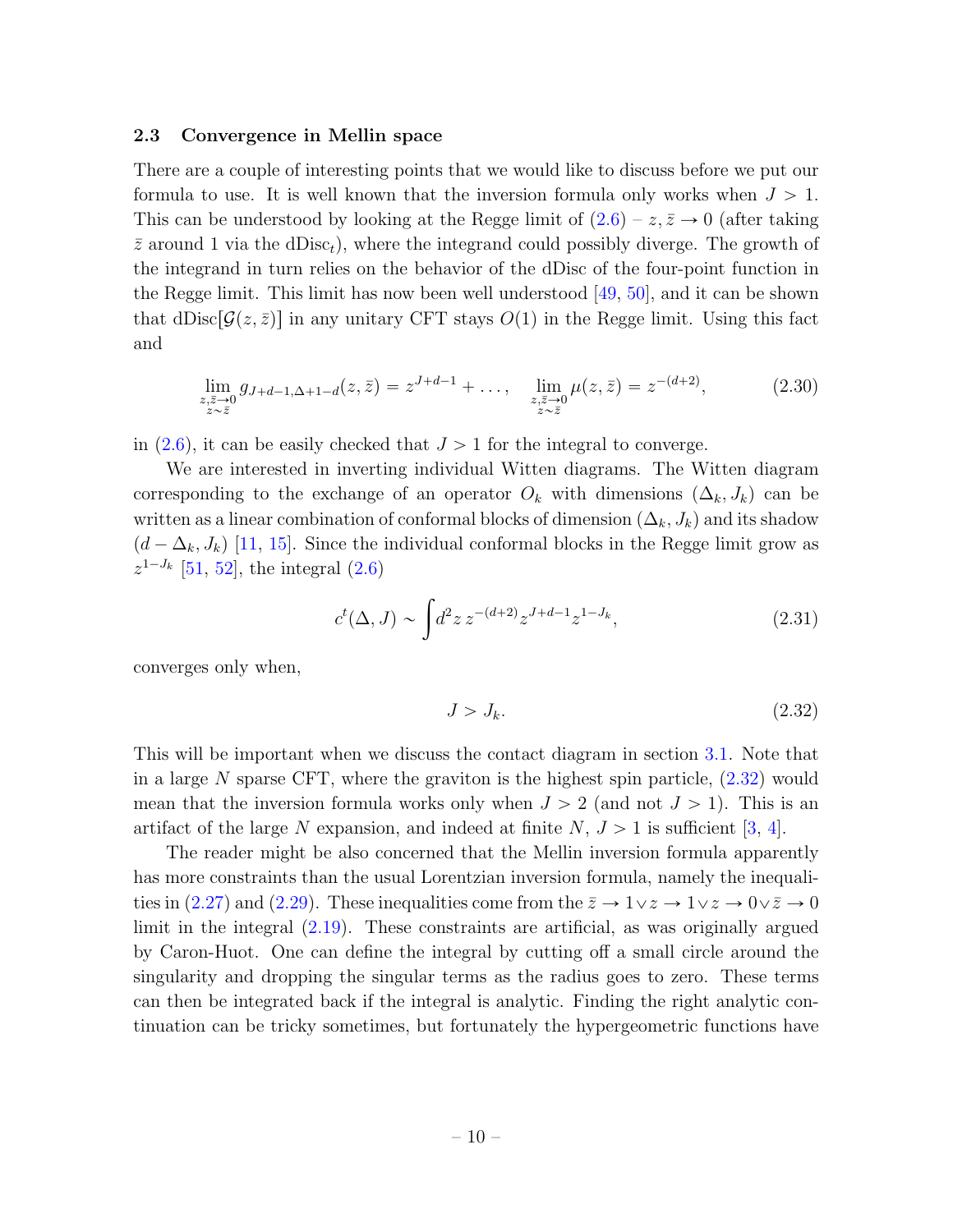

<span id="page-11-2"></span>**Figure 1.** Generalised free fields in the *t*-channel  $(23) \rightarrow (14)$ .

been studied extensively in the mathematics literature. Using the following identity from [\[24\]](#page-32-2),

$$
{}_3\tilde{F}_2\left[\begin{array}{cc} a & b & c \\ e & f \end{array}; 1\right] = {}_3\tilde{F}_2\left[\begin{array}{cc} e-c & f-c & r \\ r+a & r+b \end{array}; 1\right] \frac{\Gamma(r)}{\Gamma(c)},\tag{2.33}
$$

where  $r = e + f - a - b - c$ , we can analytically continue our results [\(2.26\)](#page-9-0) and [\(2.28\)](#page-9-1) to any value of s and t. Recall that the  $_3\tilde{F}_2(a_1, a_2, a_3; b_1, b_2; 1)$  at unit argument is well defined only when

<span id="page-11-1"></span>
$$
\sum_{i=0}^{2} b_i - \sum_{j=0}^{3} a_j > 0.
$$

The beauty of [\(2.33\)](#page-11-1) lies in the fact that the right hand side always satisfies the above inequality when c is positive. While for negative values of  $c$ , it can be checked that the gamma functions multiplying the  ${}_{3}\tilde{F}_{2}$  take care of the singularities, if any. We use this identity in all of our following results, and find that we get correct finite answers even if the inequalities  $(2.27)$  and  $(2.29)$  are violated.

# <span id="page-11-0"></span>3 Witten diagrams and anomalous dimensions

We will now put our formula to use in the context of AdS/CFT. We work with a bulk theory of scalar fields that have cubic or quartic interactions. In a large N theory dual to AdS, the four-point function can be expressed as a sum over Witten diagrams, i.e. as a perturbative expansion in  $1/N$ . Likewise, the inversion formula for  $c^t(\Delta, J)$  can be organized in a large  $N$  expansion,

$$
c_{\phi^3}^t(\Delta, J) = c_{gff}^t(\Delta, J) + c_{exchange}^t(\Delta, J) + c_{box}^t(\Delta, J) + \dots,
$$
\n(3.1)

$$
c_{\phi^4}^t(\Delta, J) = c_{gff}^t(\Delta, J) + c_{contact}^t(\Delta, J) + c_{bubble}^t(\Delta, J) + \dots,
$$
\n(3.2)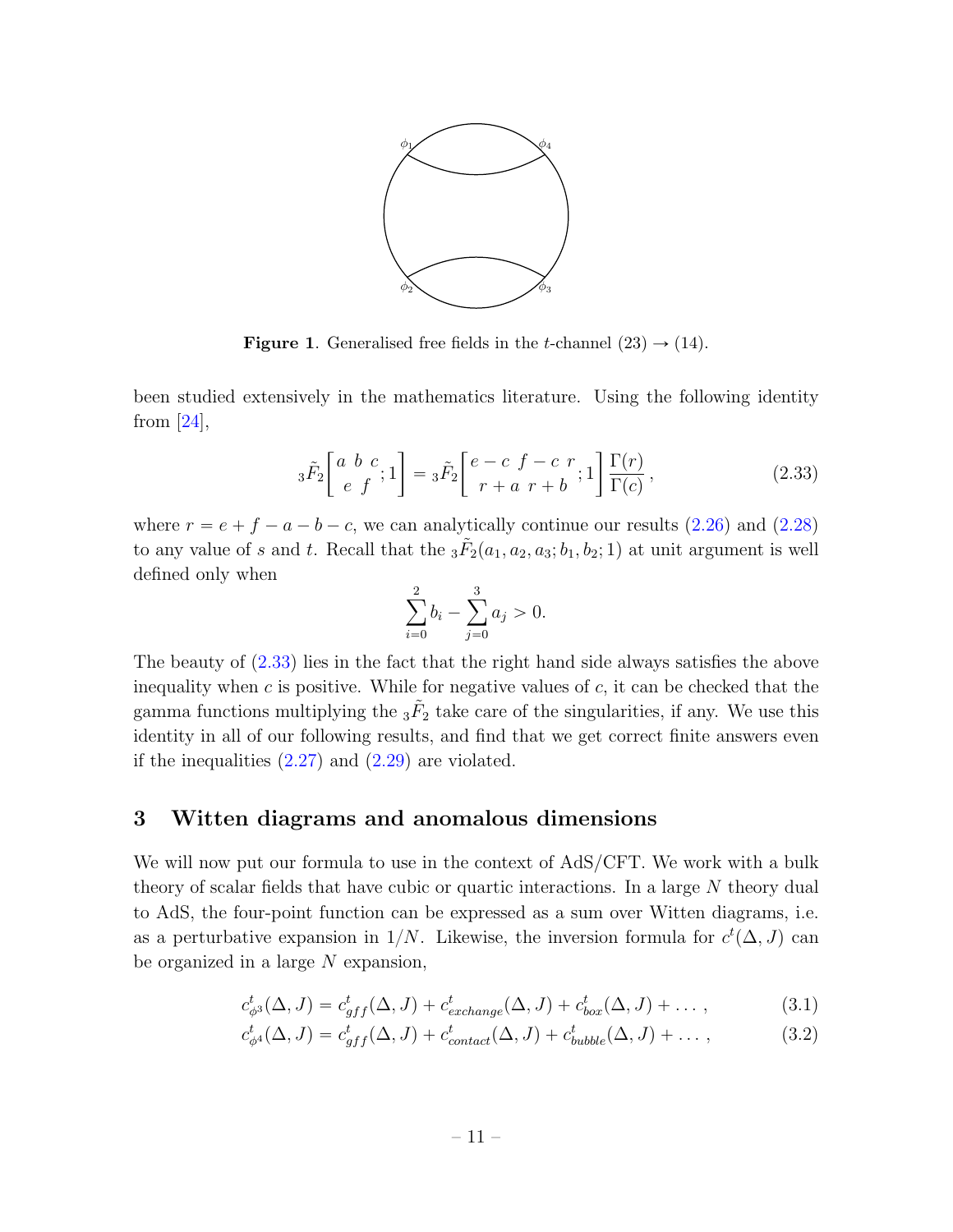

<span id="page-12-1"></span>Figure 2. Four-point contact Witten diagram.

where  $g f f$  stands for generalised free fields, and the other terms come from the respective diagrams. In both expansions the first term is  $O(1)$ , the second is  $O(1/N^2)$ and the third is  $O(1/N^4)$ . We will use the Mellin amplitude of Witten diagrams in the Mellin inversion formula to evaluate the OPE coefficients and anomalous dimensions of leading-twist double-trace primaries in  $d = 2$  and  $d = 4$  boundary spacetime dimensions. The Mellin amplitudes of Witten diagrams are remarkably simple and have been calculated in the literature since long, starting with the seminal work by Penedones [\[14,](#page-31-7) [16,](#page-31-10) [20,](#page-32-9) [22\]](#page-32-0).

In section [3.1,](#page-12-0) we evaluate the contribution of the contact Witten diagram to  $c<sup>t</sup>(\Delta, J)$ . In section [3.2](#page-14-0) and [3.3,](#page-20-0) we evaluate the contribution of the exchange and bubble Witten diagrams to  $c^t(\Delta, J)$ . As mentioned in the introduction,  $c^t(\Delta, J)$  has poles corresponding to the double-trace primaries of the theory, and the exchange and bubble Witten diagrams give the corresponding CFT data at  $O(1/N^2)$  and  $O(1/N^4)$ respectively. Like before, we only discuss  $c^t(\Delta, J)$  since  $c^u(\Delta, J)$  can be obtained simply by the substitution  $\Delta_1 \leftrightarrow \Delta_2$ .

#### <span id="page-12-0"></span>3.1 Contact diagram

We start with the four-point contact diagram of figure [2](#page-12-1) with the interaction vertex  $\lambda\phi_1\phi_2\phi_3\phi_4$ . The Mellin amplitude of this diagram is simply a constant [\[14\]](#page-31-7):

<span id="page-12-3"></span><span id="page-12-2"></span>
$$
A(s,t) = \mathcal{N}\lambda R^{3-d}.\tag{3.3}
$$

Here  $R$  is the AdS radius and

$$
\mathcal{N} \equiv \frac{\pi^{d/2}}{2} \Gamma \left( \frac{\sum_{i=1}^{n} \Delta_i - \frac{d}{2}}{2} \right) \prod_{i=1}^{n} \frac{1}{2\pi^{d/2} \Gamma(\Delta_i - \frac{d}{2} + 1)}.
$$
(3.4)

Let us study the analytic structure of the integrand in the Mellin inversion formula [\(2.26\)](#page-9-0) for the Mellin amplitude [\(3.3\)](#page-12-2). Since the  $_3\tilde{F}_2$  defined in [\(2.24\)](#page-9-5) is analytic for any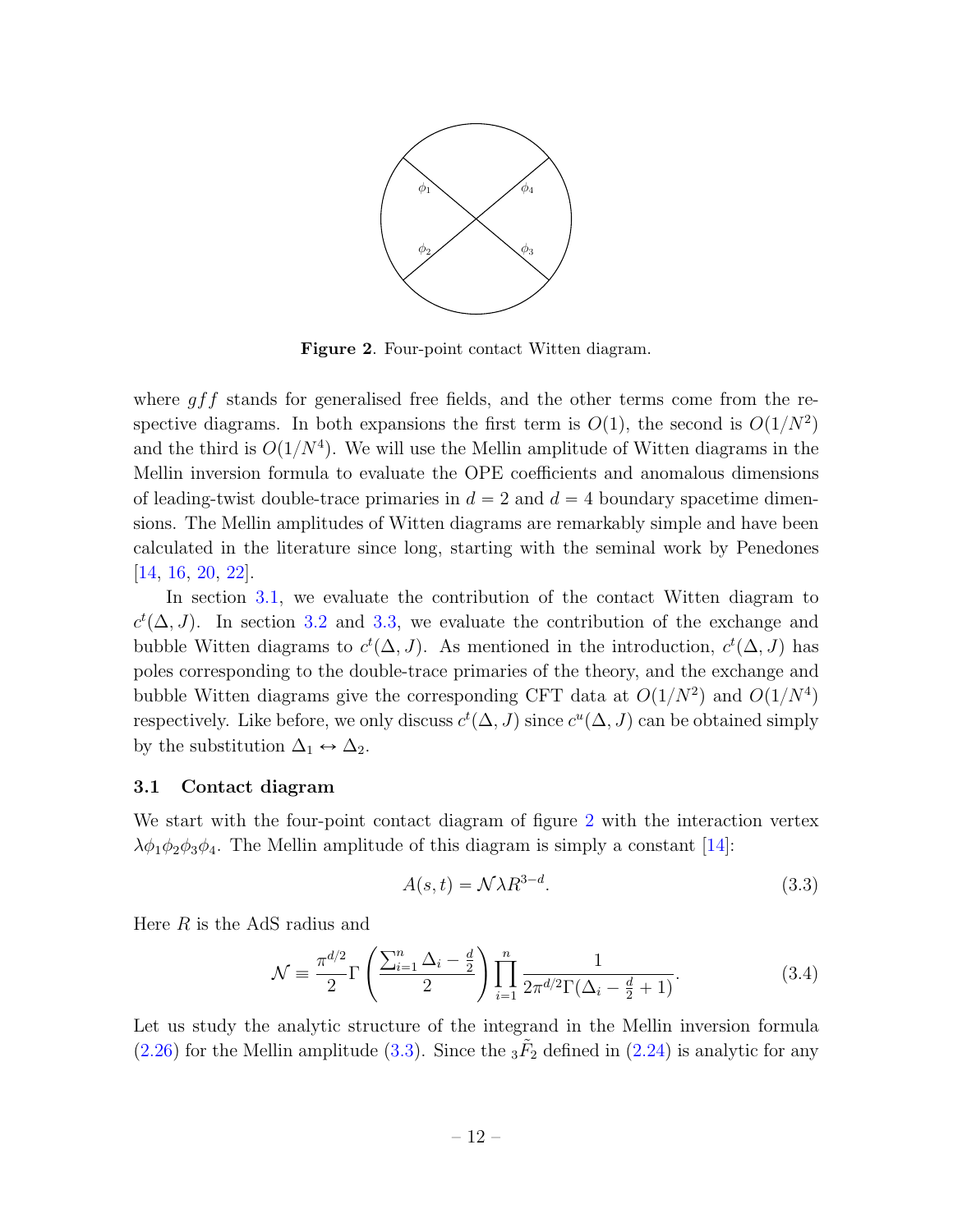$$
\operatorname{Im}(s) \qquad \operatorname{Im}(t)
$$
\n
$$
\Delta_2 + \Delta_4 - t - 2n
$$
\n
$$
-\Delta - J + 2 - 2n
$$
\n
$$
\begin{array}{c}\n\Delta_1 + \Delta_3 - t - 2n \\
\vdots \\
\Delta_1 + \Delta_3 - t - 2n\n\end{array}\n\qquad\n\begin{array}{c}\n\Delta_3 + \Delta_4 + 2n \\
\vdots \\
\Delta_3 + \Delta_2 + 2n\n\end{array}\n\qquad\n\begin{array}{c}\n\Delta_4 \vdots \\
\Delta_4 \vdots \\
\Delta_5 \vdots \\
\Delta_6 \vdots \\
\Delta_7 \vdots \\
\Delta_8 \vdots \\
\Delta_9 \vdots \\
\Delta_1 \vdots \\
\Delta_1 \vdots \\
\Delta_2 \vdots \\
\Delta_3 \vdots \\
\Delta_1 \vdots \\
\Delta_2 \vdots \\
\Delta_3 \vdots \\
\Delta_3 \vdots \\
\Delta_3 \vdots \\
\Delta_3 \vdots \\
\Delta_3 \vdots \\
\Delta_3 \vdots \\
\Delta_3 \vdots \\
\Delta_3 \vdots \\
\Delta_3 \vdots \\
\Delta_3 \vdots \\
\Delta_3 \vdots \\
\Delta_3 \vdots \\
\Delta_3 \vdots \\
\Delta_3 \vdots \\
\Delta_3 \vdots \\
\Delta_3 \vdots \\
\Delta_3 \vdots \\
\Delta_3 \vdots \\
\Delta_3 \vdots \\
\Delta_3 \vdots \\
\Delta_3 \vdots \\
\Delta_3 \vdots \\
\Delta_3 \vdots \\
\Delta_3 \vdots \\
\Delta_3 \vdots \\
\Delta_3 \vdots \\
\Delta_3 \vdots \\
\Delta_3 \vdots \\
\Delta_3 \vdots \\
\Delta_3 \vdots \\
\Delta_3 \vdots \\
\Delta_3 \vdots \\
\Delta_3 \vdots \\
\Delta_3 \vdots \\
\Delta_3 \vdots \\
\Delta_3 \vdots \\
\Delta_3 \vdots \\
\Delta_3 \vdots \\
\Delta_3 \vdots \\
\Delta_3 \vdots \\
\Delta_3 \vdots \\
\Delta_3 \vdots \\
\Delta_3 \vdots \\
\Delta_3 \vdots \\
\Delta_3 \vdots \\
\Delta_3 \vdots \\
\Delta_3 \vdots \\
\Delta_3 \vdots \\
\Delta_3 \vdots \\
\Delta_3 \vdots \\
\Delta_3 \vdots \\
\Delta_3 \vdots \\
\Delta_3 \vdots \\
\Delta_3 \vdots \\
\Delta_3 \vdots \\
\Delta_3 \vdots \\
\Delta_3 \vdots \\
\Delta_3 \vdots \\
\Delta_3 \vdots \\
$$

<span id="page-13-0"></span>**Figure 3.** Poles in the complex s and t planes. We have complexified the scaling dimensions here for the purposes of clarity.

finite value of its parameters, the only singularities in  $s$  and  $t$  come from the gamma functions,

$$
\frac{\Gamma\left(\frac{s-\Delta+J}{2}\right)\Gamma\left(\frac{s+\Delta+J-2}{2}\right)\Gamma\left(\frac{2+t-\Delta_1-\Delta_4}{2}\right)\Upsilon(s,t)}{\Gamma\left(\frac{2+t-\Delta_2-\Delta_3}{2}\right)}.
$$

We reproduce the definition of  $\Upsilon(s, t)$  for the convenience of the reader,

$$
\Upsilon(s,t) = \Gamma\left(\frac{\Delta_1 + \Delta_2 - s}{2}\right) \Gamma\left(\frac{\Delta_3 + \Delta_4 - s}{2}\right) \Gamma\left(\frac{s+t-\Delta_2 - \Delta_4}{2}\right) \Gamma\left(\frac{s+t-\Delta_1 - \Delta_3}{2}\right).
$$

The double-trace poles of  $\Upsilon(s, t)$  are shown in red crosses in the left panel of figure [3,](#page-13-0) while the poles that arise from the  $(z, \overline{z})$  integral of the inversion formula are shown in blue. The contour is closed to the right where it picks up the double-trace poles at  $s = \Delta_1 + \Delta_2 + 2n$  and  $s = \Delta_3 + \Delta_4 + 2n$ . In fact, the pinching of the integration contour between these double-trace poles in s and the poles  $s = \Delta - J + 2n$  (shown in blue circles in the left panel of figure [3\)](#page-13-0) gives the eventual pole in the inversion formula at  $\Delta = \Delta_1 + \Delta_2 + J + 2n$  and  $\Delta = \Delta_3 + \Delta_4 + J + 2n$ .

The remaining integrand only has poles in  $t$  that are entirely on the left hand side of the t integration contour, as shown in the right panel of figure [3.](#page-13-0) Thus the contour can be closed trivially to the right (after making sure that the arcs at infinity can be safely dropped) to obtain,

<span id="page-13-1"></span>
$$
c_{contact}^t(\Delta, J) = 0.
$$
\n(3.5)

More qualitatively we observe that – since the dDisc<sub>t</sub> kills the t-channel double-trace gamma functions in the Mellin inversion formula, the only way the contour integrals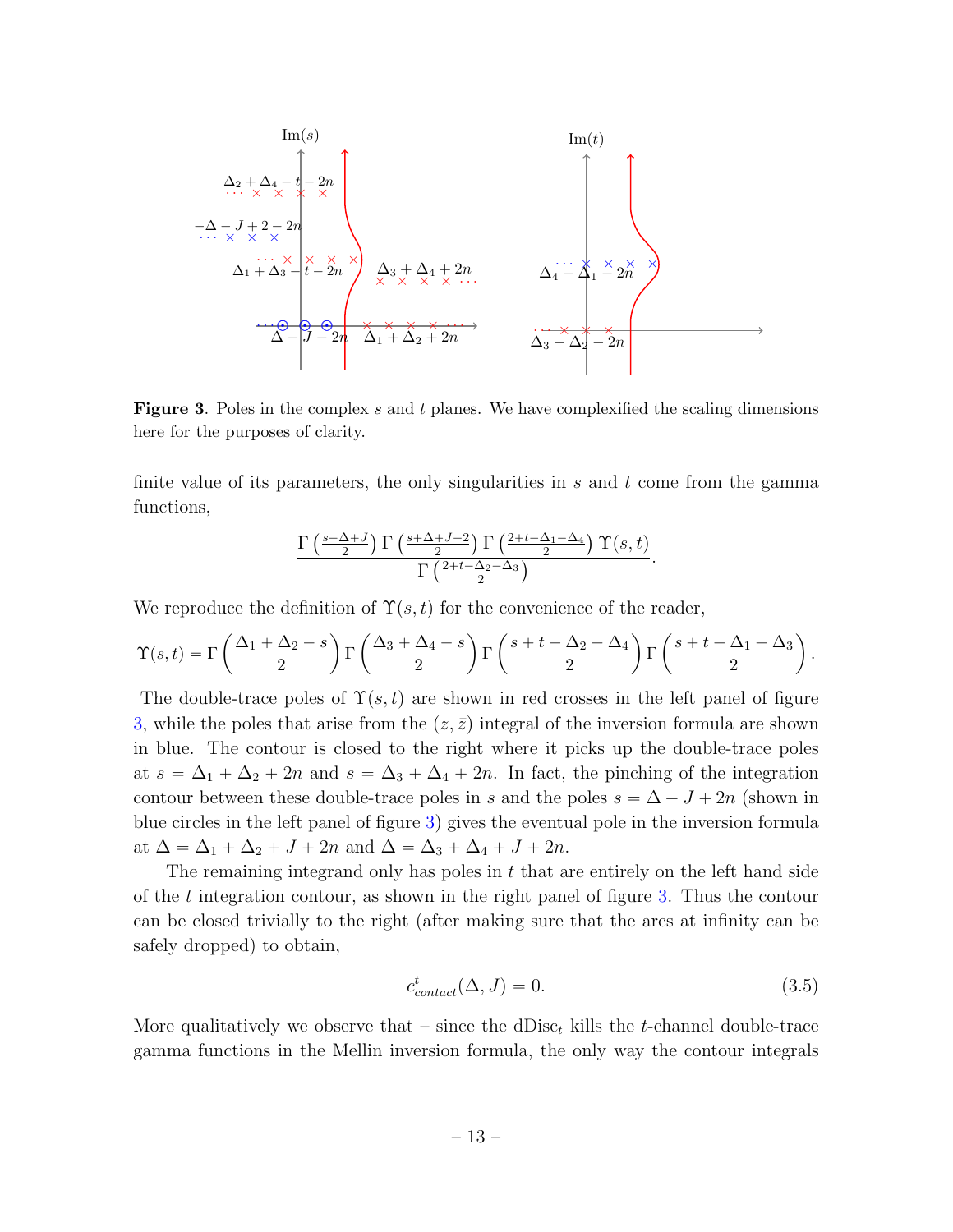can not vanish is if the Mellin amplitude has a pole or a branch cut in t. Since the Mellin amplitude for the contact diagram is just a constant, [\(3.5\)](#page-13-1) is obvious. Similar arguments hold for the u channel.

But this definitely cannot be the right answer, since the contact diagrams can be decomposed in the s channel, and so the s channel coefficients (the  $a_{n,J}^{12}$  and  $a_{n,J}^{34}$ below) obviously cannot be zero. To understand what's going on we need to first understand what operators appear in the s-channel conformal block decomposition of contact Witten diagrams [\[38\]](#page-33-14),

$$
W_{contact}(x_i) = \sum_{J=0}^{J_{max}} \sum_{n=0}^{\infty} \left( a_{n,J}^{12} g_{\Delta_1 + \Delta_2 + 2n + J, J}(x_i) + a_{n,J}^{34} g_{\Delta_3 + \Delta_4 + 2n + J, J}(x_i) \right). \tag{3.6}
$$

Here  $J_{max}$  is the spin of the contact interaction i.e. zero. We see that the s-channel decomposition only contains operators with spin  $J = 0$ . But following the discussion near [\(2.32\)](#page-10-1) about the convergence of the inversion formula, we know that the Mellin inversion formula for the contact diagram is valid only when  $J > 0$ . This is an intrinsic limitation of the inversion formula that stops us from getting the CFT data for low enough spins. Thus ultimately [\(3.5\)](#page-13-1) is the wrong answer, but we had expected it to be so. Similar arguments hold for contact interactions with derivatives.

#### <span id="page-14-0"></span>3.2 Exchange diagram

We now proceed to evaluate the CFT data for the bulk scalar theory with cubic vertices. The first nontrivial contribution to the four-point function after the generalised free field theory contribution of figure [1,](#page-11-2) are the exchange diagrams of figure [4.](#page-15-0) The exchange of an operator  $\phi_k$  at tree level is given by the sum of three Witten diagrams,

<span id="page-14-1"></span>
$$
W_{\phi_k} = W_{\phi_k}^s + W_{\phi_k}^t + W_{\phi_k}^u,\tag{3.7}
$$

where s, t and u correspond to  $(12) \rightarrow (34)$ ,  $(14) \rightarrow (23)$  and  $(13) \rightarrow (24)$  respectively and  $\Delta_k$  is the scaling dimension of the exchanged operator  $\phi_k$ . Let us start with the Mellin amplitude of the t-channel scalar exchange Witten diagram [\[14\]](#page-31-7),

$$
A(s,t) = -\mathcal{N}g^2 R^{5-d} \sum_{m=0}^{\infty} \frac{R_m}{t - \Delta_k - 2m},
$$
\n(3.8)

where  $\mathcal N$  was defined in [\(3.4\)](#page-12-3) and g is the bulk coupling constant. The residue is given by,

$$
R_m = \frac{\Gamma\left(\frac{\Delta_1 + \Delta_4 + \Delta_k - d}{2}\right) \Gamma\left(\frac{\Delta_2 + \Delta_3 + \Delta_k - d}{2}\right)}{2\Gamma\left(\frac{\Delta_1 + \Delta_2 + \Delta_3 + \Delta_4 - d}{2}\right)} \frac{\left(1 + \frac{\Delta_k - \Delta_1 - \Delta_4}{2}\right)_m \left(1 + \frac{\Delta_k - \Delta_3 - \Delta_2}{2}\right)_m}{m!\Gamma\left(\Delta_k - \frac{d}{2} + 1 + m\right)},\tag{3.9}
$$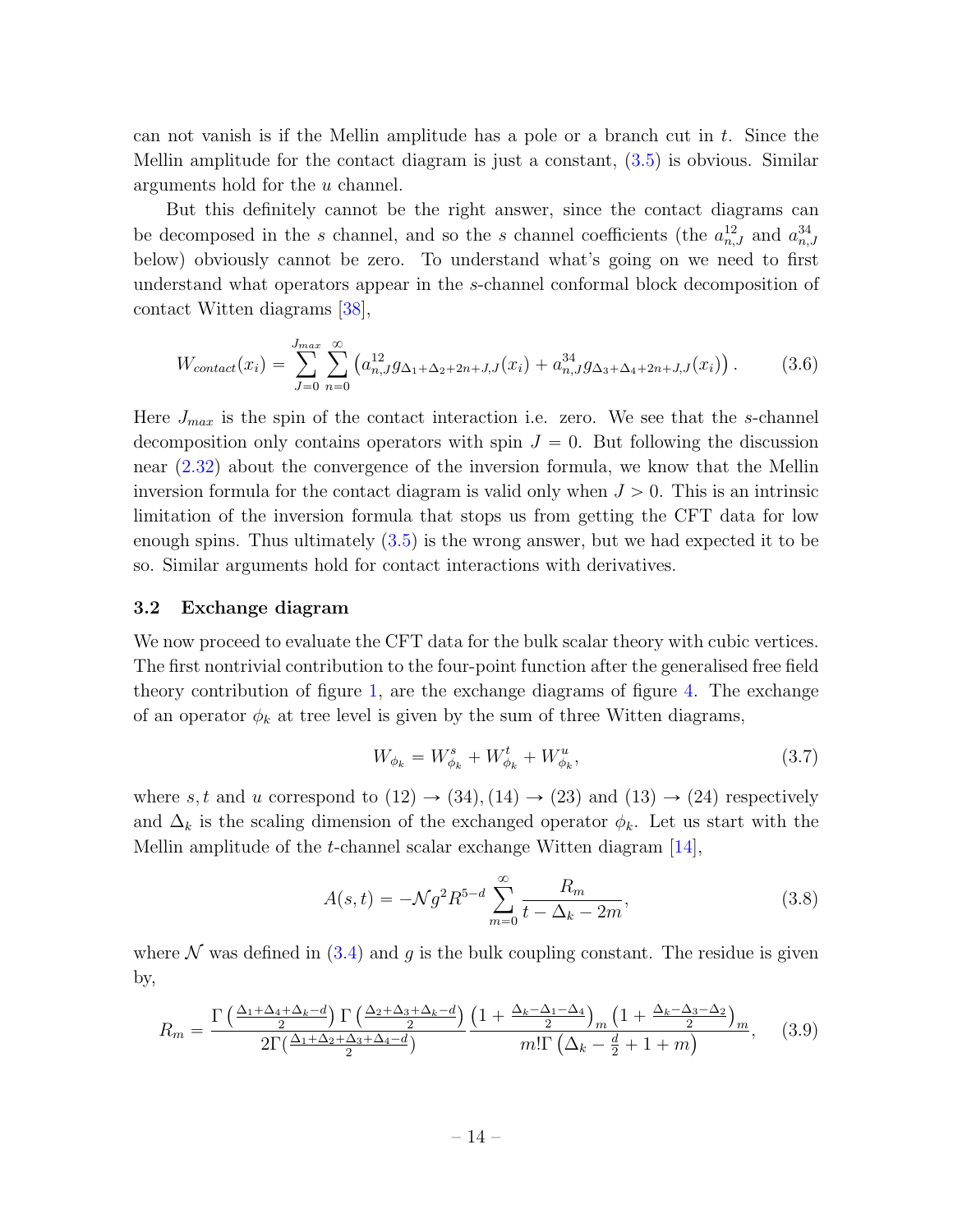

<span id="page-15-0"></span>Figure 4. s, t and u scalar exchange Witten diagrams.

and has already been evaluated at the pole  $t = \Delta_k + 2m$ .

The s and u-Witten diagrams do not contribute to  $c^t(\Delta, J)$ . As argued near [\(3.3\)](#page-12-2), the inversion formula will vanish unless the Mellin amplitude has a pole or a cut in t. Since the s and u-Witten diagrams only have poles in s and u respectively i.e. are analytic in  $t$ , their contribution vanishes. Similarly only the  $u$ -Witten diagram contributes to  $c^u(\Delta, J)$ . The Mellin amplitude [\(3.8\)](#page-14-1) has a pole at  $t = \Delta_k$  in addition to an infinite number of poles labelled by  $m$ . These are called satellite poles, and schematically correspond to the descendants of  $\phi_k$ .

Using the Mellin amplitude  $(3.8)$  in the inversion formula  $(2.26)$ , we find that the pole structure of the complex s plane is identical to that of the contact diagram. Like before the contour is closed to the right where it picks up the poles at

$$
s = \Delta_1 + \Delta_2 + 2n
$$
 or  $s = \Delta_3 + \Delta_4 + 2n$ ,  $n = 0, 1, 2, ...$  (3.10)

However, the complex  $t$  plane is different from that of the contact diagram. As shown in figure [5,](#page-16-0) there are poles on both sides of the contour, and it cannot be closed trivially. We close the contour to the right and pick the poles at,

<span id="page-15-3"></span><span id="page-15-2"></span><span id="page-15-1"></span>
$$
t = \Delta_k + 2m. \tag{3.11}
$$

Using all of this in the inversion formula  $(2.26)$  we find that it has poles at

$$
\Delta = \Delta_1 + \Delta_2 + J + 2n, \qquad \Delta = \Delta_3 + \Delta_4 + J + 2n, \qquad n = 0, 1, 2 \dots \tag{3.12}
$$

As mentioned before, these are precisely the operator dimensions of the double-trace primaries in the s-channel. The residue of the inversion formula at these poles then gives the OPE coefficient of these operators. Focusing on the  $\Delta_1 + \Delta_2 + J + 2n$  primary we have,

$$
c_{exchange}^t(\Delta, J) \supset \frac{a_{n,J}}{\Delta - (\Delta_1 + \Delta_2 + J + 2n + \gamma)}, \qquad n = 0, 1, 2 \dots
$$
 (3.13)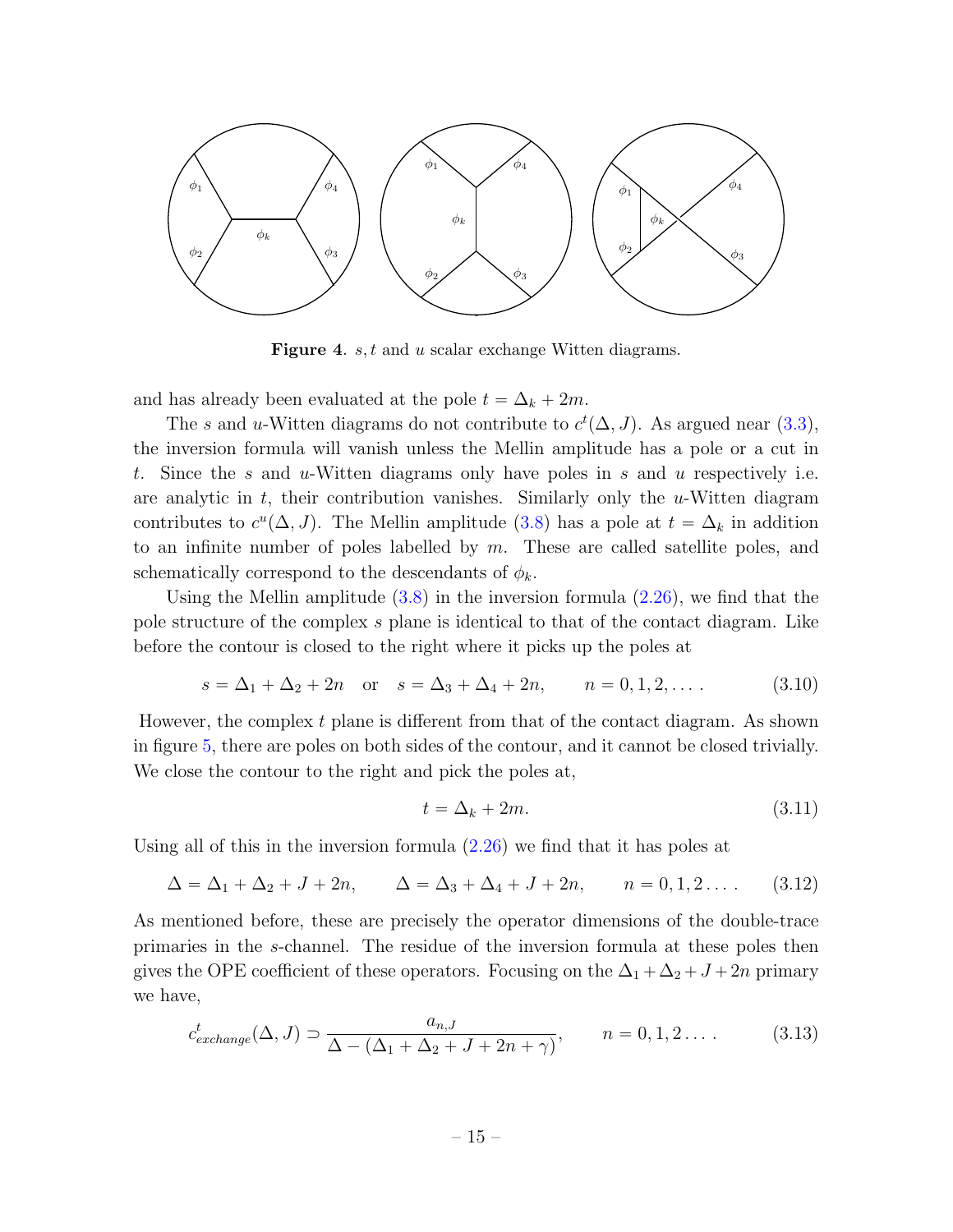$$
\operatorname{Im}(s) \qquad \operatorname{Im}(t)
$$
\n
$$
\Delta_{2} + \Delta_{4} - \hat{t} - 2n
$$
\n
$$
-\Delta - J + 2 - 2n
$$
\n
$$
\begin{array}{c}\n\Delta_{3} + \Delta_{4} + 2n \\
\vdots \\
\Delta_{1} + \Delta_{3} - t - 2n\n\end{array}\n\qquad\n\begin{array}{c}\n\Delta_{3} + \Delta_{4} + 2n \\
\vdots \\
\Delta_{3} + \Delta_{4} + 2n \\
\vdots \\
\Delta_{4} - \Delta_{4} - 2n\n\end{array}\n\qquad\n\begin{array}{c}\n\Delta_{3} + \Delta_{4} + 2n \\
\vdots \\
\Delta_{5} + \Delta_{6} + 2n\n\end{array}\n\qquad\n\begin{array}{c}\n\Delta_{6} + \Delta_{7} + 2n \\
\vdots \\
\Delta_{7} + \Delta_{8} + 2n\n\end{array}
$$

<span id="page-16-2"></span><span id="page-16-1"></span><span id="page-16-0"></span>Figure 5. Complex s and t plane.

Writing the CFT data perturbatively in  $\frac{1}{N}$ ,

$$
a_{n,J} = a_{n,J}^{(0)} + \frac{1}{N^2} a_{n,J}^{(1)} + \frac{1}{N^4} a_{n,J}^{(2)} + \dots, \qquad \gamma_{n,J} = \frac{1}{N^2} \gamma_{n,J}^{(1)} + \frac{1}{N^4} \gamma_{n,J}^{(2)} + \dots, \qquad (3.14)
$$

the OPE function [\(3.13\)](#page-15-1) becomes,

$$
c^{t}(\Delta, J) \supset \frac{a_{n,J}^{(0)}}{\Delta - \Delta_1 - \Delta_2 - J - 2n} + \frac{1}{N^2} \left( \frac{a_{n,J}^{(0)} \gamma_{n,J}^{(1)}}{(\Delta - \Delta_1 - \Delta_2 - J - 2n)^2} + \frac{a_{n,J}^{(1)}}{\Delta - \Delta_1 - \Delta_2 - J - 2n} \right)
$$
  
+ 
$$
\frac{1}{N^4} \left( \frac{a_{n,J}^{(0)} \gamma_{n,J}^{(2)} + a_{n,J}^{(1)} \gamma_{n,J}^{(1)}}{(\Delta - \Delta_1 - \Delta_2 - J - 2n)^2} + \frac{a_{n,J}^{(0)} \left( \gamma_{n,J}^{(1)} \right)^2}{(\Delta - \Delta_1 - \Delta_2 - J - 2n)^3} + \frac{a_{n,J}^{(2)}}{\Delta - \Delta_1 - \Delta_2 - J - 2n} \right) + \dots (3.15)
$$

The zeroth order coefficients  $a_{n,J}^{(0)}$  can be obtained using generalised free field theory [\[25\]](#page-32-3). For non-identical external operators they vanish. This is because  $gff$  correlators are just given by Wick contractions, and the two point function  $\langle \phi_i \phi_j \rangle$  vanishes unless  $i = j$ . The above then becomes,

$$
c^{t}(\Delta, J) = \frac{1}{N^2} \frac{a_{n,J}^{(1)}}{\Delta - \Delta_1 - \Delta_2 - J - 2n} + \frac{1}{N^4} \left( \frac{a_{n,J}^{(1)} \gamma_{n,J}^{(1)}}{(\Delta - \Delta_1 - \Delta_2 - J - 2n)^2} + \frac{a_{n,J}^{(2)}}{\Delta - \Delta_1 - \Delta_2 - J - 2n} \right) + \dots (3.16)
$$

The tree level exchange diagram precisely provides the  $a_{n,J}^{(1)}$ . Using  $(2.26)$ , and  $(3.8)$ through [\(3.14\)](#page-16-1) we have,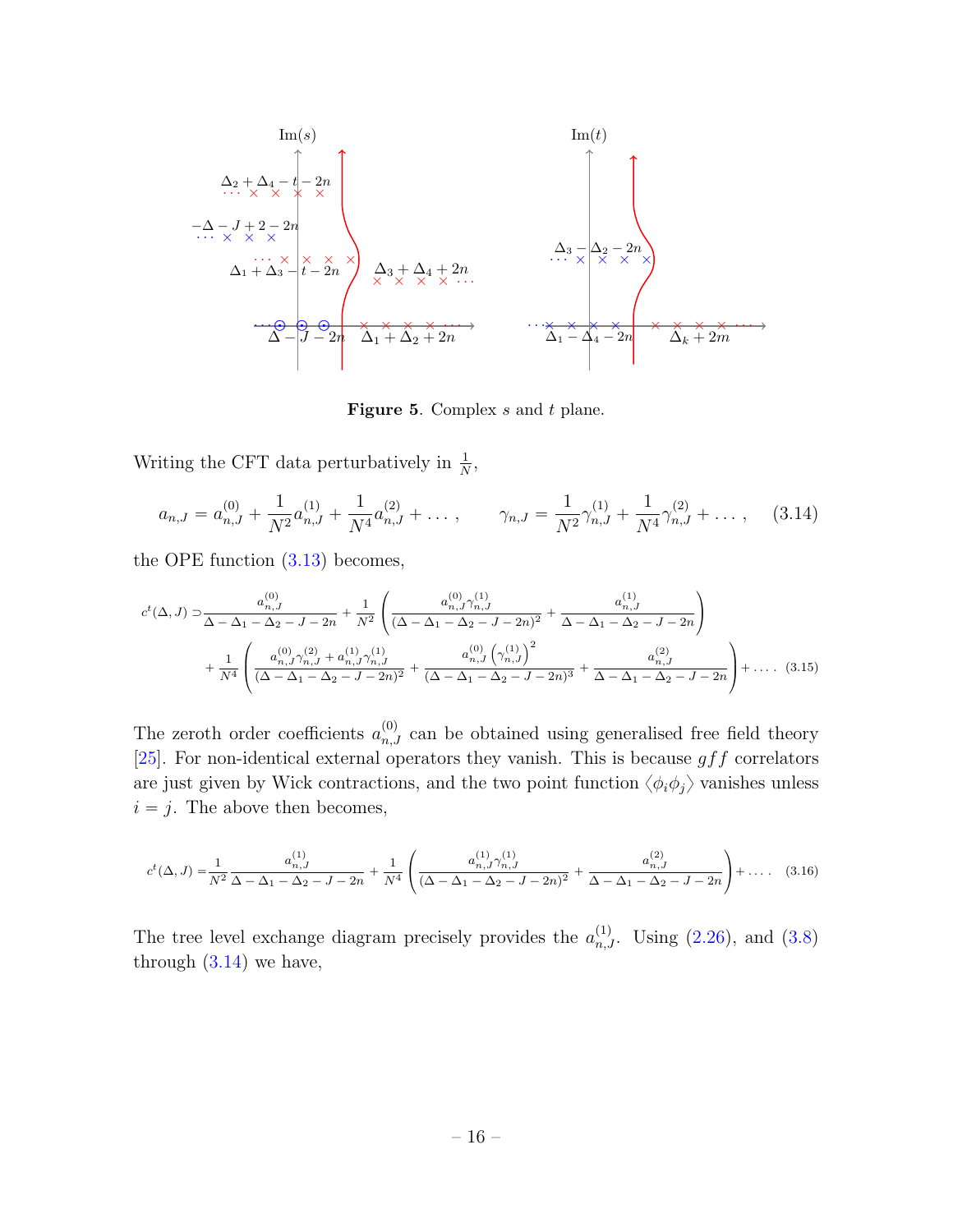<span id="page-17-0"></span>
$$
a_{0,J}^{(1)} = \frac{2\pi^2 \kappa_{\Delta_1 + \Delta_2 + 2J} \Gamma(\Delta_k)^2 \Gamma(J + \Delta_1 + \Delta_2 - 1) \Gamma(2J + \Delta_1 + \Delta_2) \Gamma\left(\frac{\Delta_3 - \Delta_2 + \Delta_4 - \Delta_1}{2}\right)}{\Gamma\left(\frac{\Delta_4 - \Delta_1 + \Delta_k}{2}\right) \Gamma\left(\frac{\Delta_3 - \Delta_2 + \Delta_k}{2}\right) \Gamma\left(\frac{2J + \Delta_1 + \Delta_2 + \Delta_3 - \Delta_4}{2}\right)}
$$

$$
\sum_{m=0}^{\infty} \frac{\left(\frac{\Delta_1 - \Delta_4 + \Delta_k}{2}\right)_m \left(\frac{\Delta_2 - \Delta_3 + \Delta_k}{2}\right)_m}{m! \Gamma(m + \Delta_k) \Gamma\left(\frac{\Delta_1 + \Delta_4 - \Delta_k - 2m}{2}\right) \Gamma\left(\frac{\Delta_2 + \Delta_3 - \Delta_k - 2m}{2}\right)} \times
$$

$$
3\tilde{F}_2 \left[\frac{\frac{2J + \Delta_1 + \Delta_2 - \Delta_3 + \Delta_4}{2} - \frac{2m - \Delta_2 - \Delta_3 + \Delta_k + 2}{2} - \frac{2m + \Delta_2 - \Delta_3 + \Delta_k}{2}}{\frac{2J + 2m + 2\Delta_1 + \Delta_2 - \Delta_3 + \Delta_k}{2}}; 1\right].
$$
(3.17)

The calculation is straightforward, except one technical detail that is worth mentioning. If we recall  $(2.27)$ , it seems that  $(3.10)$  and  $(3.11)$  will typically violate the regime of validity of the integral representation of the  ${}_{3}\tilde{F}_{2}$ . As mentioned in section [2.3](#page-10-0) this is related to the fact that the inversion formula apparently blows up for several limiting values of  $z, \bar{z}$ . This issue can be easily circumvented by using the result [\(2.33\)](#page-11-1). In writing [\(2.27\)](#page-9-3) (and all the results in the follow sections) we have already used this continuation, and the formula is valid for all positive values of  $\Delta_i$ , J and  $\Delta_k$ . The analysis for the pole at  $\Delta = \Delta_3 + \Delta_4 + J + 2n$  is identical. The absence of the bulk coupling constant g and AdS radius  $R$  in  $(3.17)$  is an artifact of our normalisation that we elaborate in appendix [A.](#page-26-0)

The expression [\(3.17\)](#page-17-0) looks rather unfortunate due to the sum over infinitely many satellite poles. We have not been able to resum them analytically. Although, the contribution of satellite poles falls exponentially in  $m$  and it is possible to evaluate them numerically. For specific values of  $\Delta_k$  the satellite poles are known to truncate, and we can obtain closed form results. When

$$
\Delta_k = \Delta_2 + \Delta_3 - 2m'
$$
 or  $\Delta_k = \Delta_1 + \Delta_4 - 2m'$ ,  $m' = 1, 2, 3, ...$ , (3.18)

the satellite poles truncate for all  $m \geqslant m'$ . This can be explicitly checked by evaluating the residue  $R_m$ , which vanishes for all  $m \geq m'$ . In the simplest case of  $\Delta_k = \Delta_2 + \Delta_3 - 2$ i.e.  $m' = 1$ , there are no satellite poles and the OPE coefficient simply becomes,

$$
a_{0,J}^{(1)} = \frac{\Gamma(\Delta_2 + \Delta_3 - 2)\Gamma(J + \Delta_1)\Gamma(\frac{\Delta_3 + \Delta_4 - \Delta_1 - \Delta_2}{2})\Gamma(\frac{2J + \Delta_1 + \Delta_2 - \Delta_3 + \Delta_4}{2})}{\Gamma(\Delta_3 - 1)\Gamma(2J + \Delta_1 + \Delta_2 - 1)\Gamma(\frac{\Delta_1 - \Delta_2 - \Delta_3 + \Delta_4 + 2}{2})\Gamma(\frac{\Delta_2 - \Delta_1 + \Delta_3 + \Delta_4 - 2}{2})}.
$$
(3.19)

Closed form expressions for higher values of  $m'$  can be similarly obtained.

Another interesting exercise is to obtain the large J behavior of our result [\(3.17\)](#page-17-0). It can be shown that the contribution of a satellite pole  $m = k$  is smaller by a factor of  $J^{2k}$  than the leading term in  $(3.17)$  in the large J limit. Using the following result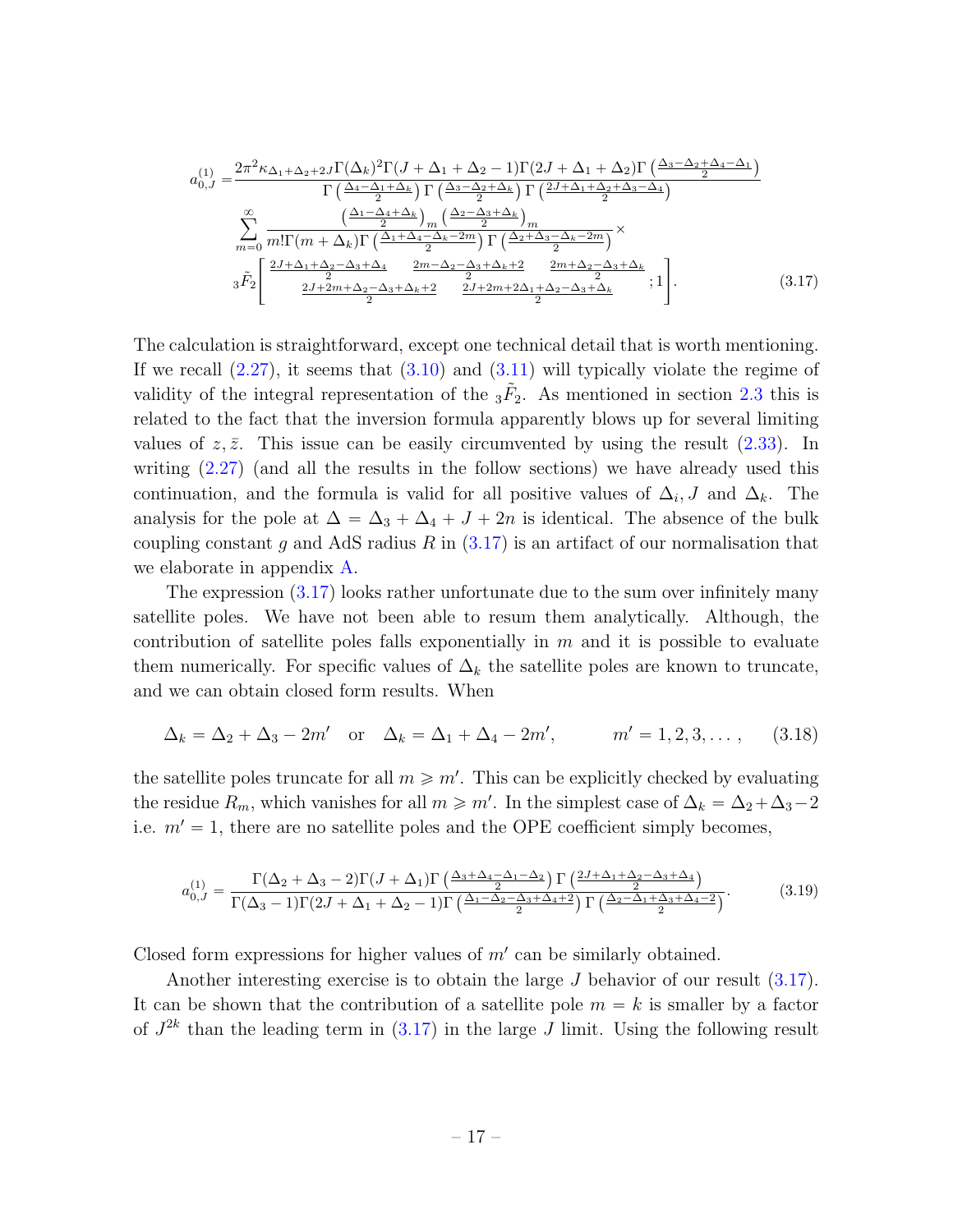of the hypergeometric function in [\(3.17\)](#page-17-0),

$$
{}_3F_2(a_1, a_2, a_3 + J; b_1 + J, b_2 + J; 1) = \sum_{n=0}^{k-1} \frac{(a_1)_n (a_2)_n (a_3 + J)_n}{(b_1 + J)_n (b_2 + J)_n} \frac{1}{n!} + O\left(\frac{1}{J^k}\right), \quad (3.20)
$$

the  $m = 0$  term gives the leading contribution,

$$
a_{0,J\gg1}^{(1)} = \frac{4\sqrt{\pi}\Gamma(\Delta_k)\Gamma\left(\frac{\Delta_3 + \Delta_4 - \Delta_1 - \Delta_2}{2}\right)J^{\frac{\sum_{i}\Delta_i - 2\Delta_k}{2}}}{2^{\Delta_1 + \Delta_2 + 2J}\Gamma\left(\frac{\Delta_4 + \Delta_1 - \Delta_k}{2}\right)\Gamma\left(\frac{\Delta_4 - \Delta_1 + \Delta_k}{2}\right)\Gamma\left(\frac{\Delta_2 + \Delta_3 - \Delta_k}{2}\right)\Gamma\left(\frac{\Delta_3 - \Delta_2 + \Delta_k}{2}\right)} \left(\frac{1}{J^{3/2}} + O\left(\frac{1}{J^{5/2}}\right)\right). (3.21)
$$

Subleading contributions can be obtained by including more satellite poles.

#### <span id="page-18-0"></span>**3.2.1** Anomalous dimensions  $\frac{1}{N^2} \gamma_{0,J}^{(1)}$  $_{0,J}$

When the external scalars are identical  $\Delta_i = \Delta_{\phi}$ , the inversion formula has a double pole at,

<span id="page-18-4"></span><span id="page-18-2"></span><span id="page-18-1"></span>
$$
\Delta = 2\Delta_{\phi} + J + 2n. \tag{3.22}
$$

The mean field theory coefficients  $a_{n,J}^{(0)}$  do not vanish for identical scalars, and are given by [\[25\]](#page-32-3),

<span id="page-18-3"></span>
$$
a_{n,J}^{(0)} = \frac{\Gamma(J + \Delta_{\phi})^2 \Gamma(J + 2\Delta_{\phi} - 1)}{J! \Gamma(\Delta_{\phi})^2 \Gamma(2J + 2\Delta_{\phi} - 1)}.
$$
\n(3.23)

The perturbative expansion of the OPE function [\(3.15\)](#page-16-2) becomes,

$$
c^{t}(\Delta, J) = \frac{a_{n,J}^{(0)}}{\Delta - 2\Delta_{\phi} - J - 2n} + \frac{1}{N^2} \left( \frac{a_{n,J}^{(0)} \gamma_{n,J}^{(1)}}{(\Delta - 2\Delta_{\phi} - J - 2n)^2} + \frac{a_{n,J}^{(1)}}{\Delta - 2\Delta_{\phi} - J - 2n} \right) + \dots \quad (3.24)
$$

Thus the residue at the double-pole captures the anomalous dimensions of the doubletrace primaries. Using the Mellin amplitude [\(3.8\)](#page-14-1) for identical scalars in the Mellin inversion formula  $(2.26)$ , and evaluating the contour integrals at  $(3.10)$  and  $(3.11)$  we find,

$$
\gamma_{0,J}^{(1)} = -\sum_{m=0}^{\infty} \frac{2^{2\Delta_k} J! \Gamma\left(\frac{\Delta_k+1}{2}\right)^2 \Gamma(\Delta_\phi)^2 \Gamma(J+\Delta_\phi) \left(\frac{\Delta_k}{2}\right)^2_m}{2\pi m! \Gamma(m+\Delta_k) \Gamma\left(\Delta_\phi - \frac{\Delta_k}{2} - m\right)^2} {}_3\tilde{F}_2 \left[ \frac{m + \frac{\Delta_k}{2} m + \frac{\Delta_k}{2} - \Delta_\phi + 1 J + \Delta_\phi}{J+m + \frac{\Delta_k}{2} + 1 J + m + \frac{\Delta_k}{2} + \Delta_\phi}; 1 \right].
$$
 (3.25)

As before, the sum over  $m$  corresponds to the sum over the satellite poles. For identical external scalars the *u*-channel contribution is identical, up to the explicit factor of  $(-1)^J$ in the inversion formula [\(2.5\)](#page-4-1). Thus the final answer vanishes for odd spins, and is twice the above result for even.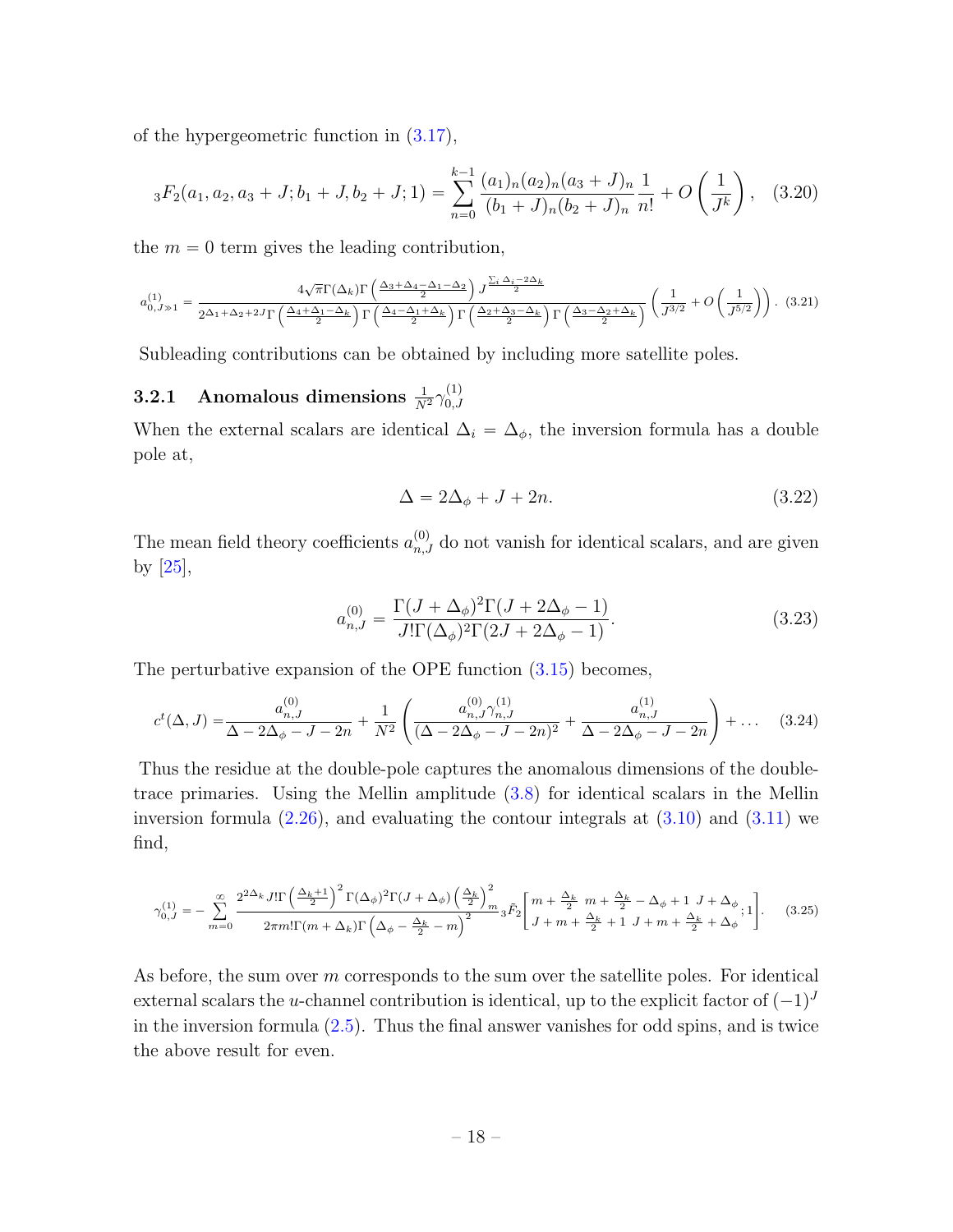

<span id="page-19-0"></span>**Figure 6.** The left panel is a plot of  $\gamma_{0,J}^{(1),us}$  and  $\gamma_{0,J}^{6j}$  when the satellite poles do not truncate for e.g.  $\Delta_{\phi} = 2, \Delta_k = 3$ . We find that our result, even when we sum over just the first 2 satellite poles is indistinguishable from  $\gamma^{6j}$ . On the right panel we plot the ratio  $\frac{\gamma^{6j}}{\gamma^{us}}$  $\frac{\gamma^{0.5}}{\gamma^{us}}$  for the case when we include the first 2 (yellow) and first 5 (blue) satellite poles. As expected, the blue points are closer to 1 than yellow. Same holds true for other values of  $\Delta_{\phi}$  and  $\Delta_{k}$ .

We can obtain closed form expressions when the satellite poles do truncate i.e.  $2\Delta_{\phi}-\Delta_k = 2m'$ , where m' is a positive integer. For the simplest case  $2\Delta_{\phi}-\Delta_k = 2m'$ i.e. no satellite poles we simply find,

$$
\gamma_{0,J}^{(1)} = -\frac{(\Delta_{\phi} - 1)\Gamma(2\Delta_{\phi} - 1)\Gamma(J+1)}{2\Gamma(2\Delta_{\phi} + J - 1)}.
$$
\n(3.26)

Similar results can be obtained for other values of  $m'$ . We find that all of them match exactly with Liu et al. [\[33\]](#page-32-7).

When the satellite poles do not truncate i.e.  $2\Delta_{\phi} - \Delta_k \notin 2\mathbb{Z}^+$ , there are three ways of checking our result. The first is to numerically compare our results with those of [\[33\]](#page-32-7) (which we refer as  $\gamma_{0,J}^{6j}$ ). Since the contribution of the satellite poles fall exponentially in  $m$ , this is an easy check in Mathematica. As can be see in figure  $6$ , even summing up the first few satellite poles gives an almost indistinguishable match (less than 0.02% error). The second is to check our result with the collinear decomposition of the four-point function in Mellin space<sup>[3](#page-19-1)</sup>. This method has been elaborated at several places, most notably in [\[32\]](#page-32-6). We discuss this technique in appendix [B](#page-28-0) and show that our results match (satellite) pole by (satellite) pole with the results from collinear block decomposition.

Finally, we could also look at the anomalous dimensions in the limit of asymptoti-

<span id="page-19-1"></span><sup>3</sup>We thank Xinan Zhou for suggesting this.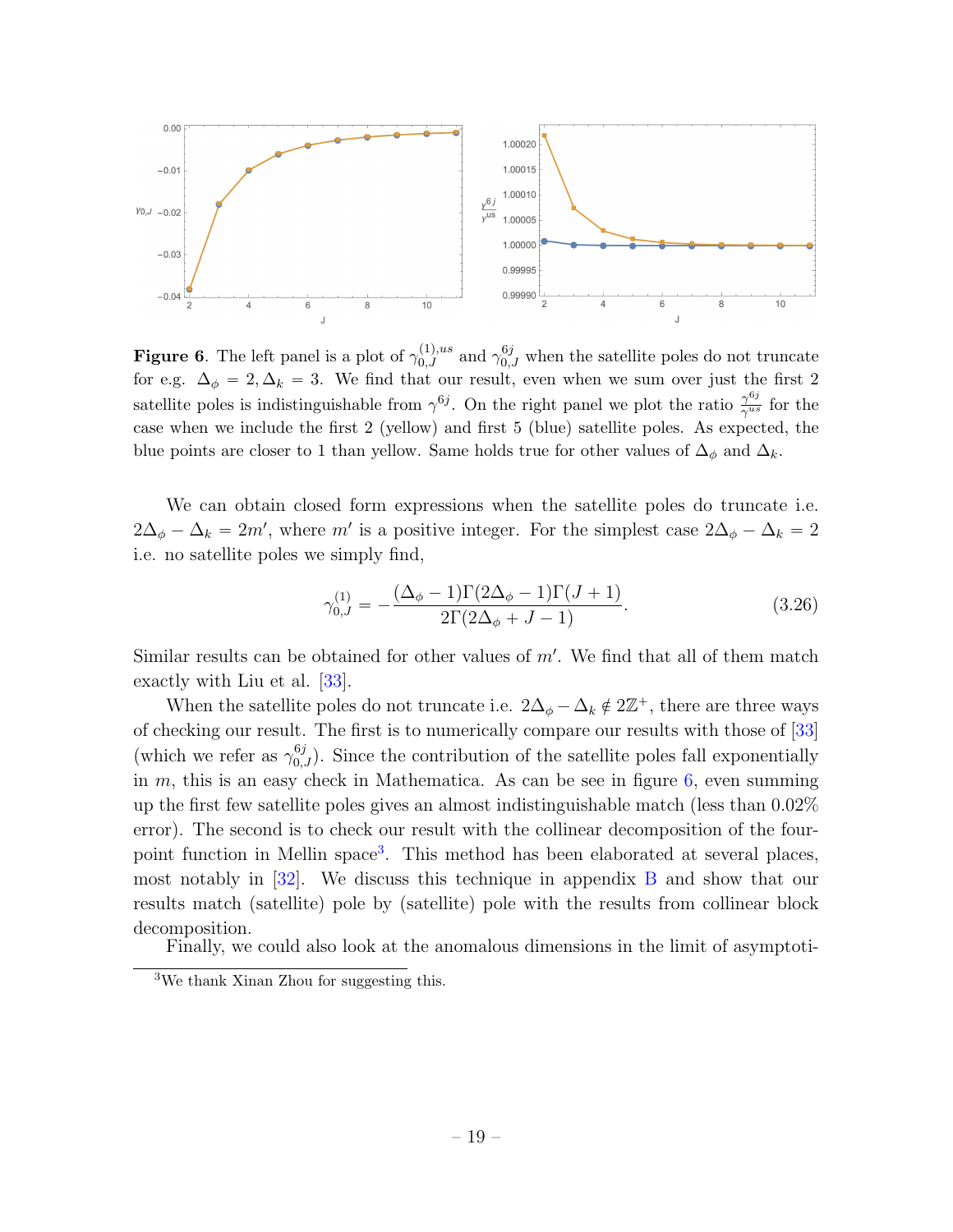

<span id="page-20-2"></span>Figure 7. Bubble Witten diagram

cally large J. Using  $(2.33)$  we obtain,

$$
\gamma_{0,J}^{(1)} = -\frac{4^{\Delta_k} \Gamma \left(\frac{\Delta_k + 1}{2}\right)^2 \Gamma (\Delta_\phi)^2}{4\pi \Gamma (\Delta_k) \Gamma \left(\Delta_\phi - \frac{\Delta_k}{2}\right)^2} \left(\frac{2}{J^{\Delta_k}} - \frac{\Delta_k (2\Delta_\phi - 1)}{J^{\Delta_k + 1}} - \frac{\Delta_k (\Delta_k^2 - 6\Delta_k (2\Delta_\phi - 1)^2 - 4(3\Delta_\phi - 2)^2)}{24J^{\Delta_k + 2}} + \ldots\right).
$$
\n(3.27)

The leading order term matches exactly with the result from large spin perturbation theory [\[40,](#page-33-1) [41\]](#page-33-2). We can also express our results in terms of the conformal spin<sup>[4](#page-20-1)</sup>,  $\tilde{J} \equiv$  $(\Delta_{\phi} + J + n)(\Delta_{\phi} + J + n - 1),$ 

$$
\gamma_{0,J}^{(1)} = -\frac{4^{\Delta_k} \Gamma \left(\frac{\Delta_k + 1}{2}\right)^2 \Gamma (\Delta_\phi)^2}{4\pi \Gamma (\Delta_k) \Gamma \left(\Delta_\phi - \frac{\Delta_k}{2}\right)^2} \left(\frac{2}{\tilde{J}^{\Delta_k}} - \frac{\Delta_k \left(\Delta_k^2 - 12(\Delta_\phi - 2)\Delta_\phi - 4\right)}{24 \tilde{J}^{\Delta_k + 2}} + \ldots\right).
$$
 (3.28)

As argued in  $[53, 54]$  $[53, 54]$ , only even powers of the conformal spin enter in the large J asymptotics.

#### <span id="page-20-0"></span>3.3 Bubble diagram

We now return to the bulk scalar theory with cubic interactions to calculate the OPE coefficients and anomalous dimensions of the double-trace primaries at  $O\left(\frac{1}{N}\right)$  $\frac{1}{N^4}$ ). To our knowledge this has only been calculated recently by Aharony et al. [\[32\]](#page-32-6) (cf. [\[39\]](#page-33-0)). For non identical external scalars,  $a_{n,J}^{(0)}$  vanishes and the order  $\frac{1}{N^4}$  part of [\(3.15\)](#page-16-2) becomes,

$$
c(\Delta, J) \supset \frac{1}{N^4} \left( \frac{a_{n,J}^{(2)}}{\Delta - \Delta_1 - \Delta_2 - J - 2n} \right). \tag{3.29}
$$

The bubble Witten diagram of figure [7,](#page-20-2) provides us the OPE coefficient  $a_{n,J}^{(2)}$  of the double-trace primaries. The Mellin amplitude of the t-channel bubble diagram can be

<span id="page-20-1"></span><sup>4</sup>We thank Eric Perlmutter for suggesting this to us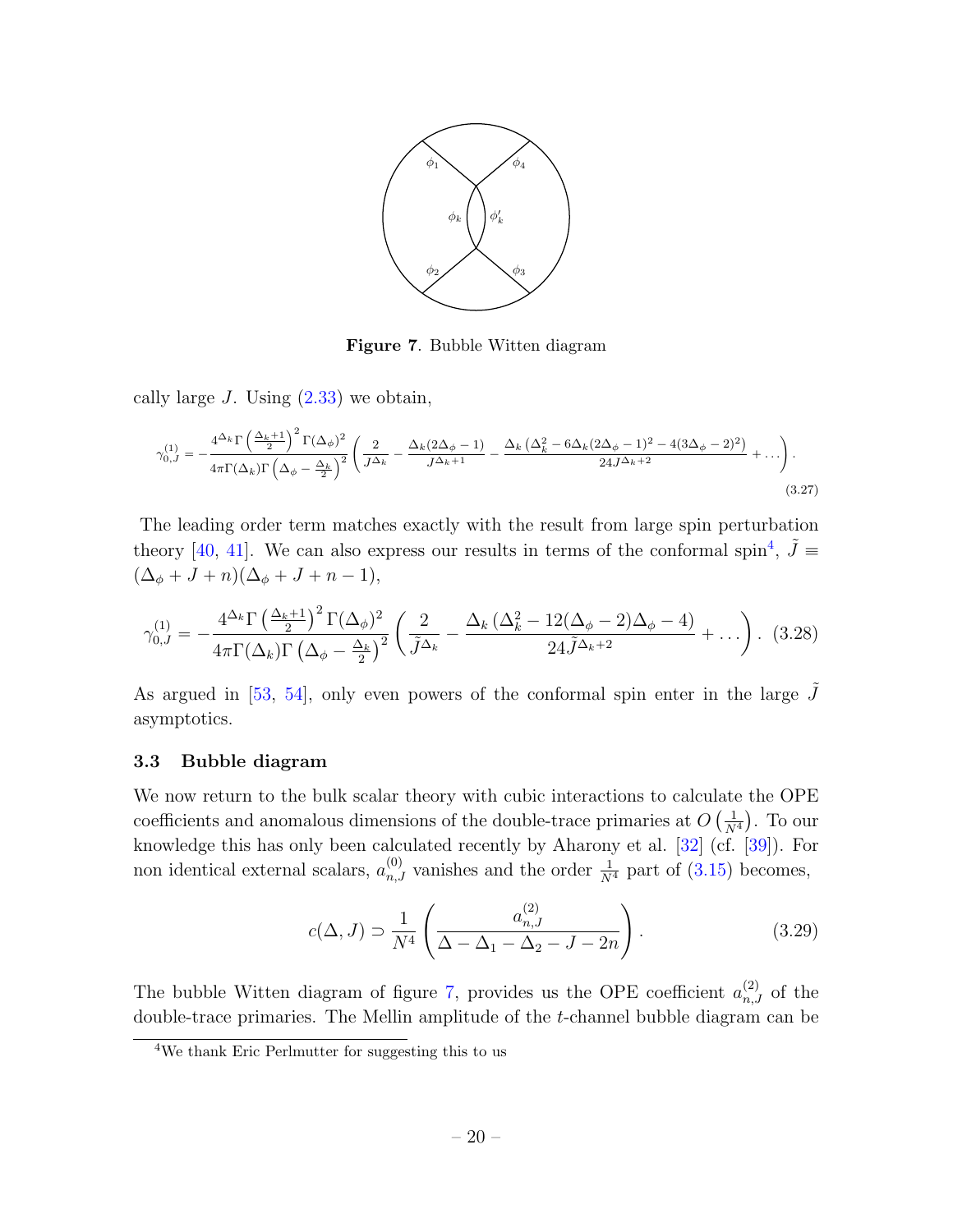found in [\[14\]](#page-31-7). After evaluating the contour integrals therein we find,

<span id="page-21-0"></span>
$$
M(t) = \mathcal{N}\lambda^{2} R^{6-2d} \sum_{m_1,m_2} \frac{R_{m_1,m_2}}{t - (\Delta_k + \Delta'_k + 2m_1 + 2m_2)}.
$$

The amplitude has two sets of satellite poles, labelled by  $m_1$  and  $m_2$ . As the form of the expression suggests they can be repackaged it into a single set,

$$
M(t) = \mathcal{N}\lambda^2 R^{6-2d} \sum_{m} \frac{R_m}{t - (\Delta_k + \Delta'_k + 2m)}, \qquad R_m = \sum_{p=0}^{m} R_{p,m-p}.
$$
 (3.30)

 $\mathcal N$  was defined in [\(3.4\)](#page-12-3) and the residue is given by,

$$
R_{p,m-p}=\frac{-\Gamma\left(\frac{\Delta_1+\Delta_4-\Delta_k-\Delta'_k-2p}{2}\right)\Gamma\left(\frac{2p+\Delta_1+\Delta_4+\Delta_k+\Delta'_k-2}{2}\right)\Gamma\left(\frac{\Delta_2+\Delta_3-\Delta_k-\Delta'_k-2p}{2}\right)\Gamma\left(\frac{2p+\Delta_2+\Delta_3+\Delta_k+\Delta'_k-2}{2}\right)}{4\pi\Gamma(m-p+1)\Gamma(\Delta_k+\Delta'_k+m+p)\Gamma\left(\frac{\Delta_1+\Delta_2+\Delta_3+\Delta_4-2}{2}\right)\Gamma\left(\frac{\Delta_1+\Delta_4-\Delta_k-\Delta'_k-2m}{2}\right)\Gamma\left(\frac{\Delta_2+\Delta_3-\Delta_k-\Delta'_k-2m}{2}\right)}.
$$

It can be explicitly resummed to obtain,

$$
R_m = -\frac{\Gamma\left(\frac{\Delta_1 + \Delta_4 + \Delta_k + \Delta'_k - 2}{2}\right) \Gamma\left(\frac{\Delta_2 + \Delta_3 + \Delta_k + \Delta'_k - 2}{2}\right) \Gamma\left(1 + m + \frac{\Delta_k + \Delta'_k - \Delta_1 - \Delta_4}{2}\right) \Gamma\left(1 + m + \frac{\Delta_k + \Delta'_k - \Delta_2 - \Delta_3}{2}\right)}{4\pi m! \Gamma\left(\frac{1}{2}(\Delta_1 + \Delta_2 + \Delta_3 + \Delta_4 - 2)\right)}
$$

$$
4\tilde{F}_3 \left[\begin{array}{ccc} 1 & -m & \frac{1}{2}(\Delta_2 + \Delta_3 + \Delta_k + \Delta'_k - 2) & \frac{1}{2}(\Delta_1 + \Delta_4 + \Delta_k + \Delta'_k - 2) \\ \frac{1}{2}(-\Delta_2 - \Delta_3 + \Delta_k + \Delta'_k + 2) & \frac{1}{2}(-\Delta_1 - \Delta_4 + \Delta_k + \Delta'_k + 2) & m + \Delta_k + \Delta'_k \end{array}; -1\right].
$$
(3.31)

For the special case of  $\Delta_i = \Delta_k = \Delta'_k = 2$  it reduces to,

$$
R_m = -\frac{9(3m+4)4^m(m+1)!^2}{2(m+1)(2m+3)!} \alpha^2,
$$
\n(3.32)

where  $\alpha^2 = 1/576\pi^4$ . This is the same Mellin amplitude (for  $\lambda = 1, R = 1$ ) that was used in  $[32]$ . We use the Mellin amplitude  $(3.30)$  in the inversion formula  $(2.26)$  and evaluate the contour integrals at,

<span id="page-21-1"></span>
$$
s = \Delta - J, \qquad t = \Delta_k + \Delta'_k + 2m. \tag{3.33}
$$

The residue gives the following mess for the OPE coefficients at order  $\frac{1}{N^4}$ ,

$$
\begin{split} a_{0,J}^{(2)}&=\sum\limits_{m=0}^{\infty}\frac{\Gamma(J+\Delta_{12}-1)\Gamma\left(\frac{\Delta_{34}-\Delta_{12}}{2}\right)\Gamma\left(\frac{\Delta_{23}+\Delta_{k}+\Delta'_{k}-2}{2}\right)\Gamma\left(\frac{\Delta_{14}+\Delta_{k}+\Delta'_{k}-2}{2}\right)\Gamma(2J+\Delta_{1}+\Delta_{2})\Gamma(J+\Delta_{1})\Gamma(J+\Delta_{2})\kappa_{\Delta_{12}+2J}}{32\pi^{2}m!\Gamma(\Delta_{1})\Gamma(\Delta_{2})\Gamma(\Delta_{3})\Gamma(\Delta_{4})}\\&\frac{\Gamma\left(\frac{2m+\Delta_{23}+\Delta_{k}+\Delta'_{k}}{2}\right)\Gamma\left(\frac{2m-\Delta_{14}+\Delta_{k}+\Delta'_{k}+2}{2}\right)\Gamma\left(\frac{2m+\Delta_{14}+\Delta_{k}+\Delta'_{k}}{2}\right)\Gamma\left(\frac{2J+\Delta_{1}+\Delta_{2}-\Delta_{3}+\Delta_{4}}{2}\right)\Gamma\left(\frac{2m-\Delta_{23}+\Delta_{k}+\Delta'_{k}+2}{2}\right)}{\Gamma\left(\frac{2J+\Delta_{1}+\Delta_{2}}{2}\right)^{4}}\\&\frac{\Delta_{12}-\Delta_{34}+2J}{2}\cdot\frac{\Delta_{k}+\Delta'_{k}-\Delta_{23}+2m+2}{2}\cdot\frac{\Delta_{k}+\Delta'_{k}+\Delta_{23}+2m}{2}\cdot\frac{\Delta_{k}+\Delta'_{k}+2J+2m}{2}}{\Gamma\left(\frac{\Delta_{12}+\Delta_{12}+\Delta_{23}+2J+\Delta_{23}+\Delta_{2}}{2}\right)^{4}}\cdot\frac{1}{4}\tilde{F}_{3}\left[\begin{array}{c}1-m\frac{\Delta_{23}+\Delta_{k}+\Delta'_{k}-2}{2}\frac{\Delta_{14}+\Delta_{k}+\Delta'_{k}-2}{2}\Delta_{k}+\Delta'_{k}+m\end{array};-1\right].\end{split} \tag{3.34}
$$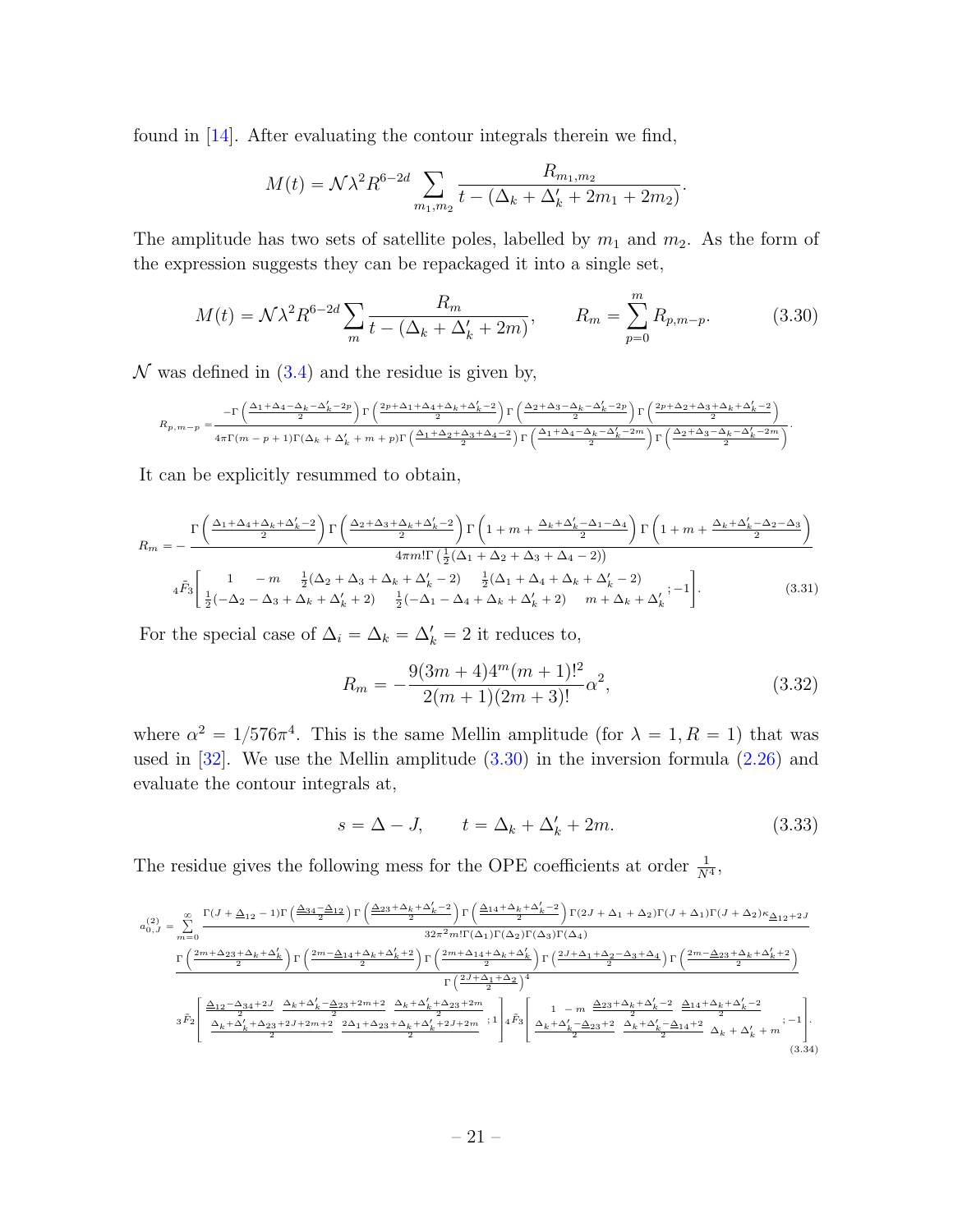Here we have used the notation  $\underline{\Delta}_{ij} \equiv \Delta_i + \Delta_j$  and  $\Delta_{ij} \equiv \Delta_i - \Delta_j$ . Like before, the leading order contribution in J is obtained from the leading pole at  $m = 0$ . At large J, the OPE coefficient  $(3.34)$  becomes,

$$
a_{0,J\gg1}^{(2)} = \frac{2^{\underline{\Delta}_{12}+2J}\Gamma\left(\frac{\underline{\Delta}_{34}-\underline{\Delta}_{12}}{2}\right)\Gamma\left(\frac{\Delta_{14}+\Delta_{k}+\Delta'_{k}}{2}\right)\Gamma\left(\frac{\underline{\Delta}_{14}+\Delta_{k}+\Delta'_{k}-2}{2}\right)\Gamma\left(\frac{\Delta_{23}+\Delta_{k}+\Delta'_{k}}{2}\right)\Gamma\left(\frac{\underline{\Delta}_{23}+\Delta_{k}+\Delta'_{k}-2}{2}\right)}{\delta 4\pi^{5/2}\Gamma(\Delta_{1})\Gamma(\Delta_{2})\Gamma(\Delta_{3})\Gamma(\Delta_{4})\Gamma(\Delta_{k}+\Delta'_{k})J} \frac{2\Delta_{k}+2\Delta'_{k}-\Sigma_{i}\,\Delta_{i}}{2} \left(\frac{1}{J^{3/2}}+O\left(\frac{1}{J^{5/2}}\right)\right)\n\tag{3.35}
$$

.

# <span id="page-22-0"></span>**3.3.1** Anomalous dimensions  $\frac{1}{N^4}\gamma_{0,J}^{(2)}$  $_{0,J}$ For identical external scalars the order  $\frac{1}{N^4}$  part of  $(3.15)$  is,

$$
c^{t}(\Delta, J) \supset \frac{1}{N^{4}} \left( \frac{a_{n,J}^{(0)} \gamma_{n,J}^{(2)} + a_{n,J}^{(1)} \gamma_{n,J}^{(1)}}{(\Delta - 2\Delta_{\phi} - J - 2n)^{2}} + \frac{a_{n,J}^{(0)} \left(\gamma_{n,J}^{(1)}\right)^{2}}{(\Delta - 2\Delta_{\phi} - J - 2n)^{3}} + \frac{a_{n,J}^{(2)}}{\Delta - 2\Delta_{\phi} - J - 2n} \right). \tag{3.36}
$$

Using the Mellin amplitude [\(3.30\)](#page-21-0) for identical external scalars in the Mellin inversion formula [\(2.26\)](#page-9-0), we find a double pole corresponding to the double-trace primaries. The reason we do not find a triple pole is because the quartic theory has a vanishing  $\gamma_{0,J}^{(1)}$  – there are no tree level diagrams in the quartic theory! The OPE function simplifies to,

$$
c^{t}(\Delta, J) \supset \frac{1}{N^4} \left( \frac{a_{n,J}^{(0)} \gamma_{n,J}^{(2)}}{(\Delta - 2\Delta_{\phi} - J - 2n)^2} + \frac{a_{n,J}^{(2)}}{\Delta - 2\Delta_{\phi} - J - 2n} \right). \tag{3.37}
$$

Evaluating the contour integrals we obtain,

$$
\gamma_{0,J}^{(2)} = -\sum_{m=0}^{\infty} 3\tilde{F}_2 \left[ \frac{\Delta_{\phi} + J \ 2\Delta_{\phi} + J - 1 \ \Delta_{\phi} + J}{2} ; 1 \right] 4\tilde{F}_3 \left[ \frac{1 - m \ \frac{\Delta_k + \Delta'_k - 2 + 2\Delta_{\phi}}{2} \ \frac{\Delta_k + \Delta'_k - 2 + 2\Delta_{\phi}}{2} }{2} \right. \left. \frac{\Delta_k + \Delta'_k - 2 + 2\Delta_{\phi}}{2} \ \frac{\Delta_k + \Delta'_k - 2 + 2\Delta_{\phi}}{2} ; 1 \right] 4\tilde{F}_3 \left[ \frac{\Delta_k + \Delta'_k - 2\Delta_{\phi} + 2 \ \Delta_k + \Delta'_k - 2\Delta_{\phi} + 2 \ \Delta_k + \Delta'_k - 2\Delta_{\phi}}{2} \ \Delta_k + \Delta'_k + m \right] - \frac{J! \Gamma (J + \Delta_{\phi})^2 \Gamma \left( \frac{\Delta_k + \Delta'_k - 2 + 2\Delta_{\phi}}{2} \right)^2 \Gamma \left( \frac{2m + \Delta_k + \Delta'_k}{2} \right)^2 \Gamma \left( \frac{2m + \Delta_k + \Delta'_k - 2\Delta_{\phi} + 2 \ \Delta_k + 2 \Delta_{\phi} + 2 \ \Delta_{\phi} + 2 \ \Delta_{\phi} + 2 \ \Delta_{\phi} + 2 \ \Delta_{\phi} + 2 \ \Delta_{\phi} + 2 \ \Delta_{\phi} + 2 \ \Delta_{\phi} + 2 \ \Delta_{\phi} + 2 \ \Delta_{\phi} + 2 \ \Delta_{\phi} + 2 \ \Delta_{\phi} + 2 \ \Delta_{\phi} + 2 \ \Delta_{\phi} + 2 \ \Delta_{\phi} + 2 \ \Delta_{\phi} + 2 \ \Delta_{\phi} + 2 \ \Delta_{\phi} + 2 \ \Delta_{\phi} + 2 \ \Delta_{\phi} + 2 \ \Delta_{\phi} + 2 \ \Delta_{\phi} + 2 \ \Delta_{\phi} + 2 \ \Delta_{\phi} + 2 \ \Delta_{\phi} + 2 \ \Delta_{\phi} + 2 \ \Delta_{\phi} + 2 \ \Delta_{\phi} + 2 \ \Delta_{\phi} + 2 \ \Delta_{\phi} + 2 \ \Delta_{\phi} + 2 \ \Delta_{\phi} + 2 \ \Delta_{\phi} + 2 \ \Delta_{\phi} +
$$

Unlike the tree diagrams of the cubic theory, the satellite poles here do not truncate for any value of  $\Delta_k$  or  $\Delta'_k$ . For the special case of  $\Delta_{\phi} = \Delta_k = \Delta'_k$  we have,

$$
\gamma_{0,J}^{(2)} = -\frac{4^{\Delta_{\phi}-4}\Gamma\left(\frac{2\Delta_{\phi}-1}{2}\right)^{2}\Gamma(J+1)\Gamma(J+\Delta_{\phi})^{2}}{\pi^{5}} \sum_{m=0}^{\infty} \Gamma(m+\Delta_{\phi})^{2} \times
$$
  

$$
{}_{3}\tilde{F}_{2}\left[m+1\frac{2\Delta_{\phi}-1}{1}\Delta_{\phi}\right]{}_{3}\tilde{F}_{2}\left[J+\Delta_{\phi}\right]J+2\Delta_{\phi}-1\right]J+\Delta_{\phi}\left[1\right]
$$
(3.39)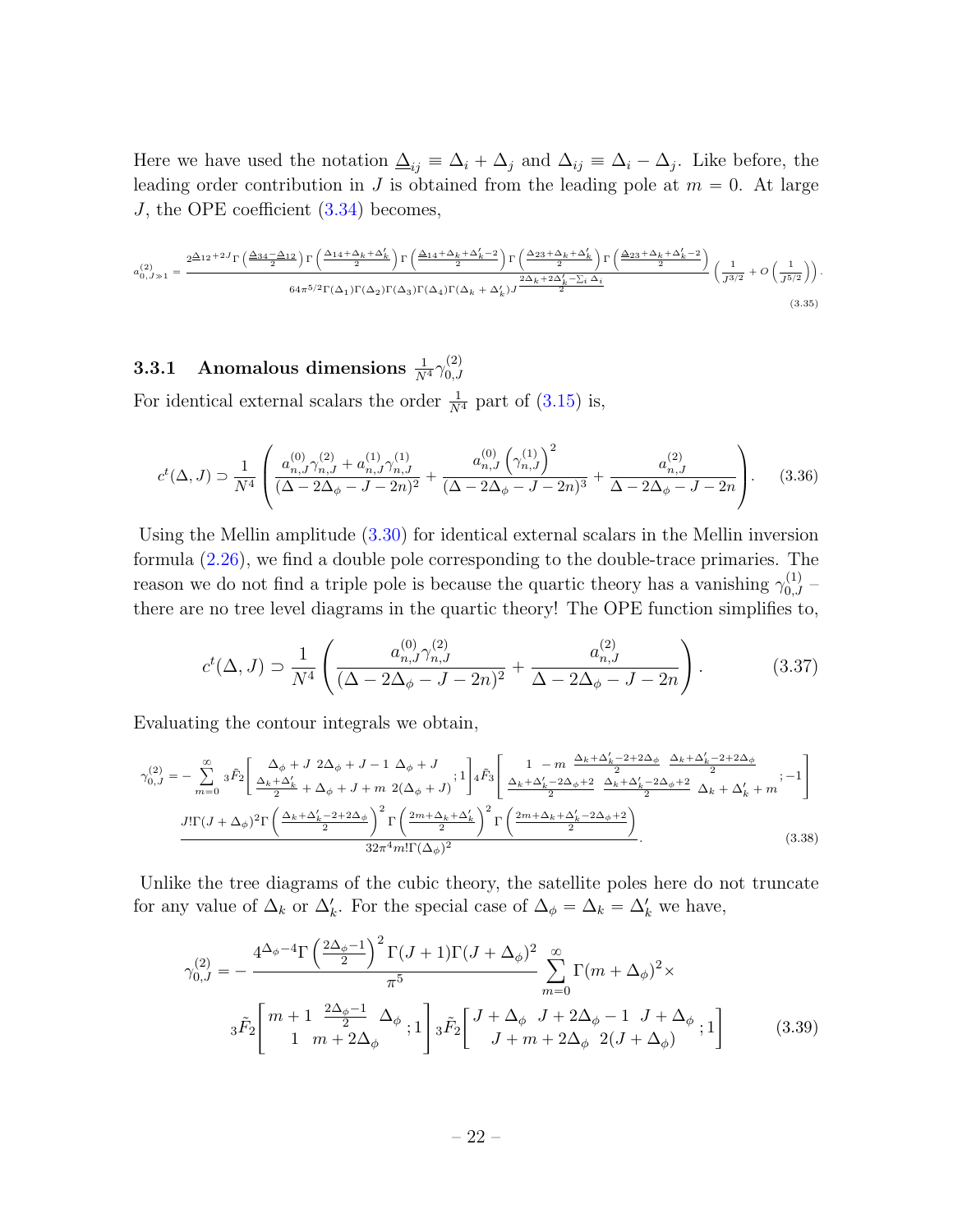Like before, the *u*-channel contribution cancels the *t*-channel contribution for odd spins and adds up for even. We find that our results match numerically with those of Aharony et al. [\[32\]](#page-32-6). They calculated the contribution of the bubble diagram to the anomalous dimension of double-trace primaries in the  $\phi^4$  theory for  $\Delta_{\phi} = 2$  in  $d = 2, 4$ and  $J = 2, 4$ . Our result, even when we sum the first few satellite poles matches their result with less than one percent error.

The large J limit of our result is tractable for the same reasons mentioned near [\(3.21\)](#page-18-1). Using [\(3.20\)](#page-18-2) and adding the u-channel result we get for  $\Delta_{\phi} = 2$ ,

$$
\gamma_{0,J}^{(2)} = -\frac{\left(1 + (-1)^J\right)3\alpha^2}{J^4} \left(1 - \frac{6}{J} + \frac{119}{5J^2} - \frac{396}{5J^3} + \frac{8399}{35J^4} - \frac{24054}{35J^5} + \frac{66413}{35J^6} \cdots\right). \tag{3.40}
$$

This matches exactly with  $[32]$ , when written in terms of the conformal spin  $\tilde{J}$ .

# <span id="page-23-0"></span>3.4 Results for  $d = 4$

The results for  $d = 4$  can be derived similarly. Like in the previous sections, we only state the t-channel contribution since the u-channel contribution can be simply obtained by  $\Delta_1 \leftrightarrow \Delta_2$ .

#### Contact diagram

As before we find,

$$
c_{contact} = 0,
$$

for the same reason mentioned near [\(3.5\)](#page-13-1).

#### Exchange diagram

The OPE coefficient for the double-trace primary is given by,

$$
\begin{split} a_{0,J}^{(1)} = \sum_{m=0}^{\infty} \frac{-\pi^2 \kappa_{\Delta_1+\Delta_2+2J} \Gamma(\Delta_k-1) \Gamma(\Delta_k) \Gamma(J+\Delta_1+\Delta_2-2) \Gamma(2J+\Delta_1+\Delta_2) \Gamma\left(\frac{\Delta_{32}+\Delta_{41}}{2}\right)}{2 \Gamma\left(\frac{\Delta_{44}+\Delta_k}{2}\right) \Gamma\left(\frac{\Delta_{34}+\Delta_k}{2}\right) \Gamma\left(\frac{\Delta_{32}+\Delta_k}{2}\right) \Gamma\left(\frac{2J+\Delta_1+\Delta_2+\Delta_3-\Delta_4}{2}\right)} \\ \times & \left\{ \frac{(\Delta_k-\Delta_1-\Delta_4+2m+2)(\Delta_k-\Delta_2-\Delta_3+2m+2)}{2} \ {}_3\tilde{F}_2 \Bigg[\frac{\frac{2J+\Delta_1+\Delta_2-\Delta_3+\Delta_k}{2} \ {}_4\tilde{F}_2 \Bigg[\frac{2J+\Delta_1+\Delta_2-\Delta_3+\Delta_k}{2} \nonumber \\ \left. \frac{2J+2m+\Delta_2-\Delta_3+\Delta_k+4}{2} \ \frac{2m-\Delta_2-\Delta_3+\Delta_k+4}{2J+2m+2\Delta_1+\Delta_2-\Delta_3+\Delta_k}\right.\nonumber \\ & \left. -2\, {}_3\tilde{F}_2 \Bigg[\frac{\frac{2J+\Delta_1+\Delta_2-\Delta_3+\Delta_k}{2} \ \frac{2m-\Delta_2-\Delta_3+\Delta_k+2}{2} \ \frac{2m+\Delta_2-\Delta_3+\Delta_k+2}{2} \ \frac{2m+\Delta_2-\Delta_3+\Delta_k-2}{2} \ \ ;1 \Bigg] \right\} \frac{\Gamma\left(\frac{2m+\Delta_{14}+\Delta_k}{2}\right) \Gamma\left(\frac{2m+\Delta_{23}+\Delta_k}{2}\right)}{2 \ \Gamma\left(\frac{\Delta_1+\Delta_4-\Delta_k-\Delta_m}{2}\right) \Gamma\left(\frac{\Delta_2+\Delta_3-\Delta_k-\Delta_m}{2}\right)} \ . \end{split} \eqno(3.41)
$$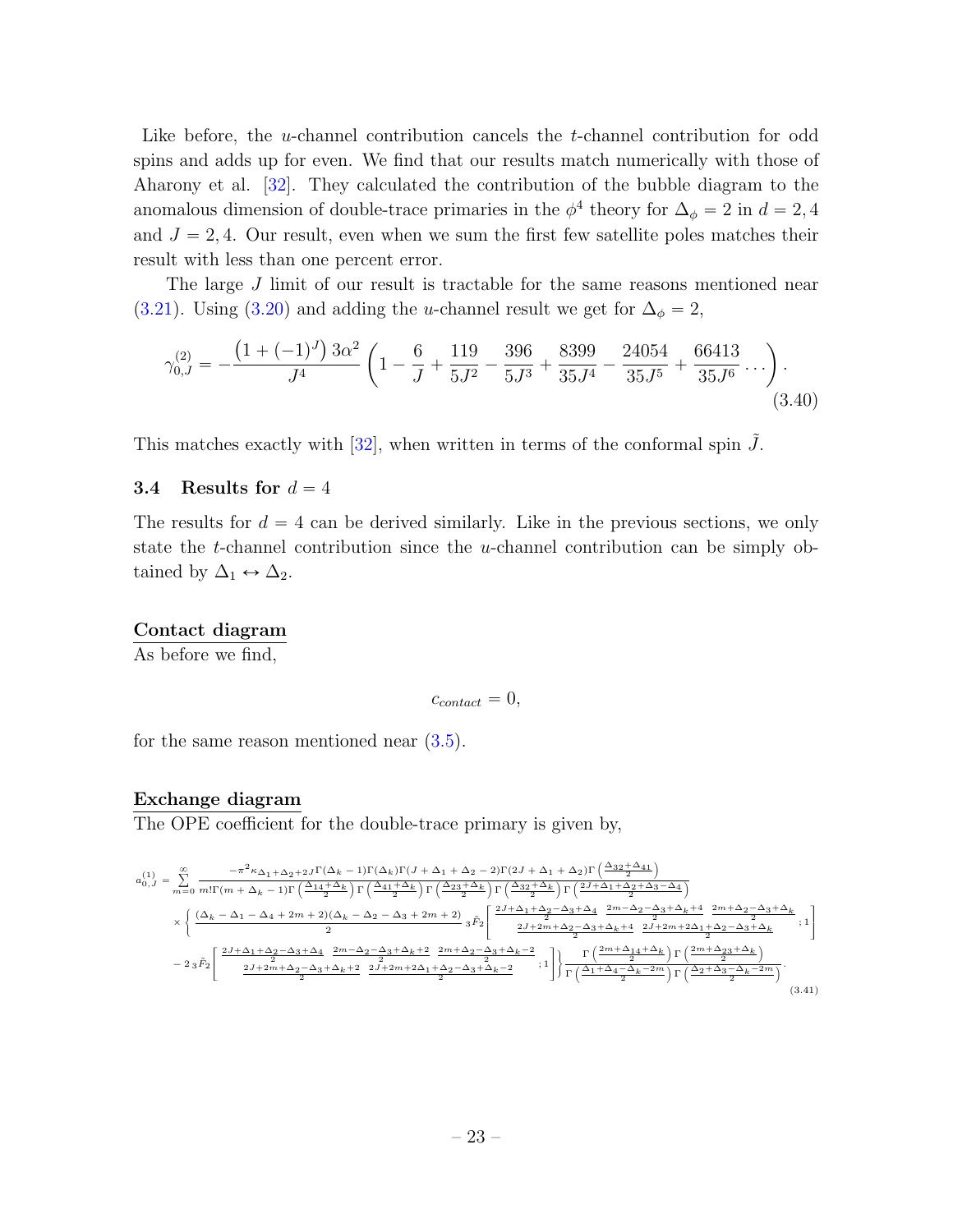The anomalous dimension is given by,

$$
\gamma_{0,J}^{(1)} = -\sum_{m=0}^{\infty} \frac{\kappa_{2\Delta_{\phi}}+2JJ!\Gamma\left(\frac{\Delta_{k}-1}{2}\right)\Gamma\left(\frac{\Delta_{k}+1}{2}\right)\Gamma(\Delta_{\phi})^{2}2^{\Delta_{k}+4\Delta_{\phi}+4J}\Gamma\left(J+\Delta_{\phi}-\frac{1}{2}\right)\Gamma\left(J+\Delta_{\phi}+\frac{1}{2}\right)\Gamma\left(m+\frac{\Delta_{k}}{2}\right)^{2}}{16m!\Gamma\left(\frac{\Delta_{k}}{2}\right)^{2}(2\Delta_{\phi}+J-2)\Gamma(J+\Delta_{\phi})\Gamma(m+\Delta_{k}-1)\Gamma\left(-m+\Delta_{\phi}-\frac{\Delta_{k}}{2}\right)^{2}}\n\left(3\tilde{F}_{2}\left[m+\frac{\Delta_{k}}{J} -1 \right. \left.m+\frac{\Delta_{k}}{2}-\Delta_{\phi}+1 \right. J+\Delta_{\phi}\right)_{,i} \left.\prod_{j=-\infty}^{\infty} \left(\frac{2\Delta_{k}+2\Delta_{\phi}+2\Delta_{\phi}+2\Delta_{\phi}+2\Delta_{\phi}+2\Delta_{\phi}+2\Delta_{\phi}+2\Delta_{\phi}\Delta_{\phi})\Gamma(m+\Delta_{k}-1)\Gamma\left(-m+\frac{\Delta_{k}}{2}-\Delta_{\phi}+2\Delta_{\phi}+2\Delta_{\phi}+2\Delta_{\phi}\Delta_{\phi})\Gamma(m+\Delta_{k}-1)\Gamma\left(-m+\frac{\Delta_{k}}{2}-\Delta_{\phi}+2\Delta_{\phi}+2\Delta_{\phi}\Delta_{\phi})\Gamma(m+\Delta_{k}-1)\Gamma\left(-m+\frac{\Delta_{k}}{2}-\Delta_{\phi}+2\Delta_{\phi}+2\Delta_{\phi}\Delta_{\phi})\Gamma(m+\Delta_{k}-1)\Gamma\left(-m+\frac{\Delta_{k}}{2}-\Delta_{\phi}+2\Delta_{\phi}+2\Delta_{\phi}\Delta_{\phi})\Gamma(m+\Delta_{k}-1)\Gamma\left(-m+\frac{\Delta_{k}}{2}-\Delta_{\phi}+2\Delta_{\phi}+2\Delta_{\phi}\Delta_{\phi})\Gamma(m+\Delta_{k}-1)\Gamma\left(-m+\frac{\Delta_{k}}{2}-\Delta_{\phi}+2\Delta_{\phi}+2\Delta_{\phi}\Delta_{\phi})\Gamma(m+\Delta_{k}-1)\Gamma\left(-m+\frac{\Delta_{k}}{2}-\Delta_{\phi}+2\Delta_{\phi}+2\Delta_{
$$

We can obtain closed form expressions when the satellite poles truncate. For e.g. when  $\Delta_k = 2\Delta_\phi - 2,$ 

<span id="page-24-1"></span>
$$
\gamma_{0,J}^{(1)} = -\frac{(\Delta_{\phi} - 1)\Gamma(2\Delta_{\phi} - 1)\Gamma(J+1)}{\Gamma(2\Delta_{\phi} + J - 1)}.\tag{3.43}
$$

All of our results match with [\[33\]](#page-32-7).

#### Bubble diagram

The anomalous dimension of the double-trace primary for the  $\phi^4$  theory at order  $\frac{1}{N^4}$  is given by,

$$
\gamma_{0,J}^{(2)} = \sum_{m=0}^{\infty} \sum_{p=0}^{m} \frac{-(p+1)(\Delta_{\phi}+p-1)^{2}(2\Delta_{\phi}+p-3)\Gamma(\Delta_{\phi})^{2}\Gamma(J+\Delta_{\phi})^{2}\Gamma(m+\Delta_{\phi})^{2}\Gamma(p+2\Delta_{\phi}-2)^{2}J!}{32\pi^{8}(2\Delta_{\phi}+2p-3)(2\Delta_{\phi}+2p-1)(2\Delta_{\phi}+J-2)\Gamma(\Delta_{\phi}-1)^{4}\Gamma(p+1)^{2}\Gamma(m-p+1)\Gamma(m+p+2\Delta_{\phi}-1)}
$$

$$
\left(\Gamma(m+1) \, 3\tilde{F}_{2}\left[\frac{J+\Delta_{\phi} \, J+2\Delta_{\phi}-2 \, J+\Delta_{\phi}}{J+m+2\Delta_{\phi}-1 \, 2(J+\Delta_{\phi})};1\right]-\Gamma(m+2) \, 3\tilde{F}_{2}\left[\frac{J+\Delta_{\phi} \, J+2\Delta_{\phi}-2 \, J+\Delta_{\phi}}{J+m+2\Delta_{\phi} \, 2(J+\Delta_{\phi})};1\right],\tag{3.44}
$$

where the sum over p can be performed explicitly using the  $_4F_3$  hypergeometric function. Since that is equally uninspiring we leave the sum as it is, and check that our results match numerically with  $[32]$ . At large J, adding the *u*-channel contribution and using [\(3.20\)](#page-18-2) we get for  $\Delta_{\phi} = 2$ ,

$$
\gamma_{0,J}^{(2)} = -\frac{\left(1 + (-1)^J\right)6\alpha^2}{J^4} \left(1 - \frac{6}{J} + \frac{133}{5J^2} - \frac{522}{5J^3} + \frac{13563}{35J^4} - \frac{48978}{35J^5} + \frac{24917}{5J^6} \dots\right). \tag{3.45}
$$

This is identical to [\[32\]](#page-32-6) when written in terms of the conformal spin.

# <span id="page-24-0"></span>4 The flat space limit of the inversion formula and future directions

In this note we provided a new perspective to the inversion formula using Mellin space. We showed that in this formulation it is relatively easy to get nontrivial, albeit cumbersome results about anomalous dimensions and OPE coefficients in large N strongly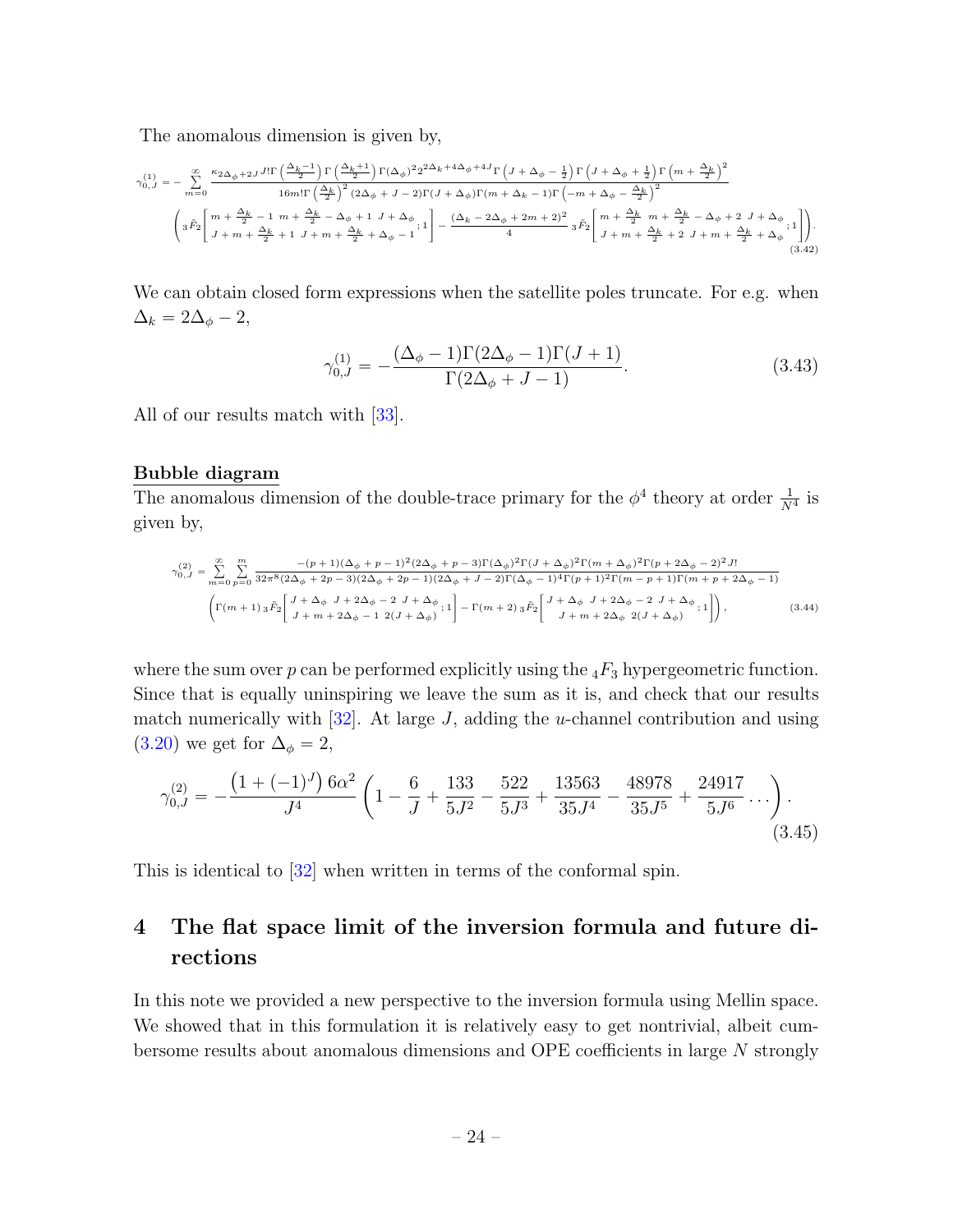coupled CFTs. In this work we focused only on scalar exchanges and a limited set of Witten diagrams. It would be interesting to include spinning operators and more complicated diagrams. The Mellin amplitude of several diagrams have been recently calculated (see [\[22\]](#page-32-0) and references therein), and can be used in our formula to obtain CFT data beyond  $1/N^4$ . We also only worked with the leading-twist primary  $n = 0$ , but it would be useful to generalize our results to subleading twists  $n > 0$ .

As mentioned in the introduction, one of our major motivations to formulate the inversion formula in Mellin space was the simplicity of Mellin amplitudes in large N CFTs. However, there is another feature that might make the Mellin space formalism more useful. It was shown by Penedones  $[14]$  that in the limit of large s, t and massless external particles the Mellin amplitude of a large N CFT is related to the flat space amplitude by $^5$  $^5$ ,

$$
A(s_{ij}) = \lim_{R \to \infty} \frac{R^{3-d}}{\Gamma\left(\sum_{i} \Delta_i - \frac{d}{2}\right)} \int_0^\infty d\beta \beta^{\frac{1}{2}\sum_i \Delta_i - \frac{d}{2} - 1} e^{-\beta} \mathcal{T}\left(S_{ij} = \frac{2\beta}{R^2} s_{ij}\right). \tag{4.1}
$$

Where  $\mathcal{T}(S, T)$  is the connected flat space amplitude in ordinary QFT and can be decomposed via its partial waves,

<span id="page-25-3"></span><span id="page-25-2"></span><span id="page-25-1"></span>
$$
\mathcal{T}(S,T) = \sum_{J} a_J(S) P_J(\theta). \tag{4.2}
$$

The Froissart-Gribov (FG) formula,

$$
a_J(S) = \int_1^{\infty} d(\cosh \eta) (\sinh \eta)^{d-4} Q_J(\cosh \eta) \text{Disc}_T \mathcal{T}(S, T), \quad T = \frac{S}{2} (\cosh \eta - 1), \tag{4.3}
$$

provides the decomposition coefficients  $a_J(S)$  in terms of the discontinuity of the flat space scattering amplitude. A natural question to ask is whether the Mellin inversion formula [\(2.28\)](#page-9-1) reduces to the flat space  $d = 4$  FG formula [\(4.3\)](#page-25-1) in the flat space limit [\(4.1\)](#page-25-2). A similar question also exists in the bulk-point limit of the position space inversion formula  $[5, 43, 44]$  $[5, 43, 44]$  $[5, 43, 44]$  $[5, 43, 44]$ . However, we believe that it might be easier to approach this problem in Mellin space, due to the apparent simplicity of the flat-space limit and AdS correlators in Mellin space.

Costa et al. [\[15\]](#page-31-9) have already established the relationship between the flat space decomposition coefficients  $a_J(S)$  and the OPE coefficients  $b_J(\nu^2)$ ,

$$
a_J(S) = \lim_{R \to \infty} \frac{R^{d-3}}{\mathcal{N}_1} \left( \frac{R^2 S}{4} \right)^J \langle b_J \rangle_S, \qquad \langle b_J \rangle_S = \int dx \delta_L(x) b_J(-R^2 S + x). \tag{4.4}
$$

<span id="page-25-0"></span> ${}^{5}$ Recently, a similar result concerning massive external particles was found by Paulos et al. [\[42\]](#page-33-3). In fact, the corresponding relation to  $(4.1)$  for massive particles is simpler, and it might be easier to connect our results with the massive Froissart-Gribov formula.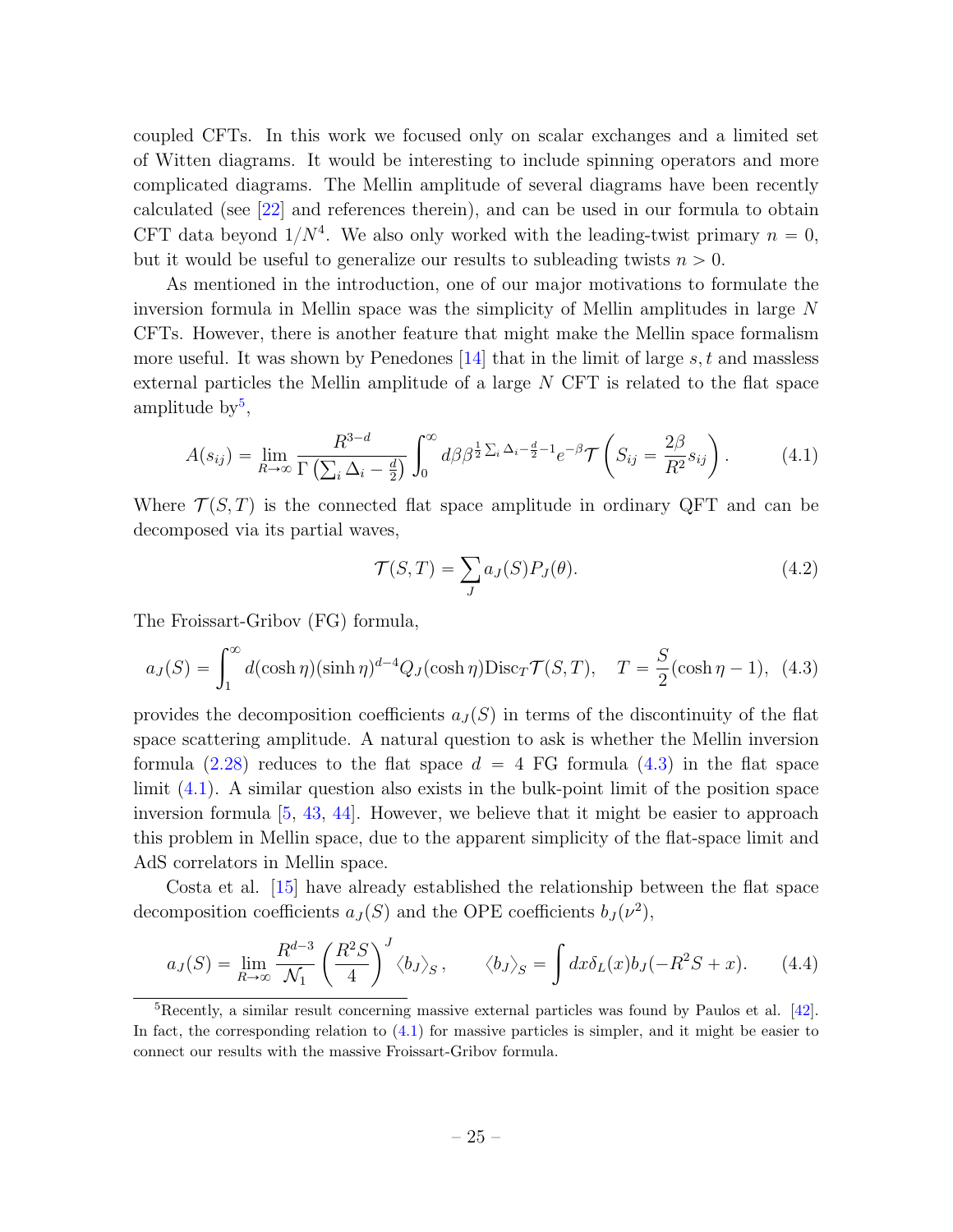S and T are the Mandelstam invariants of the flat space QFT, and  $\mathcal{N}_1$  is a normalisation coefficient [\[15\]](#page-31-9). The  $b_J(\nu^2)$  are the decomposition coefficients of the conformal fourpoint function,

<span id="page-26-1"></span>
$$
\mathcal{G}(u,v) = \sum_{J=0}^{\infty} \int_{-\infty}^{\infty} d\nu \, b_J(\nu^2) F_{\nu,J}(u,v), \tag{4.5}
$$

where  $F_{\nu, J}(u, v)$  are the conformal partial waves. The  $b_J(\nu^2)$  are simply related to the  $c(\Delta, J)$  of the inversion formula by,

$$
b_J(-(\Delta - d/2)^2) = \frac{K_{\Delta,J}}{4\pi (\Delta - d/2)}c(\Delta, J),
$$
\n(4.6)

where,

$$
K_{\Delta,J} = \frac{\Gamma(\Delta + 1 - d/2)}{4^{J-1}\pi\Gamma(\Delta - 1)\kappa_{\Delta+J}\Gamma\left(\frac{\Delta_1 + \Delta_2 - \Delta + J}{2}\right)\Gamma\left(\frac{\Delta_3 + \Delta_4 - \Delta + J}{2}\right)\Gamma\left(\frac{\Delta_1 + \Delta_2 + \Delta + J - d}{2}\right)\Gamma\left(\frac{\Delta_3 + \Delta_4 + \Delta + J - d}{2}\right)}.
$$
(4.7)

Thus the question becomes the following – does the Mellin inversion formula  $(2.28)$  for  $b_J$  in [\(4.6\)](#page-26-1), reduce to the the FG formula [\(4.3\)](#page-25-1) in the flat space limit [\(4.4\)](#page-25-3)? We hope to pursue this direction in future work.

# Acknowledgments

It is a pleasure to thank Raghu Mahajan and Xinan Zhou for numerous discussions, help and encouragement without which this project would have been impossible. I would like to thank Eric Perlmutter and Massimo Taronna for discussions and important comments on the draft. I would also like to thank Richard Nally for his help in drawing Witten diagrams, and his insufferable sense of humor. This work was partly supported by the National Science Foundation grant PHY-1720397. Finally, I would like to thank my previous PhD advisor – Joe Polchinski, an exceptional scientist and a great human being. This paper contains far too many hypergeometric functions than he would have approved of, but may this be my humble tribute to him.

# <span id="page-26-0"></span>A Normalisation of Witten diagrams

The formulas in the main text  $(3.17)$ ,  $(3.25)$  and  $(3.42)$  do not seem to depend on the bulk cubic coupling constant  $g$  or the AdS radius  $R$ . This is due to our normalization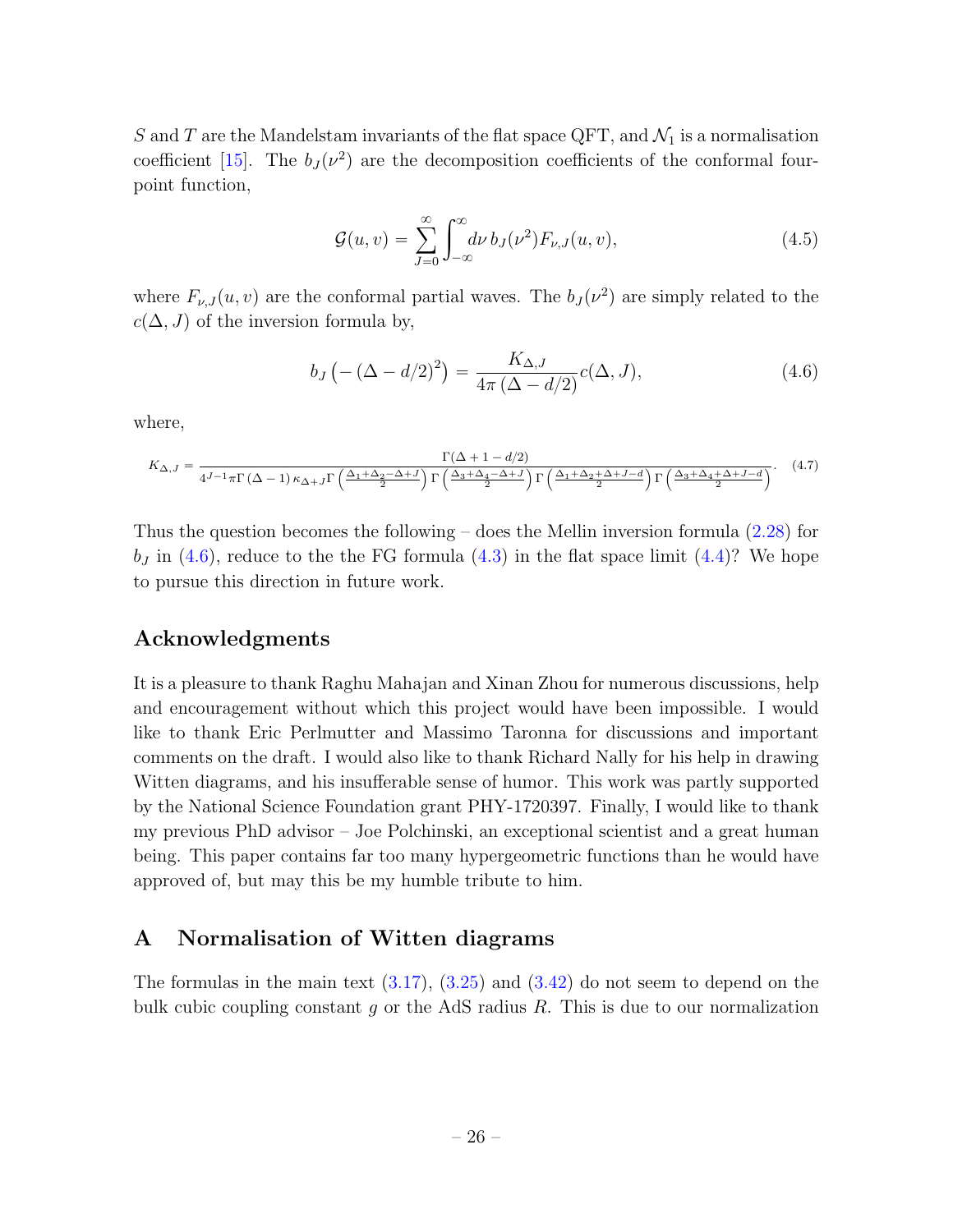convention that we now elaborate. The four-point function of scalars in any CFT can be written as,

$$
\langle \phi_1 \phi_2 \phi_3 \phi_4 \rangle = \frac{1}{(z\bar{z})^{\frac{\Delta_1 + \Delta_2}{2}}} \sum_{\Delta_p, l_p} f_{\phi \phi O_p}^2 g_{\Delta_p, l_p}(z, \bar{z}) \tag{A.1}
$$

<span id="page-27-0"></span>
$$
= \frac{1}{((1-z)(1-\bar{z}))^{\frac{\Delta_2+\Delta_3}{2}}}\sum_{\Delta_k,l_k} f_{\phi\phi O_k}^2 g_{\Delta_k,l_k}(1-z,1-\bar{z})
$$
 (A.2)

<span id="page-27-2"></span><span id="page-27-1"></span>
$$
=W^t + W^s + W^u,\tag{A.3}
$$

where  $W<sup>t</sup>$  is the sum over all t-Witten diagrams, and similarly for s and u. We will work with the t-channel expansion [\(A.2\)](#page-27-0) in the limit  $v \to 0$  i.e.  $\bar{z} \to 1$ . In this limit, the t-channel conformal blocks can be expanded in powers of  $(1 - \bar{z})$ ,

$$
g_{\Delta_k, J_k}(1-z, 1-\bar{z}) = (1-z)^{\frac{\Delta_k + J_k}{2}} (1-\bar{z})^{\frac{\Delta_k - J_k}{2}} \left( 2F_1 \left( \frac{\Delta_{14} + J_k + \Delta_k}{2}, \frac{\Delta_{23} + J_k + \Delta_k}{2}; J_k + \Delta_k; 1-z \right) + O(1-\bar{z}) \right). \tag{A.4}
$$

The leading term in t-channel expansion corresponding to the exchange of a single trace operator  $O_k$  is thus given by

$$
f_{\phi\phi O_k}^2 \frac{(1-z)^{\frac{\Delta_k+J_k}{2}}(1-\bar{z})^{\frac{\Delta_k-J_k}{2}}}{((1-z)(1-\bar{z}))^{\frac{\Delta_2+\Delta_3}{2}}} {}_2F_1\left(\frac{\Delta_{14}+J_k+\Delta_k}{2},\frac{\Delta_{23}+J_k+\Delta_k}{2};J_k+\Delta_k;1-z\right). \tag{A.5}
$$

For a large N theory, the four-point function can also be calculated perturbatively in  $1/N$ . At leading order, the four-point function in the cubic theory is given by the sum over all tree level exchange Witten diagrams  $W_{\Delta_k, J_k}$  in  $(A.3)$  as shown in figure [4.](#page-15-0) As explained in the main text, the tree level exchange diagrams carry information about the double-trace exchanges in addition to the single-trace exchanges. In particular, the s and  $u$ -Witten diagrams when expanded in the t-channel only consist of doubletrace exchanges  $[25]$ . Thus in terms of the *t*-channel expansion,  $(A.3)$  comprises of a single-trace t-channel exchanges and several multi-trace exchanges.

We choose the following convention for the normalisation of  $q$  – the contribution of the single-trace exchange  $O_k$  in the t-Witten diagram in the limit  $\bar{z} \to 1$  should exactly equal [\(A.5\)](#page-27-2) with the OPE coefficient  $f_{\phi\phi O_k}^2$  set to one. We begin with the Mellin representation of the exchange diagram,

<span id="page-27-3"></span>
$$
W_{\Delta_k,J_k}^t(u,v) = -\frac{1}{u^{\frac{\Delta_1+\Delta_2}{2}}} \int \frac{dsdt}{(2\pi i)^2} u^{\frac{s}{2}} v^{\frac{t-\Delta_2-\Delta_3}{2}} \Gamma\left(\frac{\Delta_1+\Delta_4-t}{2}\right) \Gamma\left(\frac{\Delta_2+\Delta_3-t}{2}\right) \Gamma\left(\frac{\Delta_1+\Delta_2-s}{2}\right)
$$

$$
\times \Gamma\left(\frac{\Delta_3+\Delta_4-s}{2}\right) \Gamma\left(\frac{s+t-\Delta_2-\Delta_4}{2}\right) \Gamma\left(\frac{s+t-\Delta_1-\Delta_3}{2}\right) \mathcal{N} g^2 R^{5-d} \sum_{m=0}^{\infty} \frac{R_m}{t-\Delta_k-2m}.
$$

$$
R_m = \frac{\Gamma\left(\frac{\Delta_1+\Delta_4+\Delta_k-d}{2}\right) \Gamma\left(\frac{\Delta_2+\Delta_3+\Delta_k-d}{2}\right)}{2\Gamma\left(\frac{\Delta_1+\Delta_2+\Delta_3+\Delta_4-d}{2}\right)} \frac{\left(\frac{1}{2}(\Delta-\Delta_1-\Delta_4)+1\right)_{m} \left(\frac{1}{2}(\Delta-\Delta_2-\Delta_3)+1\right)_{m}}{m!\Gamma\left(m+\Delta+1-\frac{d}{2}\right)} \tag{A.6}
$$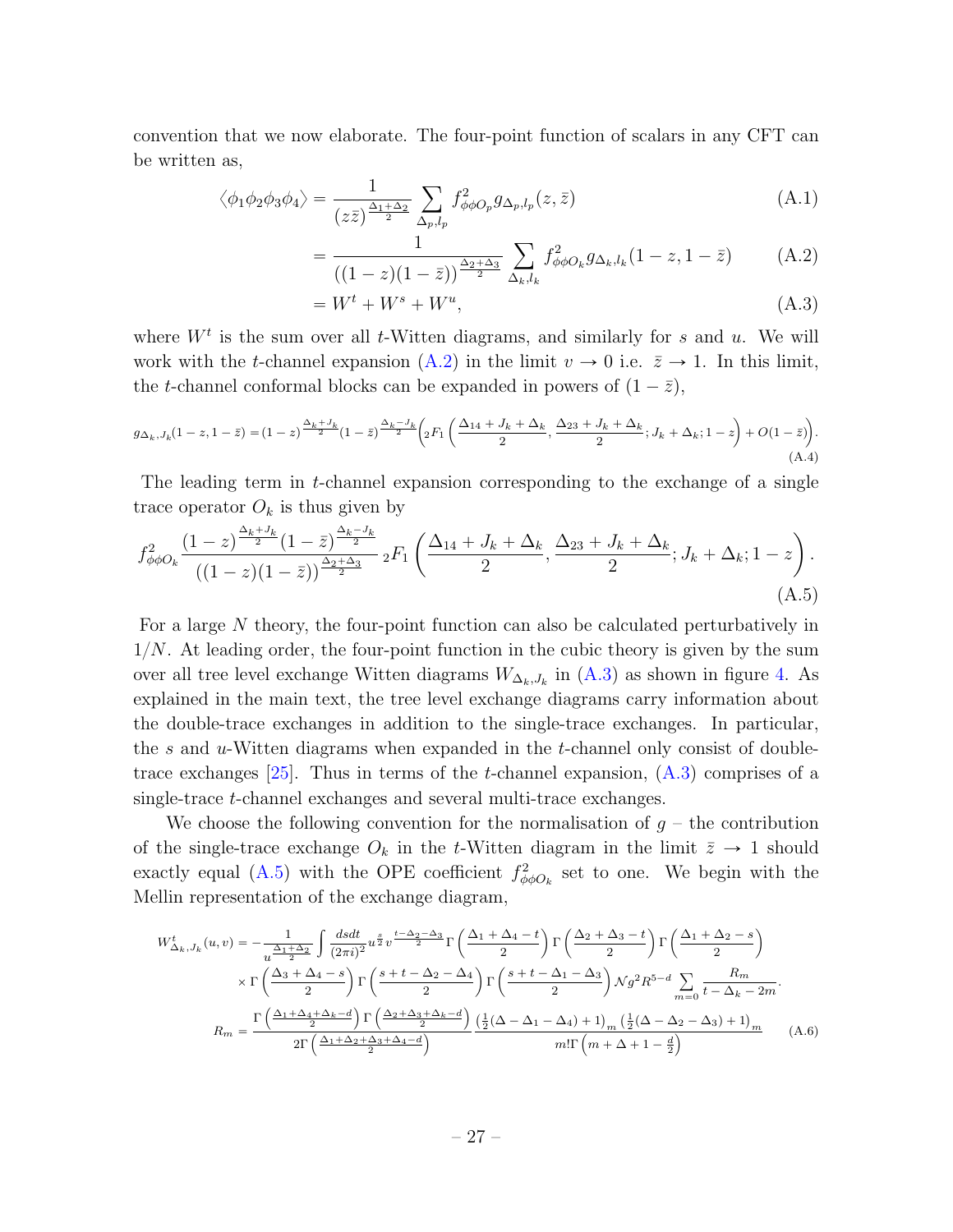In the limit  $\bar{z} \to 1$  i.e.  $v \to 0$ ,  $m \neq 0$  terms contribute at subleading orders in v and thus we can set  $m = 0$ . Closing the t integration contour to the right and only picking up the pole at  $t = \Delta_k$  we have,

$$
\left[W^{t}(u,v)\right] = -\frac{1}{u^{\frac{\Delta_{1}+\Delta_{2}}{2}}}\int \frac{ds}{(2\pi i)}u^{\frac{s}{2}}v^{\frac{\Delta_{k}-\Delta_{2}-\Delta_{3}}{2}}\Gamma\left(\frac{\Delta_{1}+\Delta_{4}-\Delta_{k}}{2}\right)\Gamma\left(\frac{\Delta_{2}+\Delta_{3}-\Delta_{k}}{2}\right)\Gamma\left(\frac{\Delta_{1}+\Delta_{2}-s}{2}\right)
$$

$$
\times\Gamma\left(\frac{\Delta_{3}+\Delta_{4}-s}{2}\right)\Gamma\left(\frac{s+\Delta_{k}-\Delta_{2}-\Delta_{4}}{2}\right)\Gamma\left(\frac{s+\Delta_{k}-\Delta_{1}-\Delta_{3}}{2}\right)\mathcal{N}g^{2}R^{5-d}R_{0}.
$$

The square brackets denote the fact that we have ignored all the double-trace poles when closing the contour. Making a coordinate change  $s \to -2s + \Delta_1 + \Delta_2$  and using the Mellin-Barnes representation of the hypergeometric function  ${}_2F_1$  the above becomes

$$
W^{t}(u,v) = 2v^{\frac{\Delta_{k}-\Delta_{2}-\Delta_{3}}{2}}\mathcal{N}g^{2}R^{5-d}R_{0}\Gamma\left(\frac{\Delta_{1}+\Delta_{4}-\Delta_{k}}{2}\right)\Gamma\left(\frac{\Delta_{2}+\Delta_{3}-\Delta_{k}}{2}\right)\Gamma\left(\frac{\Delta_{k}}{2}+\frac{\Delta_{14}}{2}\right)
$$

$$
{}_{2}F_{1}\left(\frac{\Delta_{k}+\Delta_{14}}{2},\frac{\Delta_{k}+\Delta_{23}}{2},\Delta_{k},1-u\right)\frac{\Gamma\left(\frac{\Delta_{k}+\Delta_{23}}{2}\right)\Gamma\left(\frac{\Delta_{k}-\Delta_{1}+\Delta_{4}}{2}\right)\Gamma\left(\frac{\Delta_{k}-\Delta_{2}+\Delta_{3}}{2}\right)}{\Gamma\left(\Delta_{k}\right)}
$$

Rewriting this in terms of z, z̄ and taking the limit  $\bar{z} \to 1$  and comparing it with [\(A.5\)](#page-27-2) for scalar exchange  $J_k = 0$  we find,

$$
g^{-2} = 2R^{5-d}NR_0\Gamma\left(\frac{\Delta_1 + \Delta_4 - \Delta_k}{2}\right)\Gamma\left(\frac{\Delta_2 + \Delta_3 - \Delta_k}{2}\right)\Gamma\left(\frac{\Delta_k}{2} + \frac{\Delta_1 - \Delta_4}{2}\right)
$$

$$
\frac{\Gamma\left(\frac{\Delta_k}{2} + \frac{\Delta_2 - \Delta_3}{2}\right)\Gamma\left(\frac{\Delta_k - \Delta_1 + \Delta_4}{2}\right)\Gamma\left(\frac{\Delta_k - \Delta_2 + \Delta_3}{2}\right)}{\Gamma\left(\Delta_k\right)},\tag{A.7}
$$

where  $R_0$  is given in  $(A.6)$  and  $\mathcal N$  was defined in  $(3.4)$  as,

<span id="page-28-1"></span>
$$
\mathcal{N} = \frac{\pi^{d/2}}{2} \Gamma \left( \frac{\sum_{i=1}^{n} \Delta_i - \frac{d}{2}}{2} \right) \prod_{i=1}^{n} \frac{1}{2\pi^{d/2} \Gamma(\Delta_i - \frac{d}{2} + 1)}.
$$
 (A.8)

The normalization [A.7](#page-28-1) is particularly convenient, since it allows us to directly compare our results with those of Liu et al. [\[33\]](#page-32-7).

# <span id="page-28-0"></span>B Anomalous dimensions via collinear blocks

In this appendix, we obtain the anomalous dimensions of the double-trace primaries using the collinear block decomposition of the four-point function. Our aim is to show the equivalence of our results from the Mellin inversion formula [\(3.25\)](#page-18-3) with the results obtained in this appendix using standard techniques.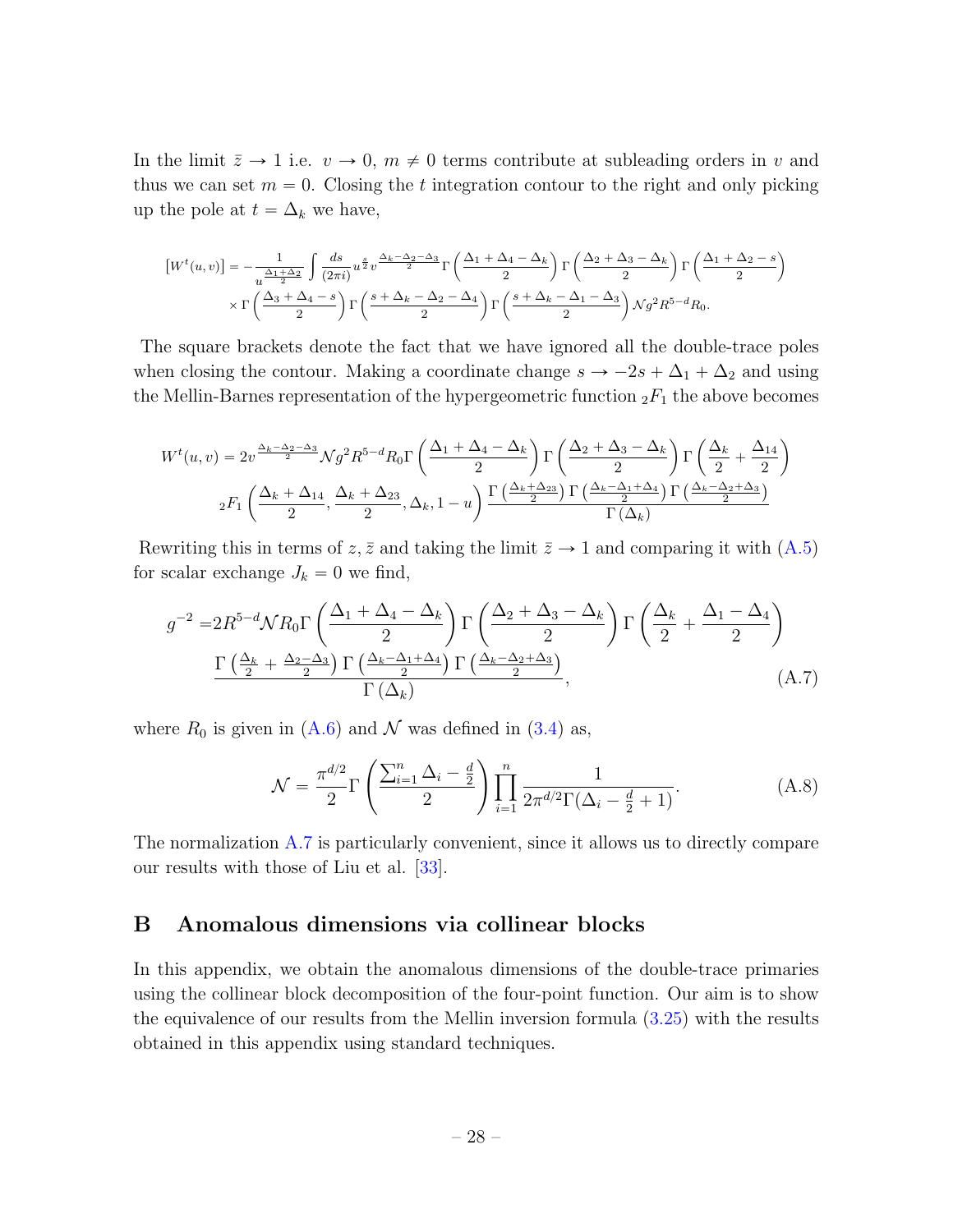In the light cone limit  $u \ll v \ll 1$  the four-point function can be decomposed in terms of the collinear conformal blocks

$$
\langle \phi \phi \phi \phi \rangle = \frac{1}{u^{\Delta_{\phi}}} \left( u^{\frac{\tau_{min}}{2}} \sum_{J} a_{\Delta,J} (1-v)^{J} {}_{2}F_{1}(\Delta+J,\Delta+J,2\Delta+2J,1-v) + \dots \right). \tag{B.1}
$$

where the  $\dots$  represent higher orders in u. For large N theories of our interest, the minimal twist operators are precisely the double-trace primaries that have the scaling dimension,

<span id="page-29-1"></span><span id="page-29-0"></span>
$$
\Delta = 2\Delta_{\phi} + J + 2n + \gamma, \tag{B.2}
$$

where  $\gamma$  is the anomalous dimension. Like in the main text, the CFT data can be expanded perturbatively in  $\frac{1}{N}$  as,

$$
a_{n,J} = a_{n,J}^{(0)} + \frac{a_{n,J}^{(1)}}{N^2} + \frac{a_{n,J}^{(2)}}{N^4} + \dots, \qquad \gamma_{n,J} = \frac{\gamma_{n,J}^{(1)}}{N^2} + \frac{\gamma_{n,J}^{(2)}}{N^4} + \dots
$$
 (B.3)

At order  $\frac{1}{N^2}$  the log u part of [\(B.1\)](#page-29-0) is given by,

$$
\langle \phi \phi \phi \phi \rangle = \frac{\log u}{N^2} \sum_{J} a_{n,J}^{(0)} \gamma_{n,J}^{(1)} (1 - v)^J {}_2F_1(2\Delta_{\phi} + 2J, 2\Delta_{\phi} + 2J; 4\Delta_{\phi} + 4J; 1 - v). \tag{B.4}
$$

The idea is to calculate the left hand side using Witten diagrams and compare with the right hand side to read off the anomalous dimensions. In the bulk scalar theory with cubic interactions, the order  $\frac{1}{N^2}$  contribution comes from the exchange diagram, which we now calculate in Mellin space.

$$
\langle \phi \phi \phi \phi \rangle \supset \frac{1}{u^{\Delta_{\phi}}} \int \frac{dsdt}{(2\pi i)^2} u^{s/2} v^{\frac{t}{2} - \Delta_{\phi}} \Gamma\left(\frac{2\Delta_{\phi} - s}{2}\right)^2 \Gamma\left(\frac{2\Delta_{\phi} - t}{2}\right)^2 \Gamma\left(\frac{s + t - 2\Delta_{\phi}}{2}\right)^2 A(s, t) \quad (B.5)
$$

Using the Mellin amplitude from the main text for the tree level  $t$  exchange diagram  $(3.8)$  and the normalization  $(A.7)$  we have,

$$
A(s,t) = \sum_{m=0}^{\infty} \frac{\Gamma(\Delta_k)^2 \left(\frac{\Delta_k}{2} - \Delta_{\phi} + 1\right)_m^2}{m! 2\Gamma \left(\frac{\Delta_k}{2}\right)^4 \Gamma \left(\Delta_{\phi} - \frac{\Delta_k}{2}\right)^2 \Gamma(m + \Delta_k)(\Delta_k + 2m - t)}.
$$
(B.6)

The s contour integral can be evaluated at the double pole  $s = 2\Delta_{\phi}$ , which subsequently gives a term with  $\log u$ . The remaining t integral can be evaluated by closing the contour gives a term with log u. The remaining t integral can be evaluated by closing the contor-<br>on the left and summing over the infinitely many poles  $t = -2p$  due to the  $\Gamma\left(\frac{s+t-2\Delta_\phi}{2}\right)$ 2 in the Mellin measure. Comparing that with RHS of [\(B.4\)](#page-29-1) gives,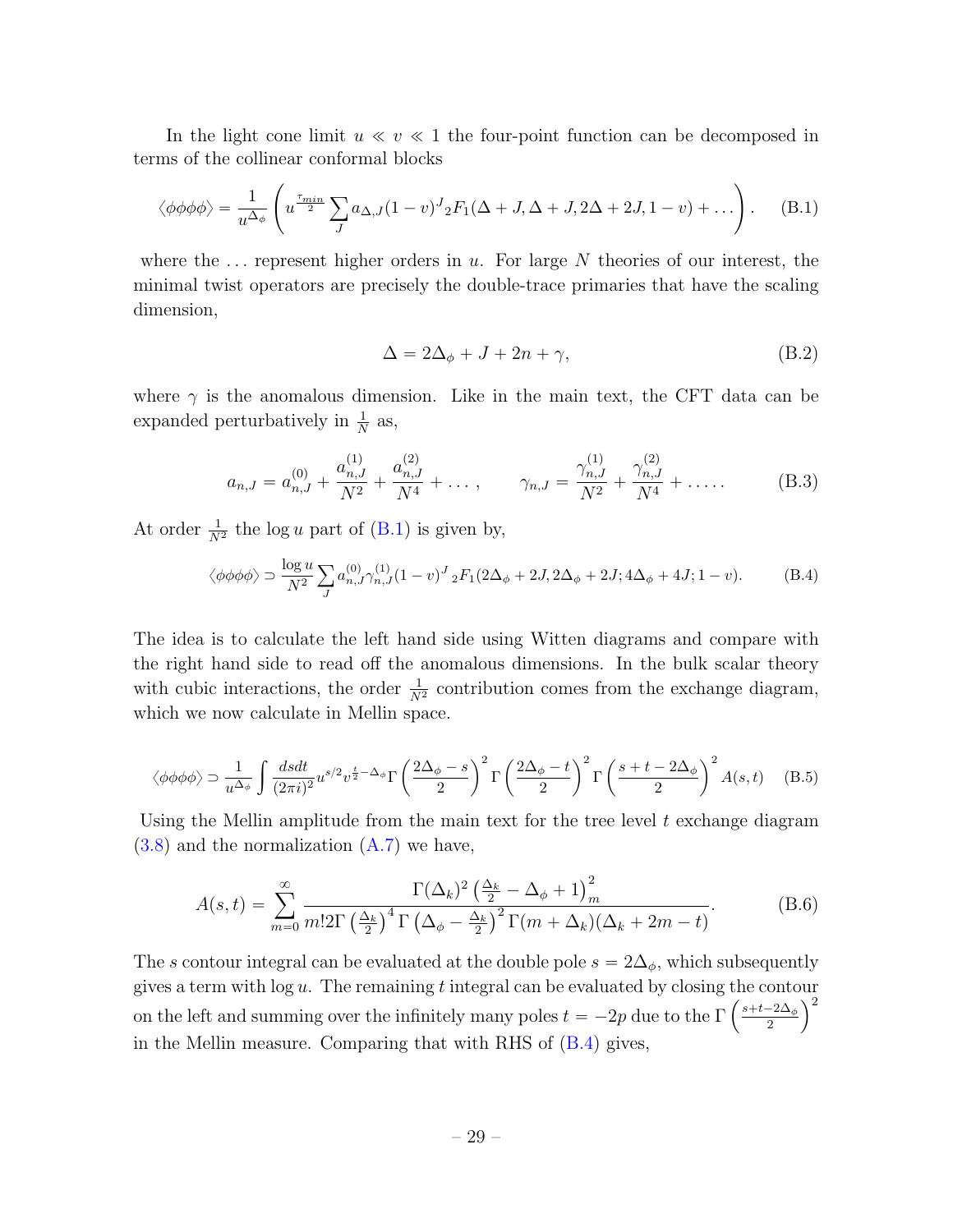<span id="page-30-1"></span>
$$
\sum_{J=0}^{\infty} a_{0,J}^{(0)} \gamma_{0,J}^{(1)} (1 - v)^{J} {}_{2}F_{1}(2\Delta_{\phi} + 2J, 2\Delta_{\phi} + 2J; 4\Delta_{\phi} + 4J; 1 - v) \n= \sum_{m=0}^{\infty} \sum_{p=0}^{\infty} \frac{2\Gamma(\Delta_{k})^{2} \Gamma(p + \Delta_{\phi})^{2} (2 + (\Delta_{k} + 2(m + p)) (-2H_{p + \Delta_{\phi} - 1} + 2H_{p} + \log(v)))}{v^{\Delta_{\phi} + p} m! (p!)^{2} \Gamma(\Delta_{\phi} - \frac{\Delta_{k}}{2} - m)^{2} \Gamma(\frac{\Delta_{k}}{2})^{4} \Gamma(m + \Delta_{k}) (\Delta_{k} + 2(m + p))^{2}}
$$
\n(B.7)

where  $H_n$  is the harmonic number. We would like to invert this equation to obtain the anomalous dimensions. There are several ways of doing it, one is to use the orthogonality of the hypergeometric function, as is shown in [\[32\]](#page-32-6). The other is to use Mathematica to expand both sides in  $(1 - v)$ , and read off the coefficients  $a_{0,J}^{(0)} \gamma_{0,J}^{(1)}$  for every term in  $(1 - v)$ . We shall use the latter. The mean field theory coefficients  $a_{n,\omega}^{(0)}$  $_{n,J}$ are given in  $(3.23)$ .

The sum over  $m$  in  $(B.7)$  corresponds to the sum over satellite poles that was also found in the main text. We solve  $(B.7)$  for an arbitrary satellite pole  $m = k$  (for some positive integer k) and find that it matches with the  $m = k$  term of [\(3.25\)](#page-18-3). Thus we show that our results using the Mellin inversion formula matches term by term with the results from the standard techniques of collinear block decomposition.

The satellite poles truncate when  $2\Delta_{\phi} - \Delta_k = 2\mathbb{Z}^+$ . We take  $\Delta_k = 3, \Delta_{\phi} = 3$ i.e. no truncation, and  $k = 2$ . The sum over p can be explicitly performed after some massaging, and we find that the right hand side of  $(B.7)$  becomes

$$
\frac{225}{48\pi^3 v^3} \left( \Phi\left(\frac{1}{v}, 2, \frac{7}{2}\right) + \frac{2v^3 \log(v) \left(v(607 - 15v(5v(3v - 11) + 73)) + 225\sqrt{v}(v - 1)^4 \coth^{-1}(\sqrt{v}) - 64\right) - 4(v - 1)v(v(17v - 2) + 9)}{225(v - 1)^4} \right)
$$
(B.8)

where  $\Phi$  is the Lerch Zeta function. Using the following recursion relation,

$$
\Phi(z, s, \alpha + 1) = \frac{1}{z} \left( \Phi(z, s, \alpha) - \frac{1}{\alpha^s} \right),
$$
\n(B.9)

and comparing both sides of  $(B.7)$  order by order in  $(1 - v)$  we obtain,

$$
\gamma_{0,J}^{(1)} \supset -\frac{75}{16\pi^2} \Gamma(J+1)\Gamma(J+3) \, {}_{3}\tilde{F}_2\left(\frac{3}{2}, \frac{7}{2}, J+3; J+\frac{9}{2}, J+\frac{13}{2}; 1\right). \tag{B.10}
$$

This exactly matches with  $m = 2$  part of  $(3.25)$ .

### References

<span id="page-30-0"></span>[1] D. Poland, S. Rychkov and A. Vichi, The Conformal Bootstrap: Theory, Numerical Techniques, and Applications, [Rev. Mod. Phys.](https://doi.org/10.1103/RevModPhys.91.015002) 91 (2019) 15002 [[1805.04405](https://arxiv.org/abs/1805.04405)].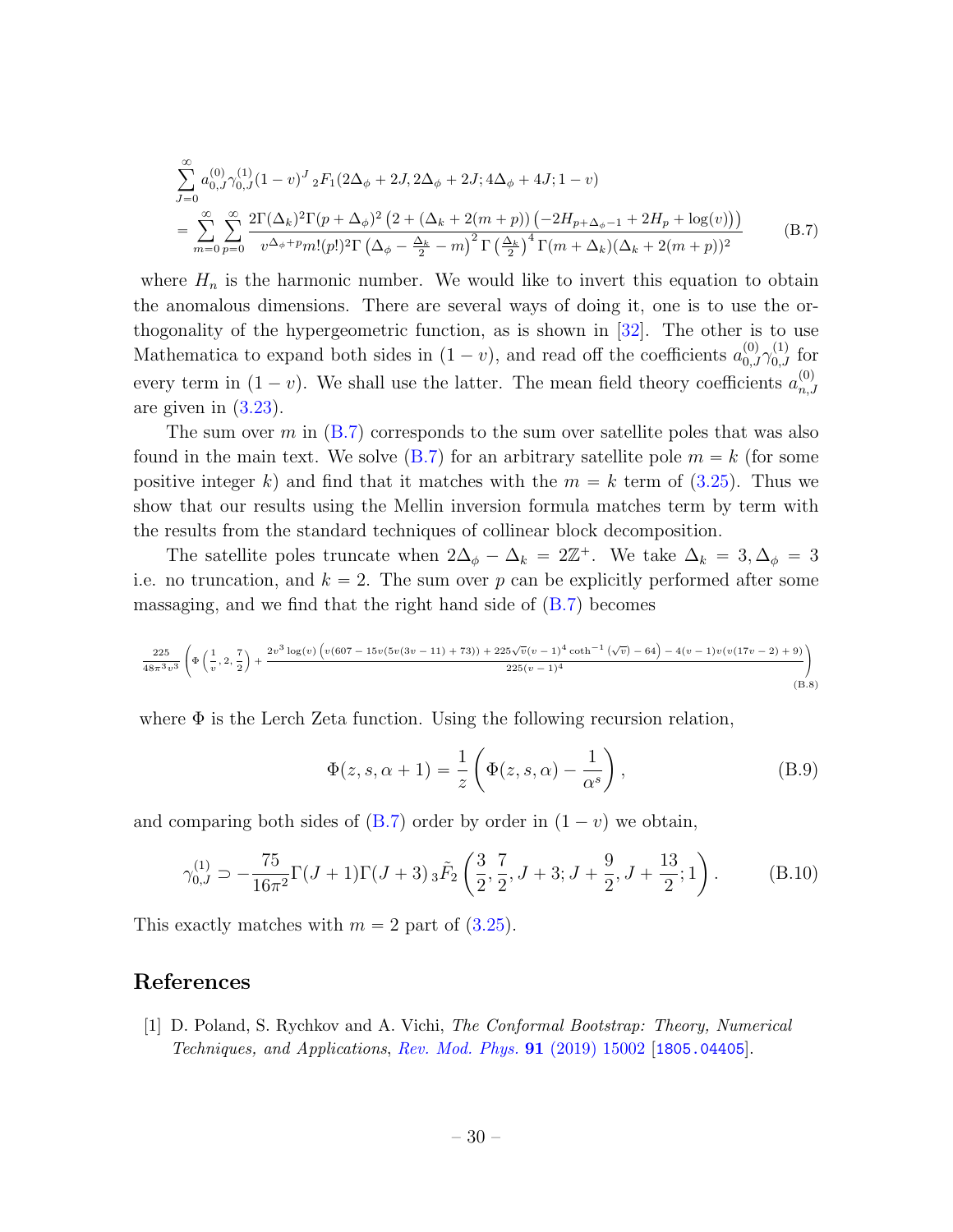- <span id="page-31-0"></span>[2] D. Simmons-Duffin, The Conformal Bootstrap, in Proceedings, Theoretical Advanced Study Institute in Elementary Particle Physics: New Frontiers in Fields and Strings (TASI 2015): Boulder, CO, USA, June 1-26, 2015, pp. 1–74, 2017, [1602.07982](https://arxiv.org/abs/1602.07982), [DOI.](https://doi.org/10.1142/9789813149441_0001)
- <span id="page-31-1"></span>[3] S. Caron-Huot, Analyticity in Spin in Conformal Theories, JHEP 09 [\(2017\) 078](https://doi.org/10.1007/JHEP09(2017)078) [[1703.00278](https://arxiv.org/abs/1703.00278)].
- <span id="page-31-2"></span>[4] D. Simmons-Duffin, D. Stanford and E. Witten, A spacetime derivation of the Lorentzian OPE inversion formula, JHEP 07 [\(2018\) 085](https://doi.org/10.1007/JHEP07(2018)085) [[1711.03816](https://arxiv.org/abs/1711.03816)].
- <span id="page-31-3"></span>[5] L. F. Alday and S. Caron-Huot, Gravitational S-matrix from CFT dispersion relations, JHEP 12 [\(2018\) 017](https://doi.org/10.1007/JHEP12(2018)017) [[1711.02031](https://arxiv.org/abs/1711.02031)].
- [6] L. F. Alday, J. Henriksson and M. van Loon, Taming the  $\epsilon$ -expansion with large spin perturbation theory, JHEP 07 [\(2018\) 131](https://doi.org/10.1007/JHEP07(2018)131) [[1712.02314](https://arxiv.org/abs/1712.02314)].
- [7] S. Caron-Huot and A.-K. Trinh, All tree-level correlators in  $AdS_5S_5$  supergravity: hidden ten-dimensional conformal symmetry, JHEP 01 [\(2019\) 196](https://doi.org/10.1007/JHEP01(2019)196) [[1809.09173](https://arxiv.org/abs/1809.09173)].
- [8] P. Kravchuk and D. Simmons-Duffin, Light-ray operators in conformal field theory, JHEP 11 [\(2018\) 102](https://doi.org/10.1007/JHEP11(2018)102) [[1805.00098](https://arxiv.org/abs/1805.00098)].
- [9] L. Iliesiu, M. Kololu, R. Mahajan, E. Perlmutter and D. Simmons-Duffin, The Conformal Bootstrap at Finite Temperature, JHEP 10 [\(2018\) 070](https://doi.org/10.1007/JHEP10(2018)070) [[1802.10266](https://arxiv.org/abs/1802.10266)].
- <span id="page-31-4"></span>[10] B. Mukhametzhanov and A. Zhiboedov, Analytic Euclidean Bootstrap, [1808.03212](https://arxiv.org/abs/1808.03212).
- <span id="page-31-5"></span>[11] R. Gopakumar, A. Kaviraj, K. Sen and A. Sinha, A Mellin space approach to the conformal bootstrap, JHEP  $05$  [\(2017\) 027](https://doi.org/10.1007/JHEP05(2017)027) [[1611.08407](https://arxiv.org/abs/1611.08407)].
- [12] R. Gopakumar and A. Sinha, On the Polyakov-Mellin bootstrap, JHEP 12 [\(2018\) 040](https://doi.org/10.1007/JHEP12(2018)040) [[1809.10975](https://arxiv.org/abs/1809.10975)].
- <span id="page-31-6"></span>[13] A. M. Polyakov, Nonhamiltonian approach to conformal quantum field theory, Zh. Eksp. Teor. Fiz. 66 (1974) 23.
- <span id="page-31-7"></span>[14] J. Penedones, Writing CFT correlation functions as AdS scattering amplitudes, [JHEP](https://doi.org/10.1007/JHEP03(2011)025) 03 [\(2011\) 025](https://doi.org/10.1007/JHEP03(2011)025) [[1011.1485](https://arxiv.org/abs/1011.1485)].
- <span id="page-31-9"></span>[15] M. S. Costa, V. Goncalves and J. Penedones, Conformal Regge theory, [JHEP](https://doi.org/10.1007/JHEP12(2012)091) 12 [\(2012\) 091](https://doi.org/10.1007/JHEP12(2012)091) [[1209.4355](https://arxiv.org/abs/1209.4355)].
- <span id="page-31-10"></span>[16] A. L. Fitzpatrick, J. Kaplan, J. Penedones, S. Raju and B. C. van Rees, A Natural Language for  $AdS/CFT$  Correlators, JHEP 11 [\(2011\) 095](https://doi.org/10.1007/JHEP11(2011)095) [[1107.1499](https://arxiv.org/abs/1107.1499)].
- <span id="page-31-8"></span>[17] A. L. Fitzpatrick and J. Kaplan, Analyticity and the Holographic S-Matrix, [JHEP](https://doi.org/10.1007/JHEP10(2012)127) 10 [\(2012\) 127](https://doi.org/10.1007/JHEP10(2012)127) [[1111.6972](https://arxiv.org/abs/1111.6972)].
- [18] A. L. Fitzpatrick and J. Kaplan, Unitarity and the Holographic S-Matrix, [JHEP](https://doi.org/10.1007/JHEP10(2012)032) 10  $(2012)$  032 [[1112.4845](https://arxiv.org/abs/1112.4845)].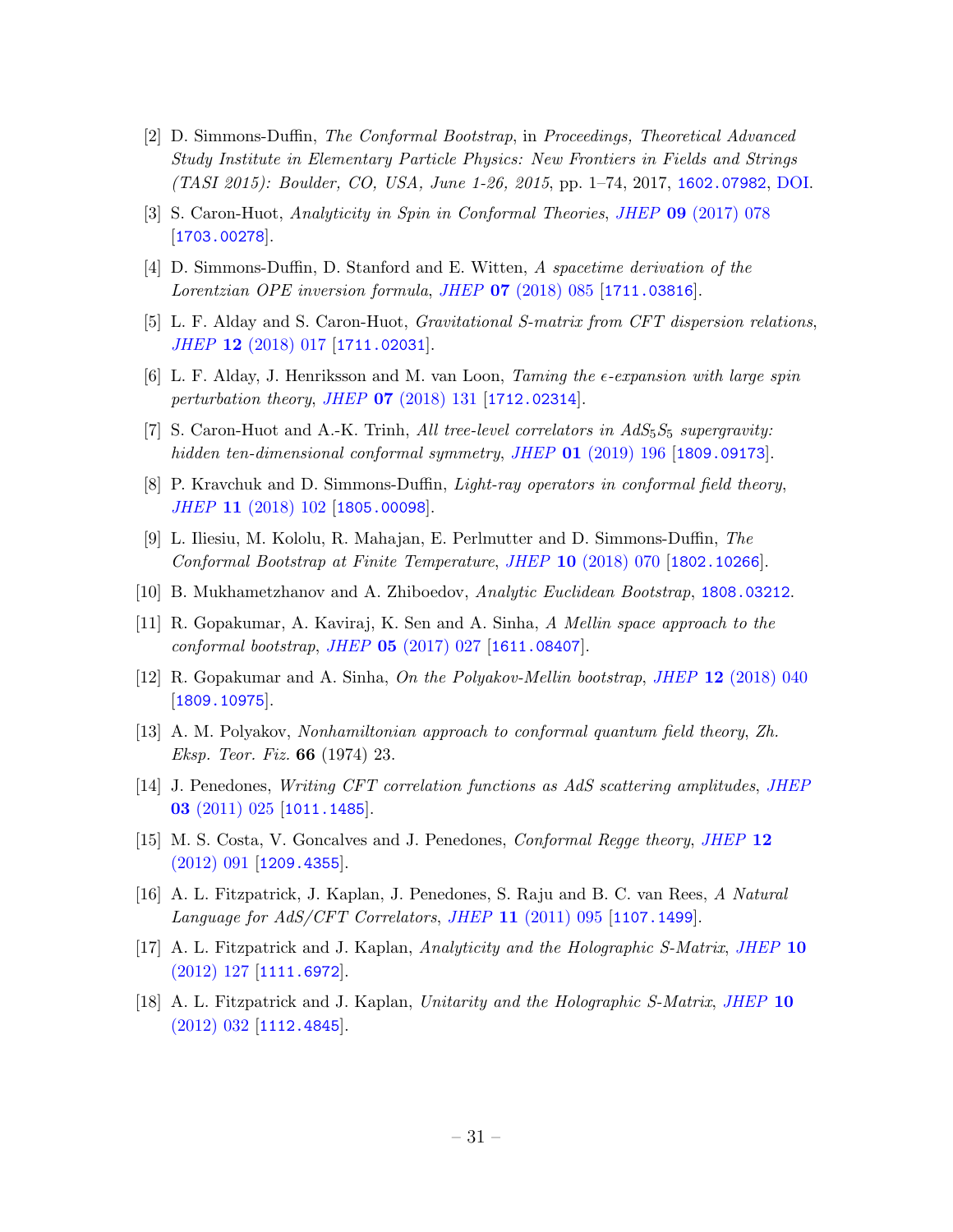- [19] M. F. Paulos, Towards Feynman rules for Mellin amplitudes, JHEP 10 [\(2011\) 074](https://doi.org/10.1007/JHEP10(2011)074) [[1107.1504](https://arxiv.org/abs/1107.1504)].
- <span id="page-32-9"></span>[20] C. Cardona, Mellin-(Schwinger) representation of One-loop Witten diagrams in AdS, [1708.06339](https://arxiv.org/abs/1708.06339).
- <span id="page-32-8"></span>[21] L. Rastelli and X. Zhou, *Mellin amplitudes for*  $AdS_5 \times S^5$ *, [Phys. Rev. Lett.](https://doi.org/10.1103/PhysRevLett.118.091602)* **118** (2017) [091602](https://doi.org/10.1103/PhysRevLett.118.091602) [[1608.06624](https://arxiv.org/abs/1608.06624)].
- <span id="page-32-0"></span>[22] E. Y. Yuan, Simplicity in AdS Perturbative Dynamics, [1801.07283](https://arxiv.org/abs/1801.07283).
- <span id="page-32-1"></span>[23] C. Cardona, *OPE inversion in Mellin space*, **[1803.05086](https://arxiv.org/abs/1803.05086)**.
- <span id="page-32-2"></span>[24] W. Bühring, The behavior at unit argument of the hypergeometric function 3f2, [SIAM](https://doi.org/10.1137/0518089) [J. Math. Anal.](https://doi.org/10.1137/0518089) 18 (1987) 1227.
- <span id="page-32-3"></span>[25] I. Heemskerk, J. Penedones, J. Polchinski and J. Sully, Holography from Conformal Field Theory, JHEP  $10$  [\(2009\) 079](https://doi.org/10.1088/1126-6708/2009/10/079) [[0907.0151](https://arxiv.org/abs/0907.0151)].
- <span id="page-32-4"></span>[26] I. Heemskerk and J. Sully, More Holography from Conformal Field Theory, [JHEP](https://doi.org/10.1007/JHEP09(2010)099) 09 [\(2010\) 099](https://doi.org/10.1007/JHEP09(2010)099) [[1006.0976](https://arxiv.org/abs/1006.0976)].
- [27] A. L. Fitzpatrick and J. Kaplan, AdS Field Theory from Conformal Field Theory, JHEP 02 [\(2013\) 054](https://doi.org/10.1007/JHEP02(2013)054) [[1208.0337](https://arxiv.org/abs/1208.0337)].
- [28] S. El-Showk and K. Papadodimas, Emergent Spacetime and Holographic CFTs, [JHEP](https://doi.org/10.1007/JHEP10(2012)106) 10 [\(2012\) 106](https://doi.org/10.1007/JHEP10(2012)106) [[1101.4163](https://arxiv.org/abs/1101.4163)].
- [29] L. F. Alday, A. Bissi and T. Lukowski, Lessons from crossing symmetry at large N, JHEP 06 [\(2015\) 074](https://doi.org/10.1007/JHEP06(2015)074) [[1410.4717](https://arxiv.org/abs/1410.4717)].
- [30] E. Hijano, P. Kraus, E. Perlmutter and R. Snively, Witten Diagrams Revisited: The AdS Geometry of Conformal Blocks, JHEP 01 [\(2016\) 146](https://doi.org/10.1007/JHEP01(2016)146) [[1508.00501](https://arxiv.org/abs/1508.00501)].
- <span id="page-32-5"></span>[31] L. F. Alday, A. Bissi and E. Perlmutter, Holographic Reconstruction of AdS Exchanges from Crossing Symmetry, JHEP 08 [\(2017\) 147](https://doi.org/10.1007/JHEP08(2017)147) [[1705.02318](https://arxiv.org/abs/1705.02318)].
- <span id="page-32-6"></span>[32] O. Aharony, L. F. Alday, A. Bissi and E. Perlmutter, Loops in AdS from Conformal Field Theory, JHEP **07** [\(2017\) 036](https://doi.org/10.1007/JHEP07(2017)036) [[1612.03891](https://arxiv.org/abs/1612.03891)].
- <span id="page-32-7"></span>[33] J. Liu, E. Perlmutter, V. Rosenhaus and D. Simmons-Duffin, d-dimensional SYK, AdS Loops, and 6j Symbols, JHEP 03 [\(2019\) 052](https://doi.org/10.1007/JHEP03(2019)052) [[1808.00612](https://arxiv.org/abs/1808.00612)].
- [34] C. Cardona and K. Sen, Anomalous dimensions at finite conformal spin from OPE inversion, JHEP 11 [\(2018\) 052](https://doi.org/10.1007/JHEP11(2018)052) [[1806.10919](https://arxiv.org/abs/1806.10919)].
- [35] C. Cardona, S. Guha, S. K. Kanumilli and K. Sen, Resummation at finite conformal spin, JHEP  $01$  [\(2019\) 077](https://doi.org/10.1007/JHEP01(2019)077) [[1811.00213](https://arxiv.org/abs/1811.00213)].
- [36] C. Sleight and M. Taronna, Spinning Mellin Bootstrap: Conformal Partial Waves, Crossing Kernels and Applications, Fortsch. Phys. 66 [\(2018\) 1800038](https://doi.org/10.1002/prop.201800038) [[1804.09334](https://arxiv.org/abs/1804.09334)].